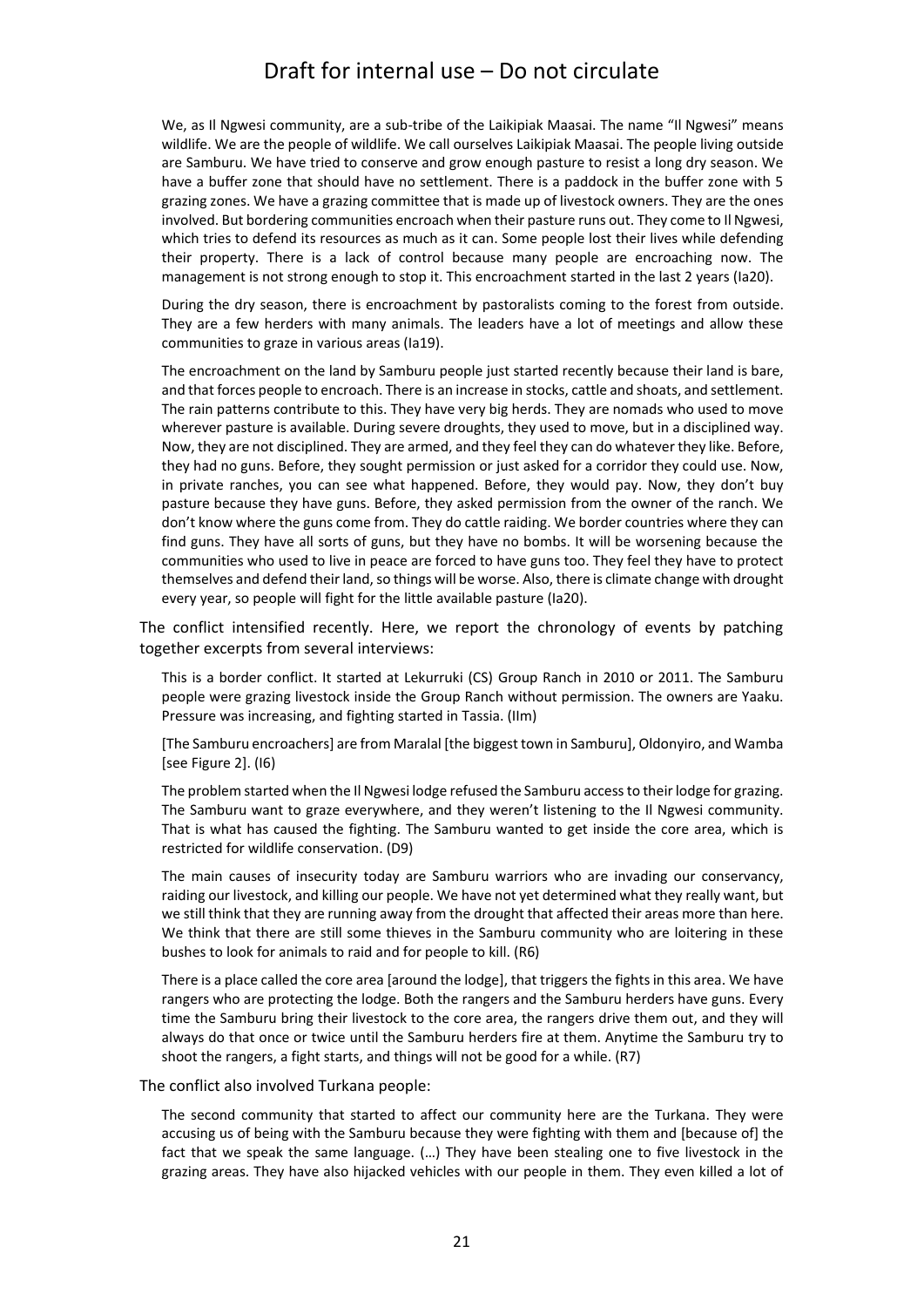**Cover Photograph: Lower Sang'A in Il Ngwesi Group Ranch.** This village is located in between the Mukogodo forest, not visible because located behind the photographer, and the Lewa conservancy, which occupies part of the plain in the background.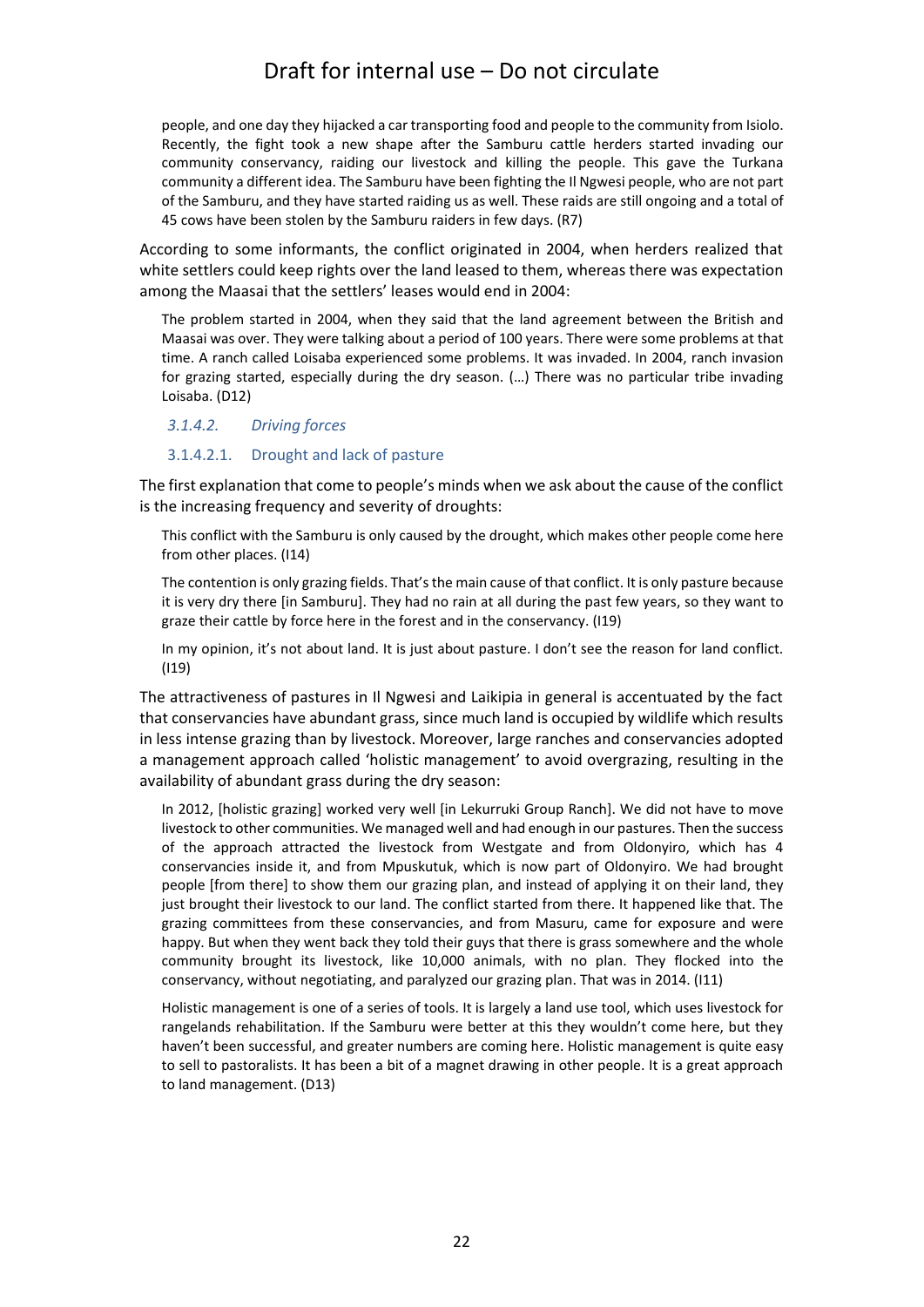# Table of contents

<span id="page-2-0"></span>

| 1.         |  |  |  |
|------------|--|--|--|
| 2.         |  |  |  |
| 3.         |  |  |  |
| 3.1.       |  |  |  |
| 3.1.1.     |  |  |  |
| 3.1.2.     |  |  |  |
| 3.1.2.1.   |  |  |  |
| 3.1.2.1.   |  |  |  |
| 3.1.2.2.   |  |  |  |
| 3.1.3.     |  |  |  |
| 3.1.3.1.   |  |  |  |
| 3.1.3.1.   |  |  |  |
| 3.1.3.2.   |  |  |  |
| 3.1.3.3.   |  |  |  |
| 3.1.4.     |  |  |  |
| 3.1.4.1.   |  |  |  |
| 3.1.4.2.   |  |  |  |
| 3.1.4.2.1. |  |  |  |
| 3.1.4.2.2. |  |  |  |
| 3.1.4.2.3. |  |  |  |
| 3.1.4.2.4. |  |  |  |
| 3.1.4.2.5. |  |  |  |
| 3.1.4.2.6. |  |  |  |
| 3.1.4.2.1. |  |  |  |
| 3.1.4.2.2. |  |  |  |
| 3.1.4.3.   |  |  |  |
| 3.1.4.3.1. |  |  |  |
| 3.1.4.3.2. |  |  |  |
| 3.1.4.3.3. |  |  |  |
| 3.1.4.3.4. |  |  |  |
| 3.1.4.4.   |  |  |  |
| 3.1.4.4.1. |  |  |  |
| 3.1.4.4.2. |  |  |  |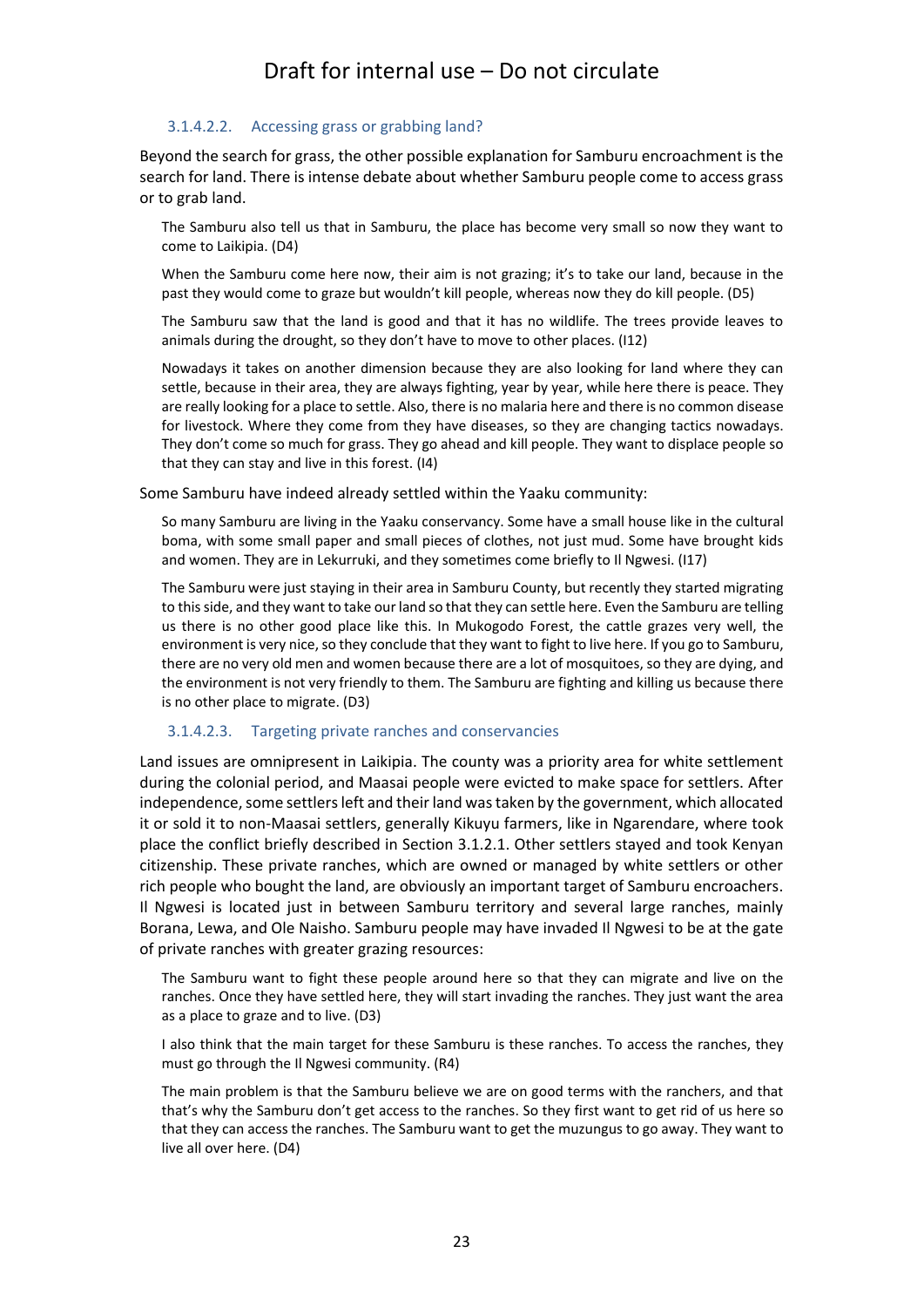|  |  | Appendix 4: Additional interviews conducted in Samburu communities and in Nanyuki45 |  |
|--|--|-------------------------------------------------------------------------------------|--|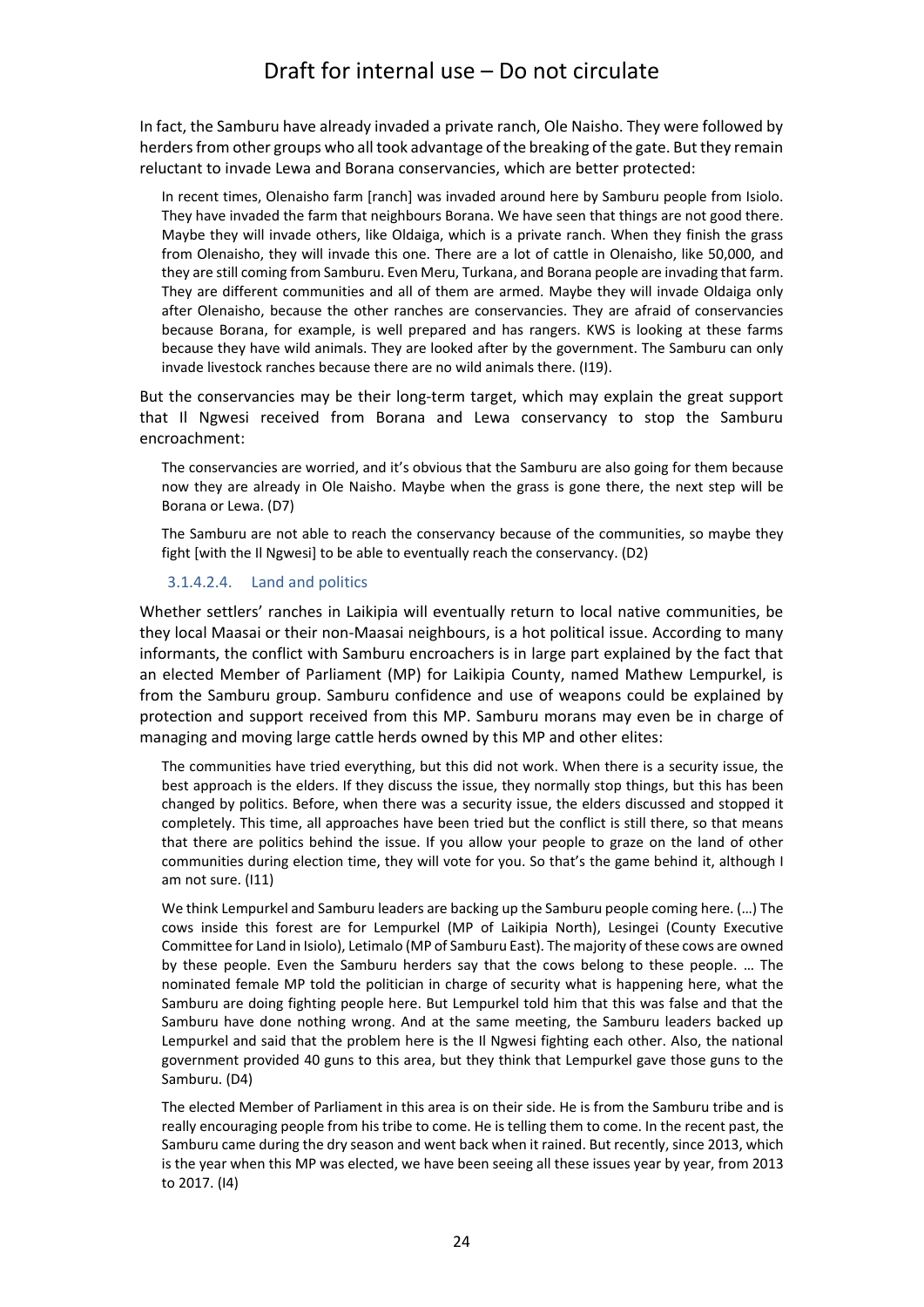# Acknowledgments

<span id="page-4-0"></span>Many thanks to our friends and colleagues from the Indigenous Movement for Peace Advancement and Conflict Transformation (IMPACT), especially Mali Ole Kaunga who always supported our scoping trips enthusiastically. Thanks also to all colleagues from McGill who supported the design of I-CAN's research scoping studies, especially Professor John Galaty. Thanks to the people of Il Ngwesi Group Ranch and Mukogodo forest, who welcomed us very well and were patients and friendly during long interviews.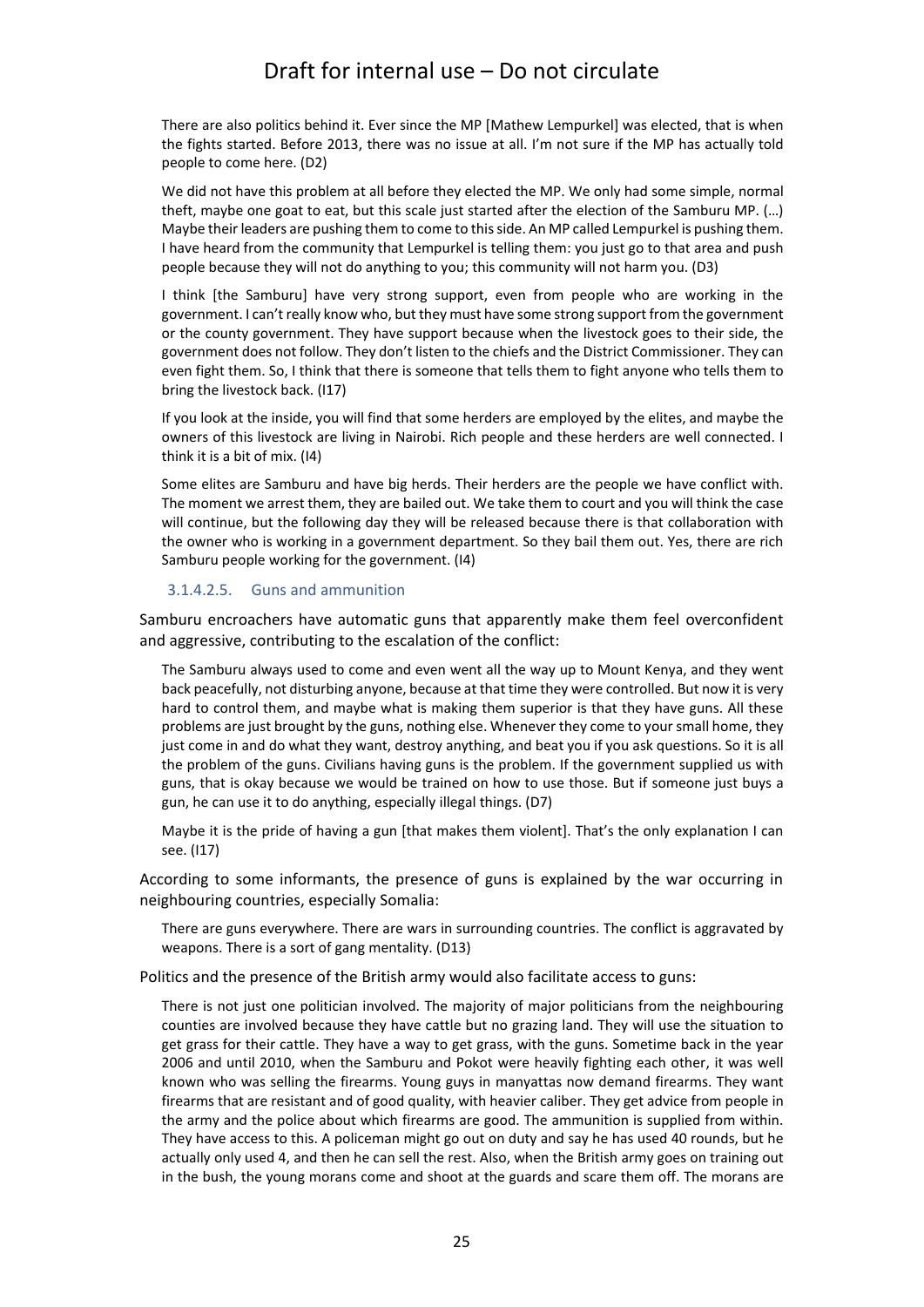### Summary

<span id="page-5-0"></span>We conducted a research scoping trip in Il Ngwesi Group Ranch, one of the four Group Ranches in charge of managing the Mukogodo forest in Laikipia County, Kenya, inhabited by the Il Ngwesi Maasai. We also conducted a few interviews in the neighbouring Lekurruki Group Ranch, inhabited by Yaaku people, also called the Mukogodo, and in Isiolo County where some members of Il Ngwesi Group Ranch have settled after the creation of the conservancy. During 6 days of field work, we interviewed various members of these communities to understand their livelihood strategies and challenges, with a particular focus on a deadly conflict that was taking place at that time with the neighbouring Samburu people coming from the North.

The II Ngwesi people, who in the past may have been a Dorobo group<sup>1</sup> but have now adopted the Maasai identity and way of life, were forced to migrate from their home in Meru county to the Mukogodo forest area, apparently because of white settlement during the colonial period. They have experienced various conflicts, with the Yaaku people who occupied part of the land where they settled, with Somali people during the "shifta" war after independence, with Kikuyu people who settled on land that was vacated by white settlers after independence, and with Samburu people. Today, they have secured rights on the Mukogodo forest and the land that surrounds it, through the creation of Il Ngwesi Group Ranch and community conservancy, and through their strong involvement in a Community Forest Association (CFA) that manages the Mukogodo forest. They raise livestock and practice farming, growing mainly maize and beans on a plateau surrounded by forest and located on the top of a mountain. Their community conservancy was created with support from the neighbouring Lewa Conservancy and various NGOs.

A significant number of Il Ngwesi Group Ranch members do not live in their Group Ranch. Many of them are educated and have jobs in neighbouring ranches or towns. Others have bought private land, in part with the royalties generated by their share in the conservancy. They farm this land like their Kikuyu neighbours.

Since about 2015, the Il Ngwesi have been involved in an intense conflict with their neighbours, the Samburu pastoralists coming from the North. These Samburu groups come from drier areas where pastures are said to be degraded and grass is severely lacking during the dry season. They first invaded Lekurruki Conservancy and some of them have settled there permanently, ending the activities of its lodge. The Yaaku people failed to resist and some of them are now collaborating with the Samburu, possibly with the hope of taking revenge on the Il Ngwesi who obtained part of the land that the Yaaku claim to be theirs, when the Group Ranches were created. Using the Yaaku communities as their base, Samburu people then invaded Il Ngwesi Group Ranch and conservancy, killing some people. The Il Ngwesi evacuated their home on the plateau, a mosaic of pastures and small cultivated fields surrounded by forests and located at the core of their Group Ranch. This area is now occupied by Samburu shepherds and their herds.

Policemen and rangers from the community conservancies as well as from the neighbouring Lewa and Borana conservancies were mobilized to resist the invasion. Several *moran* died on both sides and three policemen were also killed. Many meetings were held between elders and morans from all sides to find a solution to the conflict, with involvement of authorities and facilitation by NGOs such as the Northern Rangeland Trust, which supports conservancies in the area. All negotiation attempts failed. The Samburu moran involved in the conflicts are

**.** 

<sup>1</sup> Dorobo are hunting gathering groups, sometimes destitute Maasai with no livestock, that lived on the margin of Maasai land and were more or less assimilated to Maasai identity of culture. The term is often perceived as derogatory.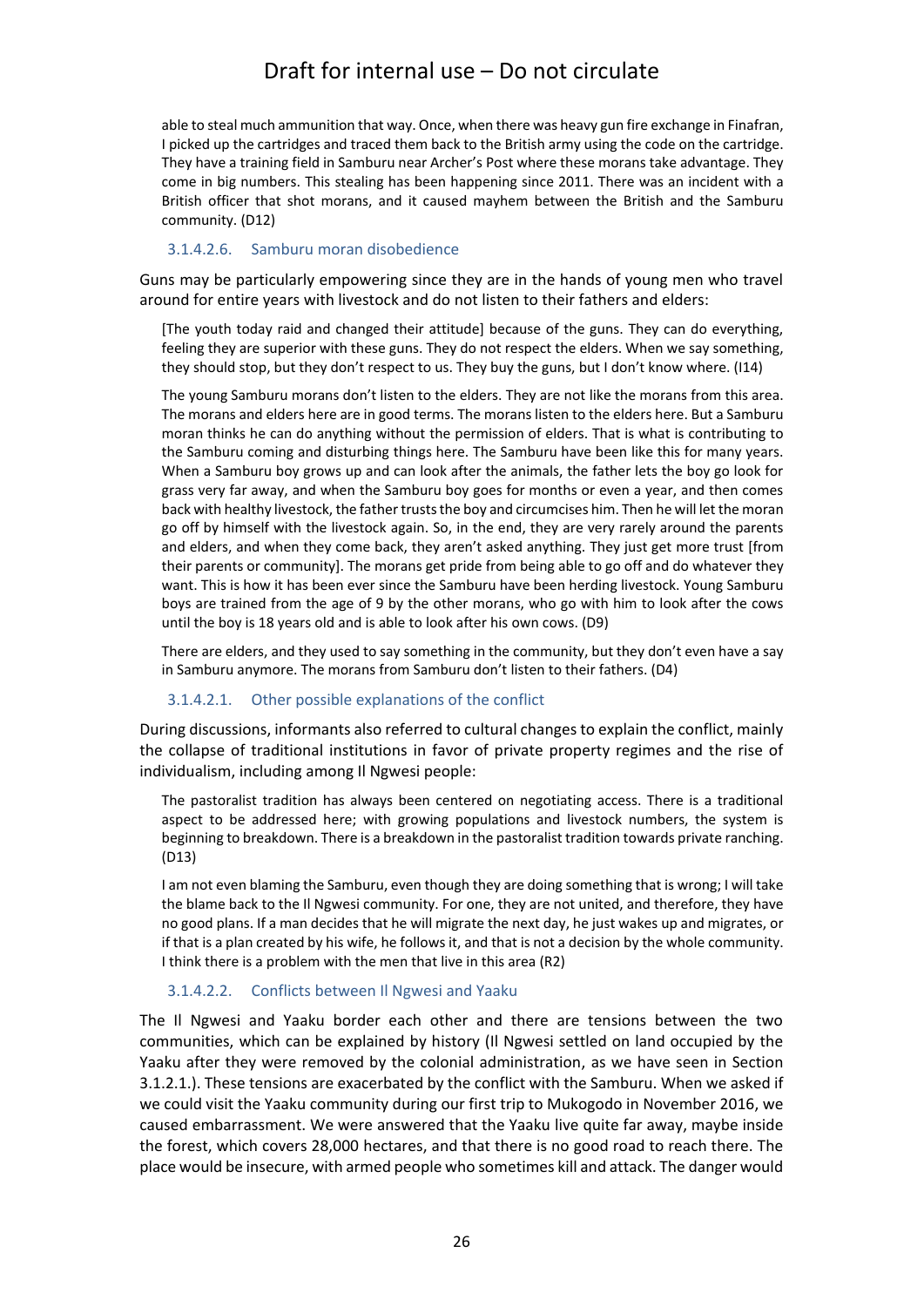said to have been absent from the negotiations. They are, allegedly, not under the control of the elders of their own community and instead follow instructions from political figures, mainly Member of Parliament Thomas Lampurkel.

Thomas Lempurkel and other Samburu elites are said to drive the conflict from behind, facilitating the purchase of automatic weapons and the freeing of arrested morans. These elites possess abundant livestock that constitute part of the herds that invade the conservancies and ranches. Their purpose may be the breaking of settler ranches and opening of their land to pastoralists, in order to access grazing resources for their livestock and obtaining the votes of pastoralist people.

The conflict in Mukogodo forest reflects the complexity of the environmental and social situation in Laikipia County. The land distribution inherited from the colonial period, with large property leased to rich settlers facing communities of smallholder farmers or extensive pastoralists, creates political and economic imbalances that complicate the resolution of conflicts. Like during our research scoping study in Rumuruti, where similar conflicts occur, we found that customary institutions have experience and capabilities in conflict resolution. But the implication of powerful figures negates their negotiation efforts by creating extreme power imbalances in favor of very small groups of people that are given protection and are armed with modern weapons. In that context, the alliance in place today, with Il Ngwesi pastoralists collaborating with white settlers on one side and Samburu pastoralists backed by politicians on the other side, result in an highly volatile situation, rendering the outcome of the conflict extremely uncertain.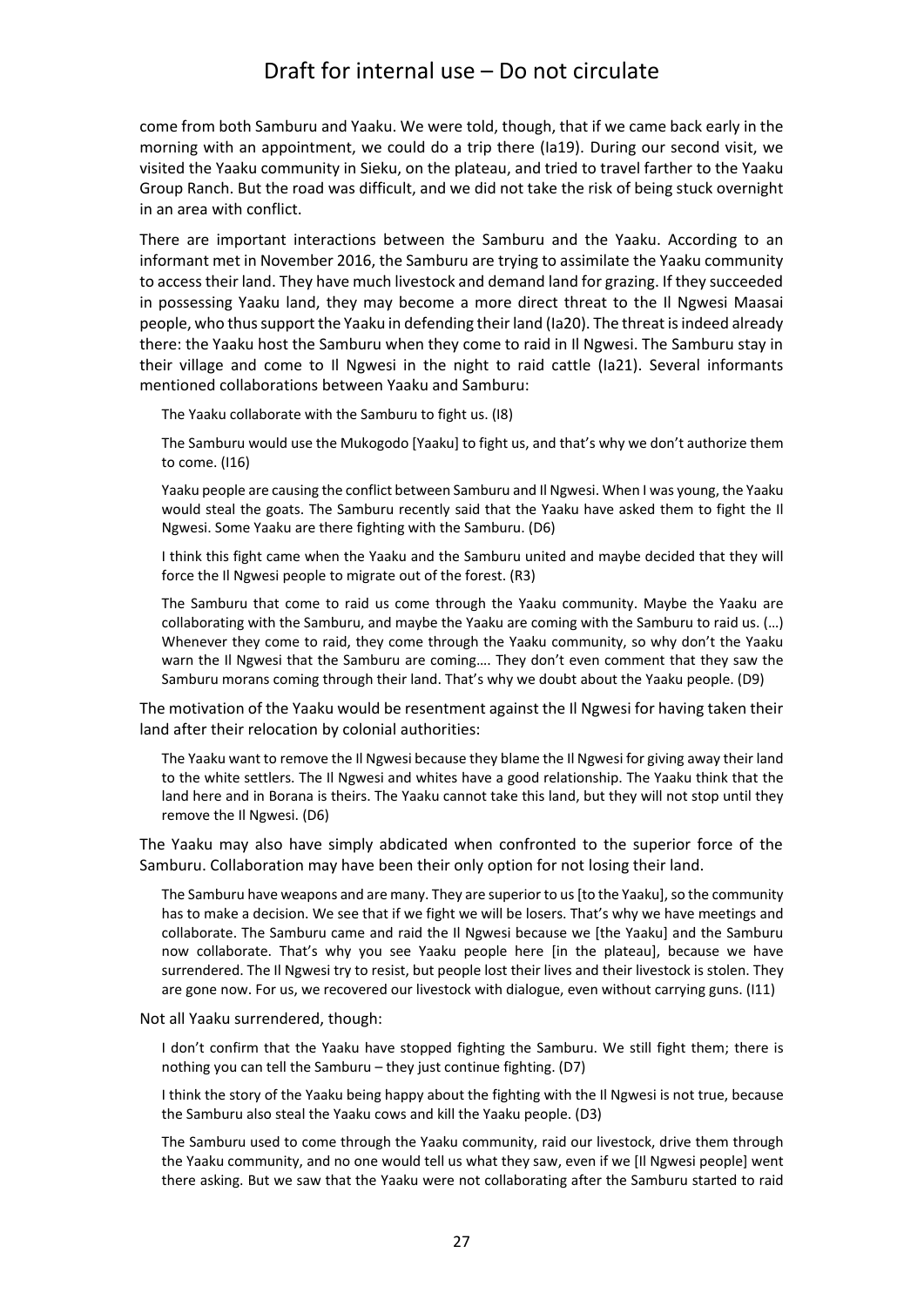### <span id="page-7-0"></span>1. Introduction

McGill University and the Indigenous Movement for Peace Advancement and Conflict Transformation (IMPACT), partners under the Institutional Canopy of Conservation (I-CAN)<sup>2</sup> research project, conducted a research scoping study<sup>3</sup> in Il Ngwesi Group Ranch in the Mukogodo Forest and its surrounding area on November 12, 2016 (preliminary study) and from June 26 to July 1, 2017 (complete research scoping study). The team included Jacques Pollini, Research Associate on the I-CAN project at McGill University; Ramson Karmushu, Felista Shamim Mpanei, and Christine Simia from IMPACT; and David Barmes, an undergraduate student at McGill University doing an internship at IMPACT. The purpose of the study istwofold: firstly, to provide baseline information to identify research questions and facilitate the selection of study sites for graduate students and other researchers working within I-CAN, and secondly, to report on the current conflict that is affecting this particular region of Laikipia County.

### <span id="page-7-1"></span>2. Methodology

**.** 

We used the same methodology as in other research scoping studies conducted by the I-CAN project. We do not use questionnaires; we conduct informal interviews using an analytical grid that owes much to the school of comparative agriculture (Cochet 2015), $4$  but is also influenced by the works of Scott  $(1976)^5$  on the moral economy of peasants, Chayanov (1984)  $[1922]$ <sup>6</sup> on peasant economics, Netting  $(1993)^7$  on smallholder farming, Lhoste et al  $(1993)^8$ on pastoralism, and Ribot (2007)<sup>9</sup> on representation in governance institutions. Typically, when visiting a community, we meet local leaders to explain the purpose of our work and ask a first set of general questions about local livelihood strategies and challenges faced by the community. We then recruit additional informants using a snowball sampling strategy to delve deeper into key issues. Given the short duration of the exercise (5 days of field work) and the broad range of topics to cover, we do not claim a high level of certainty for each single statement made in this report. We do not describe the situation in the study area as it is. We describe it as we are told it is by a limited number of informants. We derive conclusions that should not be considered as definitive. They are, rather, hypotheses to be tested by future research. However, by rarely asking the same question twice, we make it possible to address a much broader range of issues and collect a larger number of stories than what is typically found in baseline surveys that use closed questionnaires. We use triangulation, rather than replication, as a strategy to increase the level of certainty of our statements and conclusions.

[http://www.accafrica.org/our\\_work/explore\\_programs/conserving-biodiversity-in-east-africa/i-can](http://www.accafrica.org/our_work/explore_programs/conserving-biodiversity-in-east-africa/i-can-institutional-canopy-of-conservation/)[institutional-canopy-of-conservation/](http://www.accafrica.org/our_work/explore_programs/conserving-biodiversity-in-east-africa/i-can-institutional-canopy-of-conservation/) ; <https://www.idrc.ca/en/project/institutional-canopy-conservation> ; <http://cicada.world/research/programs/i-can/>

 $\frac{3}{3}$  The approach presents some similarities to Rapid Rural Appraisals (RRA), as it is similarly comprehensive in scope, the purpose being to understand how a landscape works and the main social and environmental challenges faced by people living on the landscape. However, as we use an approach quite different from what is typically done in RRA exercises, we prefer not to use that term.

<sup>4</sup> Cochet, H. 2015. *Comparative agriculture*. Versailles: Editions Quae.

<sup>5</sup> Scott, J. 1976. The moral economy of the peasants: Rebellion and subsistence in Southeast Asia. New Haven: Yale University Press.

<sup>6</sup> Chayanov, A. 1986 (1922) *The theory of peasant economy*. Madison, WI: University of Wisconsin Press.

 $<sup>7</sup>$  Netting, R. M. 1993. Smallholders, householders: Farm families and the ecology of intensive, sustainable</sup> agriculture. Stanford, California: Stanford University Press. 8 Lhoste P., Dollé V., Rousseau J., Soltner D., 1993. *Manuel de zootechnie des régions chaudes: Les systèmes* 

*d'élevage.* Paris : Ministère de la Coopération, coll. Manuels et précis d'élevage.

<sup>9</sup> Ribot, J. 2007. Dans L'Attente de la Démocratie: La politique des choix dans la décentralisation de la gestion des ressources naturelles. Washington, D.C.: World Resources Institute.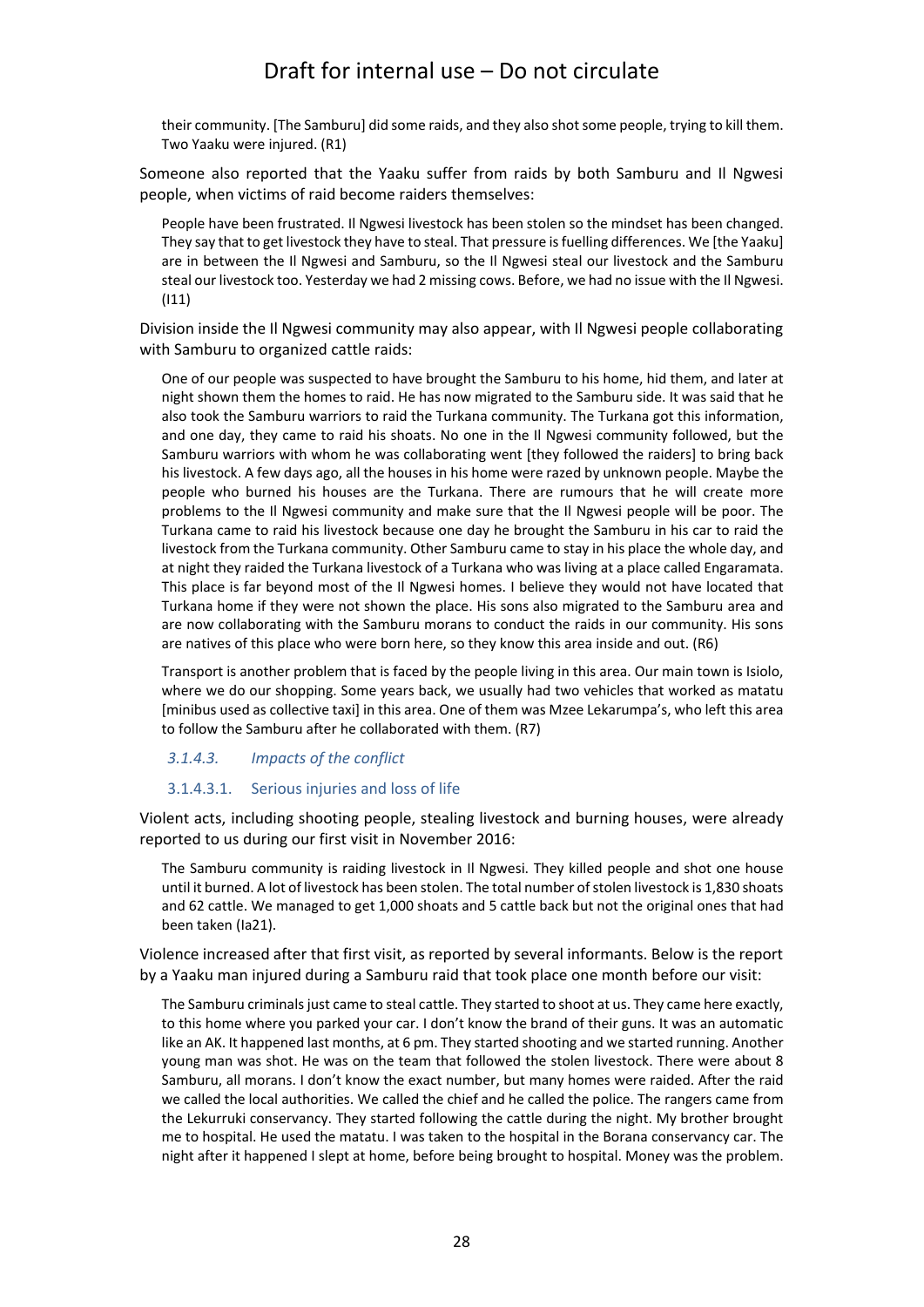All interview notes are available on request, and large chunks of these notes are inserted into the body of this report. These notes are not exact transcriptions of the informants' speech. They were taken as accurately as was technically feasible. However, most interviews were conducted in Maa language and translated, meaning we took notes of the translation, not of the original speeches. The "citations" in the report are thus citations of notes, edited and reorganized for clarity, and cited as "D#", "I#", or "R#", where "#" represents the interview number. "D" stands for interviews conducted by David Barmes, "R" for interviews conducted by Ramson Karmushu, and "I" for interviews conducted by Jacques Pollini.

There are very few bibliographic references in this report. The purpose of the exercise was to collect first-hand, up-to-date information, to make this information available in the short term to people interested in the study area, and to provide an independent view of the situation in that area to complement existing views available in the literature. Hence all information provided in this report comes from interviews conducted in the communities of Il Ngwesi Group Ranch, (including Il Ngwesi 1, Il Ngwesi 2, Lokusero B, Emurua, Upper Sanga, Lower Sanga, Sieku, and Siekoi, which is located in Isiolo County), except for a few interviews conducted in the neighbouring Lekurruki Group Ranch, and for the information in boxes or footnotes, which was extracted from the literature. A literature review will be done later, when the material presented in this report is used to prepare scientific publications.

### <span id="page-8-0"></span>3. Results

### <span id="page-8-1"></span>3.1. Mukogodo Forest

#### 3.1.1. Overview

<span id="page-8-2"></span>Mukogodo Forest is located in the northeast corner of Laikipia County, bordering Isiolo County (Figures 1 and 2). It is the largest forest in Laikipia, located on a beautiful plateau. It is a refuge for dry season grazing and attracts pastoralists from surrounding areas during the dry season:

Because of the issue of drought, Mukogodo is the only place where there is a buffer zone for grazing. So, you will find the Maasai from the 4 Group Ranches around the Mukogodo Forest. They all depend on its grass and water for livestock. (I4)

Today, the forest is mostly inhabited by Il Ngwesi and Mukogodo (Yaaku) people living in four Group Ranches (Il Ngwesi and Makurian for the Il Ngwesi people, and Kurikuri and Lekurruki for the Mukogodo people). The Il Ngwesi live in the eastern half, while the Mukogodo live in the western half. As the government owns the forest, the Group Ranches had to form a Community Forest Association (CFA), called ILMAAMUSI, which is the recognized body that manages the forest (Ia18).

Il Ngwesi Group Ranch has 16,000 hectares of land, including 8,000 hectares of buffer zone. The land is not subdivided. Some envisioned a division but there is fear that if that happened, many would sell their land and outsiders would buy it. Hence the management structure advocated for not dividing the land (Ia20). About 100 households live in Nadung'Oro, a place often referred to as "the forest," which is in fact a grassland plateau surrounded by the Mukogodo Forest. Other Group Ranch members live around the forest and around the Il Ngwesi conservancy, where the community operates a lodge.<sup>10</sup> A great proportion of the members live outside the Group Ranch, in Isiolo County near Il Ngwesi conservancy or on land in Laikipia County that they bought to practice farming.

The Il Ngwesi are considered one of the five Maasai groups living in Laikipia County. Laikipiak Maasai, who were defeated by other Maasai sections, are descended from ancestors of many

**.** 

<sup>10</sup> <http://ilngwesi.com/content/visit/>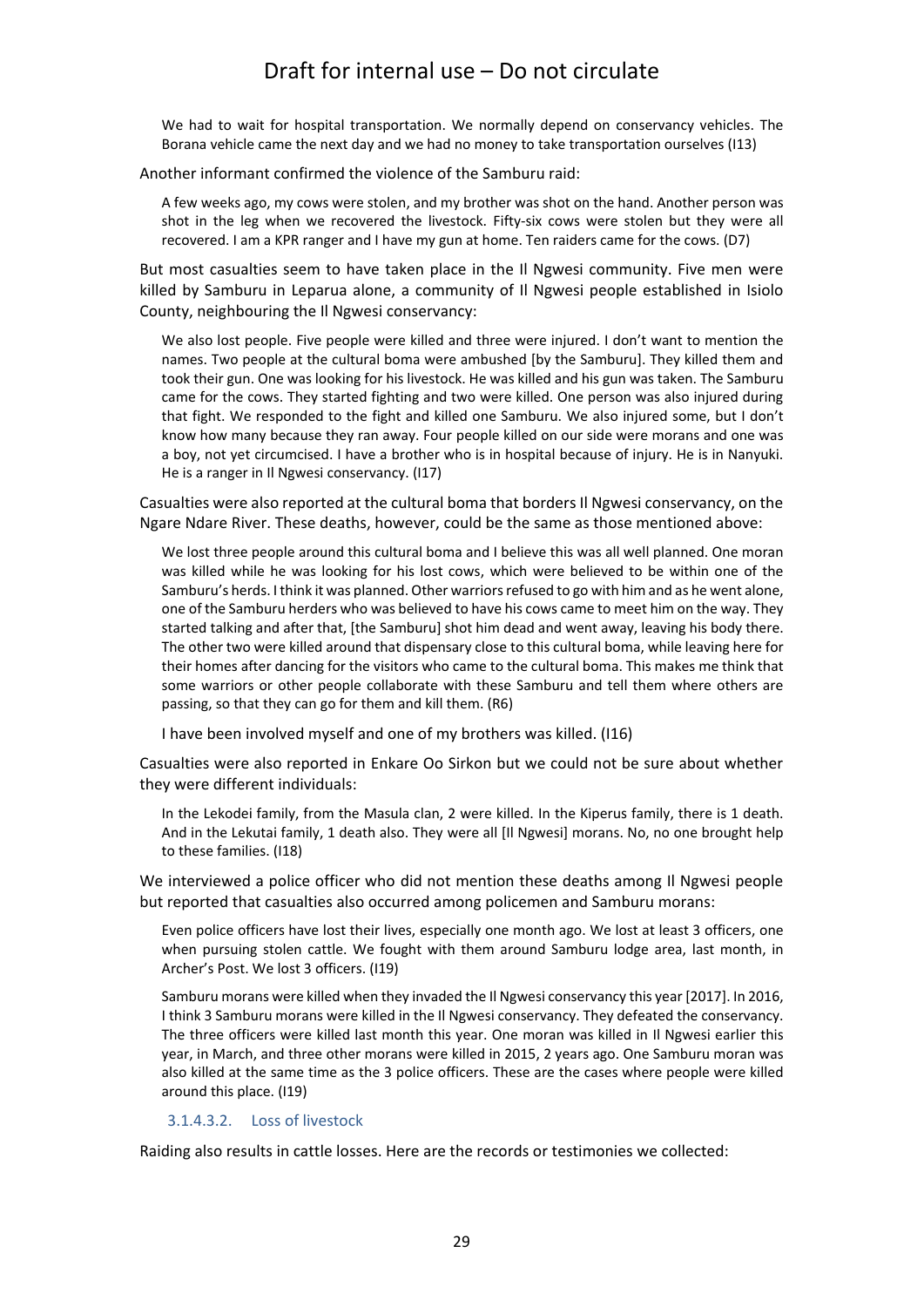lineages. The Mukogodo also have mixed ancestry and adopted Maasai culture and language, but the fact that they used to speak a Cushitic language (Yaaku) makes them a distinct group from the Maasai. Il Ngwesi and Mukogodo people both practiced hunting and gathering in the past and are often referred to as "dorobo," which is considered a derogative term among the Maasai. Today, they have adopted the Maasai pastoralist way of life and Maasai language and culture.

The Mukogodo (Yaaku) people are few in number and very poor compared to other communities, but have a large land area because the land was divided equally between the Il Ngwesi and Mukogodo communities when the Group Ranches were created (I20). Lekurruki Ranch is bigger than Il Ngwesi (I21). It borders Mpus Kutuk Group Ranch (in Isiolo County) in the north and Il Ngwesi conservancy in the south, and there is conflict at the boundaries. The Yaaku say they have been pushed away (I20).

#### <span id="page-9-0"></span>3.1.2. History

#### <span id="page-9-1"></span>*3.1.2.1. Settlement*

Several informants explained the history of their community, revealing the many displacements associated with the establishment of today's settlement. According to two informants (one Mukogodo and one Il Ngwesi), the place was first inhabited by Mukogodo (Yaaku) people, and the Il Ngwesi came more recently, pushed here by colonists who took their land:

Originally, we were the Laikipiak Maasai. Now we are the Mukogodo. We were taken from Narok by the Purko. We fought them spiritually through the Oloiboni Senteu. We fled and lived in stones caves. That's where our name, Mukogodo, came from. The Il Ngwesi are not the original people from this place. They come from Meru. Regarding the Samburu, they mixed with the Rendille in Marsabit and did not live in this place before. As Laikipiak, we were the original owners of the land, and the Il Ngwesi came to Laikipiak to take over our land. The Il Ngwesi were brought to this place from Poise by the white settlers. The people from Poise went to a place called Mudur Oloiragai. The white settlers put a fence at the place that is now called Poise, and the Il Ngwesi people were asked to join the Mukogodo people here. The white settlers asked the Mukogodo people to accept that they would live together with the Il Ngwesi. When we agreed to live together, we gave them a portion of land in Sang'a, in Rigigo, which is down there, and in Sepeyo. We gave them those three places. (I12, a Mukogodo elder)

Initially, we lived on Maasai land, in Narok and Kajiado. The tribes called Laikipiak and Ilpurko started fighting against each other. The cause of the fight was cattle raiding. The Laikipiak migrated from Narok and came to settle around Mount Kenya forest. They were forcefully moved by the colonial government and then settled at Nadung'oro. In the place where we came and settled, we found the Yaaku community, who were hunters and gatherers. They don't have specific homes. They only live in caves and their main food was honey from the forest and blood and meat from wild animals. They use the skin of the killed animals for bedding and clothing. The Laikipiak Maasai were affected by the white settlers. They came and settled where the Yaaku community initially was, so the Yaaku ran away and hid themselves or lived in a hill called Kiapei. The Laikipiak Maasai settled at Nadung'oro, and they continued rearing their livestock, that is, shoats [sheep and goats] and cattle. Fifteen different families had shoats, and 153 families had cattle (Ia21, an Il Ngwesi elder).

Both Il Ngwesi and Mukogodo seem to have absorbed the Laikipiak Maasai that survived their defeat, as expressed by the statements below:

In the past, there were Laikipiak, and they disturbed all their neighbours. In the end they were all killed by the surrounding communities, and the few remaining assimilated into other communities. (D7)

From Ngarendare up to Makurian, you find the Il Ngwesi people. All people living here are Il Ngwesi and were born and raised in that place. A long time ago, there were people known as Laikipiak. They came over and killed people who were living here and took over the land from the Makurian and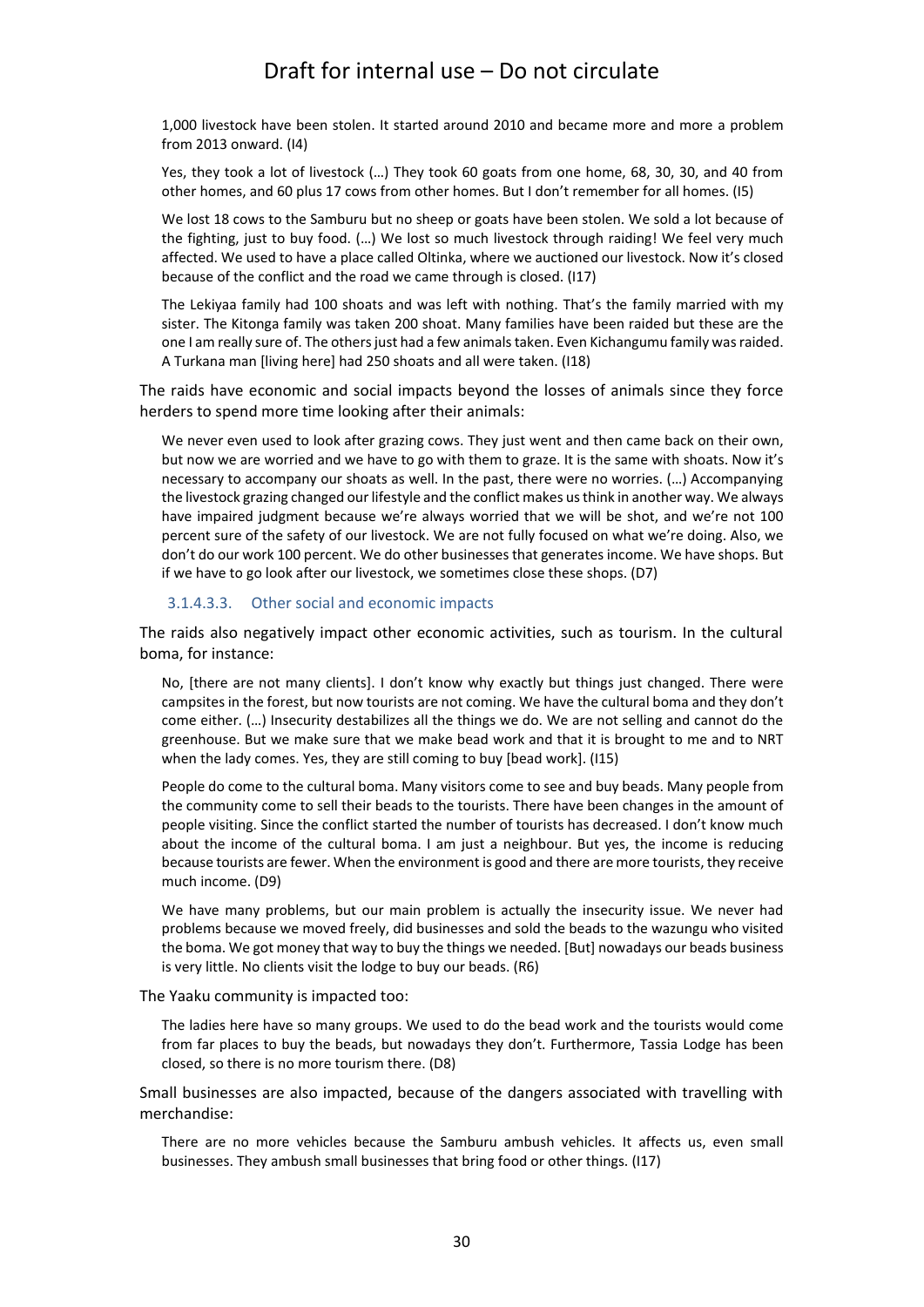the Ngarendare and took this place. When the government heard that the Laikipiak killed people, they came and killed them, so the Il Ngwesi came back and took the land after the Laikipiak were eradicated. The Laikipiak were here even before the colonial rule, and in 1952 they were all gone. The Il Ngwesi were here before the Laikipiak defeated them, and then the Laikipiak were defeated and the Il Ngwesi came back. The Il Ngwesi always practiced pastoralism and used that place. There are Il Ngwesi 1 and Il Ngwesi 2. The Il Ngwesi 1 live in Doldol and Makurian. (I8)

Before coming back to Mukogodo, Il Ngwesi people were apparently mostly living around Meru and had important social relationships with Meru people:

At first, we were living on the lower side of Mount Kenya (Meru). My father lived there and then migrated to this place. They migrated because of pasture. There was lots of pasture inside this forest. I don't know what year – maybe 1960s to 1970s. They overgrazed pasture in Meru. Originally, they were from around Narok, but left Narok because of population increase and lack of pasture. (D1)

We don't know where the Il Ngwesi came from. Maybe they came from Mount Kenya or from Meru. The Mukogodo were living in Borana and were moved to this place here. (I12)

The installation of white settlers who still own large ranches today probably contributed to the movement of Il Ngwesi people, who were pushed out by settlers on one side, and blocked on the other side by the gazetting of the Mukogodo Forest:

As I grew up, I found out that the Craig family owned the land [Lewa conservancy]. Ian Craig was the owner. Even Borana [conservancy] was there already. (I9)

The Maasai [Il Ngwesi] people who have settled here were initially living in the Mount Kenya forest, and when the colonial government came, it pushed them slowly until they settled here. The colonial government then marked the land to give them reserves where they could live. It also marked the forest which became a reserve, a government forest, but the community uses it (Ia19).

In the recent past, Il Ngwesi expanded their territory by buying land. It seems that early access to education played an important role in empowering the community and enabling its prosperity and expansion:

Chumvi is also for Il Ngwesi people, like Doldol and Makurian. Yes, some people moved to town and bought land, but they still own the land here. They started to do that around 1968 and continued up to today. This is because of education. They have been enlightened and started to go to other areas. They went around the country, also to Nanyuki. It depends on how one has been enlightened. (I8)

#### <span id="page-10-0"></span>*3.1.2.1. An history of conflicts with neighbour communities*

The Il Ngwesi people have experienced many conflicts in the past. Some of their ancestors are Laikipiak Maasai that survived wars with other neighbour groups, as we have seen. More recently, the Il Ngwesi fought with Somali in Ngarendare, a place where they practice farming today and that they consider to be among the best land they have access to:

In 1960, the Il Ngwesi fought with the Somalis in Ngarendare. At first, the Il Ngwesi raided the Somali, and they were helpless, but then they got weapons in 1960 and fought for revenge. After the Somalis fought with the Maasai, the government started fighting the Somalis and moved them away when the country got independence. (I8)

The fight with the Somali people was partly motivated by cattle raids and poaching:

The Il Ngwesi fought once with the Somalis, but they were on the wrong side. They went to raid the Somali animals. (I16)

Yes, we used to fight with the Somalis. The fighting was caused by the raids. The Maasai warriors used to raid a lot, and they raided cattle from the Somali community. When the Somalis revenged, they killed a lot of warriors and grown up boys. During that time, Rkishili were the warriors. They killed a lot of them, almost a hundred and even more. They were using guns, which we did not have.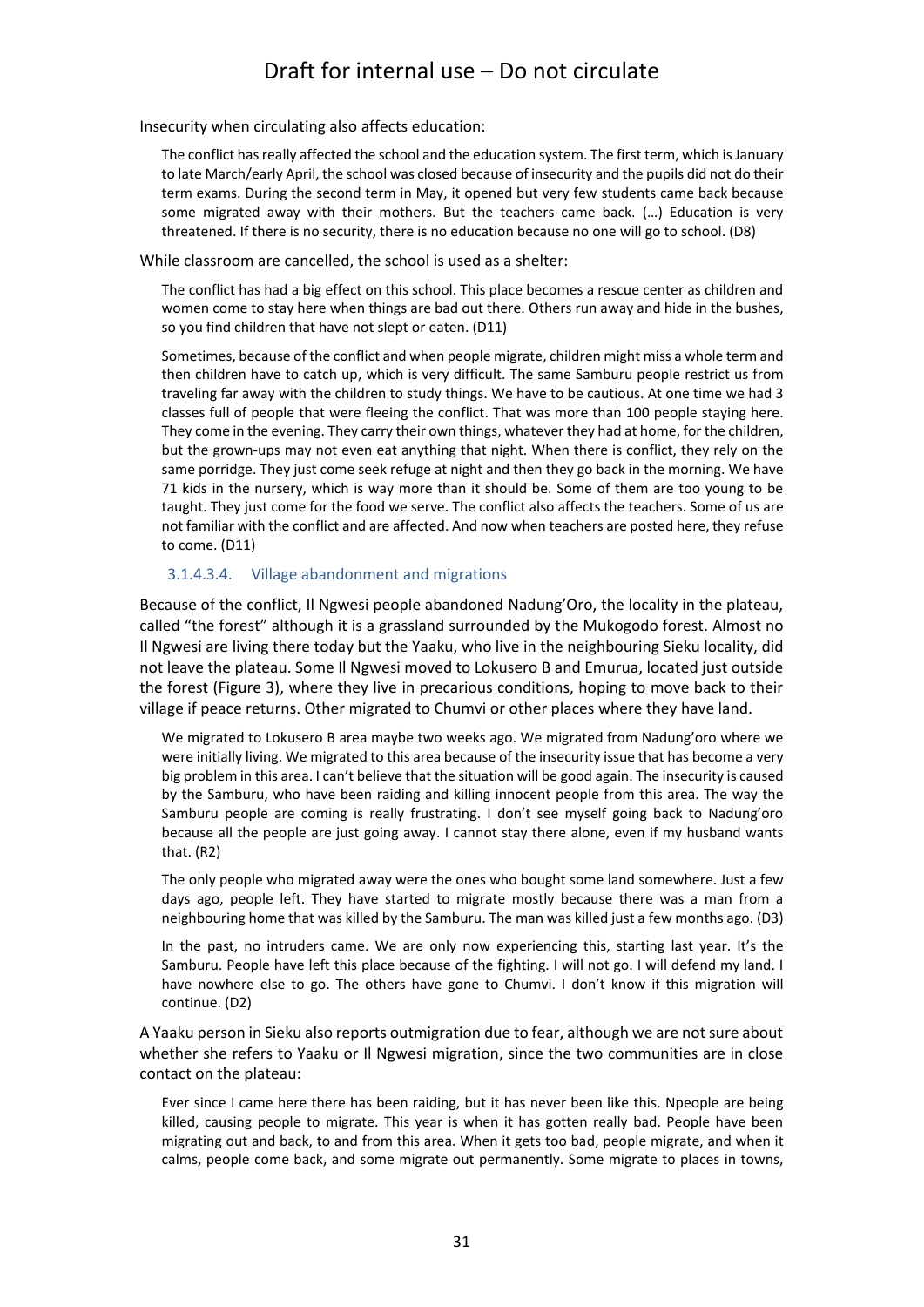We did not know where they got the rifles that they were using. They also came in large numbers. We also fought with the Turkana, which was also caused by the raids by the Maasai warriors in our community. Samburu came to fight with the Somalis, and they all migrated towards Isiolo town. The Samburu then migrated to occupy the land in Isiolo that used to be occupied by the Somalis. (R3)

One informant also mentioned Somali or Borana people named "shifters," who used to stay around where the Maasai community lives to do poaching and raiding, which resulted in deadly conflicts. In fact, the conflict with Somali people our informants referred to may be the "shifta war," well documented in the literature: $11$ 

There was conflict between the Somalis and the Maasai where the Somalis started killing the Maasai. They didn't want to take livestock and property. They were only killing people. The Somali community was armed with guns, while the Maasai had only spears and arrows. Many Maasai lost their lives. In the process of fighting, the Maasai managed to kill 2 armed Somalis and got 2 guns (Ia21).

We could not clarify the cause of the conflict with the Kikuyu, but the fact that people from Il Ngwesi buy land outside the ranch for agriculture may result in competition with Kikuyu people to obtain this agricultural land:

In 1963, the Kikuyu moved to Ngarendare and started to buy plots. They had title deeds, and 4 years ago, the Kikuyu and Il Ngwesi fought. The Kikuyus looked down on them, so the Maasai started fighting. The fight took one day, and they killed 100 Kikuyu. After the fight there was peace, and todate they have never fought again. (I8)

On the road from the Group Ranch to Nanyuki, there are Kikuyu people. They applied for government land from settlers who left the land. Now they do business farming and rear livestock. They have big herds like the Maasai. They also do business like selling crops to Maasai people and other communities (Ia).

The conflict with Kikuyu people has been extremely violent recently:

Ngarendare is a community where the Kikuyu, Meru, and Maasai were living for so many years. They also applied to the government for that land. It was settler land before. Then, in 1999, there was a conflict between the Maasai and the Kikuyu. The cause of the conflict was that Maasai warriors raided against the Kikuyu. They stole the small number of livestock they had. As the Kikuyu were tracking the livestock to recover it, they met with a moran who was walking from Ethi to Ngarendare. They treated him as if he had stolen the livestock and cut him with a machete, without killing him, without asking any questions. Two old Maasai men saw that and alerted the community, who ran aggressively to the Kikuyu community, killing many, burning the houses, destroying the businesses, and stealing. The fight took just one day, and close to 100 Kikuyu were killed. The police came and stopped the fight, and the 2 communities never fought again. They live in peace so far, but so many left, while some stayed and others left and came back. The fight happened on a stretch of land that goes from Ngarendare to Ethi and Chumvi. It affected all areas where Kikuyu and Maasai live together. The Maasai never tried to attack any other person, but many Kikuyu left the area. No, this is not documented. Maasai people don't fight easily but when they do, they can be dangerous, when they are forced by the situation. They mostly killed men and had no guns. They used spears, rungus [clubs], bows, poisonous arrows, and knifes (Ia).

The conflict with the Samburu, which occurs today and will be treated in Section 3.1.4, is recent. But Il Ngwesi and Samburu also fought in the past, possibly during the fight with the Somalis as already suggested but also in a more ancient past:

They [the Samburu] always create conflict when they come. They always came. When I was a young man, they came to graze but did not fight. They went back to their place. But during the time of Ilterito, they fought with spears, and now they use guns. Ilterito was a very long time ago. They

**.** 11

[https://books.google.ca/books?id=VAwSBQAAQBAJ&printsec=frontcover&dq=shifta+war+kenya&hl=en&sa=X&v](https://books.google.ca/books?id=VAwSBQAAQBAJ&printsec=frontcover&dq=shifta+war+kenya&hl=en&sa=X&ved=0ahUKEwib7P76gcraAhUBT98KHToXAhQQ6AEIKzAB#v=onepage&q=shifta%20war%20kenya&f=false) [ed=0ahUKEwib7P76gcraAhUBT98KHToXAhQQ6AEIKzAB#v=onepage&q=shifta%20war%20kenya&f=false](https://books.google.ca/books?id=VAwSBQAAQBAJ&printsec=frontcover&dq=shifta+war+kenya&hl=en&sa=X&ved=0ahUKEwib7P76gcraAhUBT98KHToXAhQQ6AEIKzAB#v=onepage&q=shifta%20war%20kenya&f=false)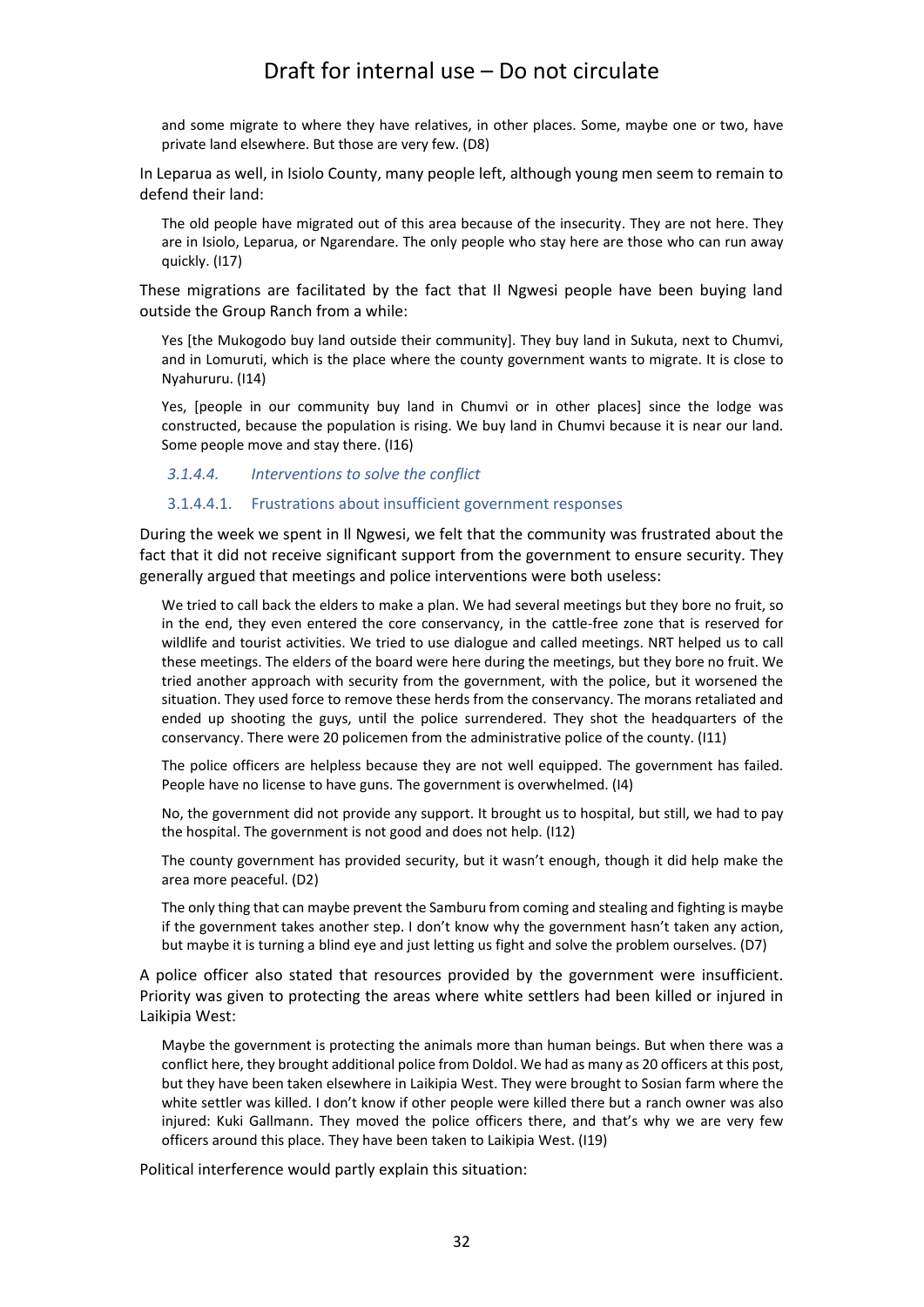would find small children in the forest, but just a few Samburu were criminals. They killed the kids because of taboos. They had the belief that a boy should be circumcised after killing a person. Yes, it happened in this forest. We grew up knowing that this happened in the past. (I14)

This frequent contact with Samburu people has also resulted in the assimilation of some Samburu among Mukogodo and Il Ngwesi people:

People living here are Maasai. There is also community called Yaaku whose origin is from the Cushitic community. They were hunters and gatherers and used to hunt wildlife and harvest bees. They kept on moving to hunt until they settled here. They were from the north, from Rendille land. And there are also a few Samburu assimilated in either the Il Ngwesi or the Yaaku. There is no boundary in this area. These Samburu migrated to look for fresh pastures and clean water. After migrating here, they found an area that was good for livestock, so they stopped migrating and stayed. Although some are living here, they are not members of the Group Ranch, except for those assimilated in the Yaaku or Maasai community (Ia19).

#### <span id="page-12-0"></span>*3.1.2.2. Environmental changes*

Like elsewhere in Maasai land, pastoralists in Mukogodo experience an increasing frequency and severity of droughts and observe the impacts of these changes on the vegetation and on their livelihood:

We are fine grazing here. We don't need to go to the forest. A long time ago the environment was really good, with many trees and much grass, but because of population growth and the Samburu finishing the vegetation, the grass will not grow again. The rainy season has changed. (D5)

The climate has changed: there used to be many trees and there was a rainy season, but now there is drought and the pasture has degraded. When there is drought, we move our livestock to another place, whereas before we just grazed around this place. Now we have to go to Mount Kenya. (D2)

I was born here and raised here. This place has changed. There was vegetation and now there is none. (I16)

#### <span id="page-12-1"></span>3.1.3. Livelihood strategies

After gaining access to education, and given the limited land available to sustain livelihood, squeezed in between private ranches, conservancies, and the forest reserve, many Il Ngwesi diversified their livelihood strategies. They have jobs in town or practice farming on land they bought outside the ranch, mainly in Ngarendare, Chumvi, and Ethi (Figure 2):

Seventy percent of the people who own the Group Ranch in fact live outside the Group Ranch because they received education, like Ramson, our colleague from IMPACT. They live in town to have access to health facilities. The ranch is communal land, but outside, they can buy private land (Ia20).

For those living in the ranch, pastoralism is the main activity, complemented with small scale farming for those living on the plateau:

For those still living in the Group Ranch, livelihood is based on livestock, small scale agriculture, external jobs, and tourism, although it generates very limited income. A family would need 100 shoats, 30 to 40 cows, and 1 acre of farmed land to sustain itself. Maybe half of all families would have this economic level, while the other half would have less. Some families suffer from hunger, but they are very few. The families with much livestock are not interested in agriculture and do not do it (Ia19).

#### <span id="page-12-2"></span>*3.1.3.1. Pastoralism*

Like elsewhere in Maasai land, pastoralism is at the core of the local economy in Il Ngwesi, even for those who have moved away to take a job:

Here we have cattle, sheep, goats, and donkeys. We have no herd limits. When a Maasai child is born, he or she is given shoats and cows. As the child grows, his herd grows in size. After circumcision, friends and relatives will give you more. You must have some livestock to marry, so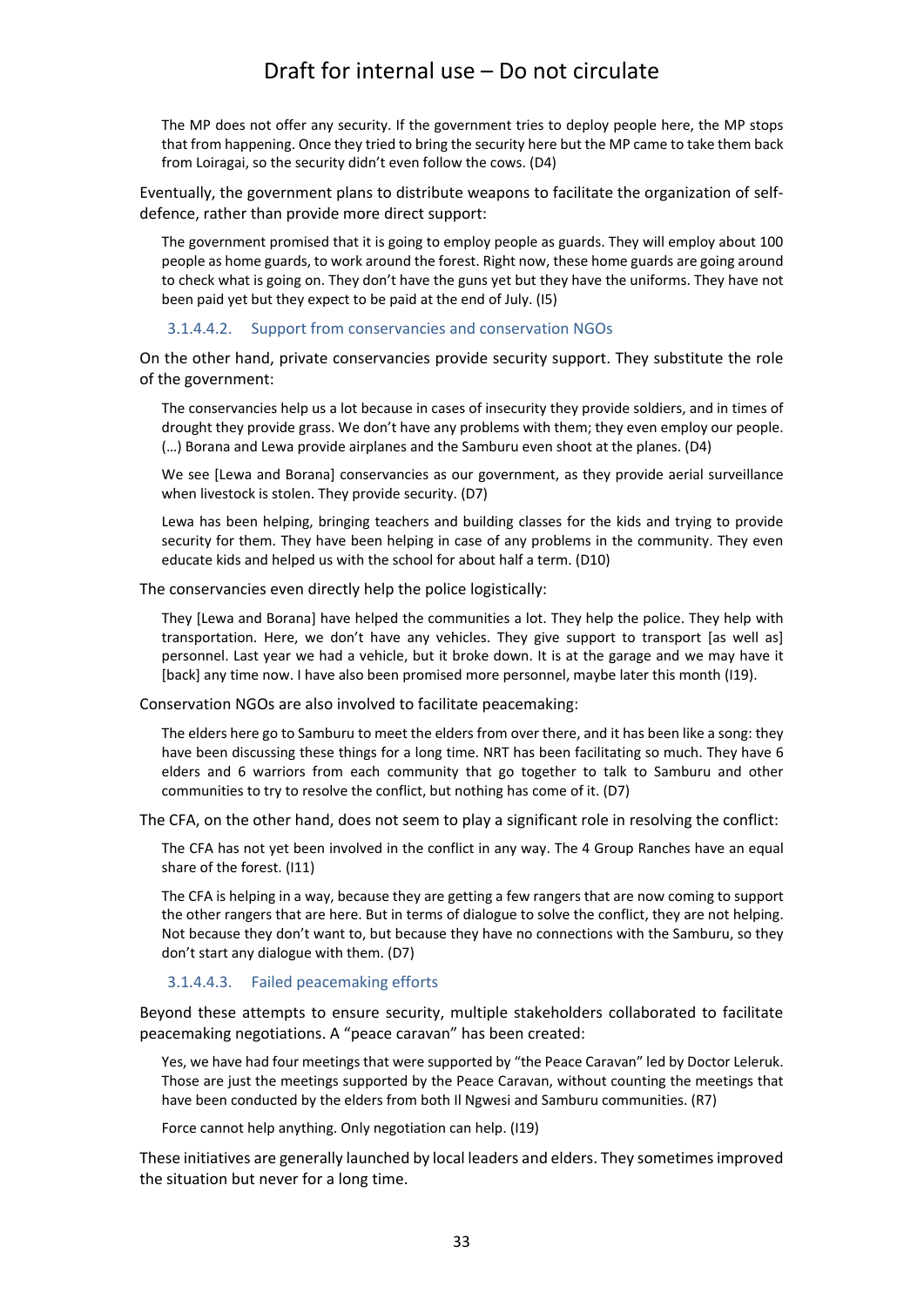that you can pay the dowry. Your father gives you animals first, and then your sisters and brothers. Pastoralism provides enough income for us, although some of us are employed. Some are employed by the government, others by the ranches, and by private companies. But they still keep herds. (D1)

Ia21 explains the purposes of raising livestock:

We sell livestock to pay school fees and have education. The schools are far away, in Nanyuki town and Nakuru town. Nowadays, we also keep chickens, and we sell the eggs for 20 KSh per egg. Two families manage to have 200 eggs sold per day, which amounts to 2,000 KSh per day (Ia21).

Pastoralism faces the usual challenges, including lack of grazing resources following droughts, which leads to pressure on ranches:

The climate impacts the pastoralist communities. Also, the best conservancies are encroached on by pastoralists from the neighbouring counties of Isiolo and Samburu. The natural resource is limited compared to the demand of the people (Ia20).

Because of the drought, 80 shoats have died. Two years ago, they started dying. We had 4 cattle, but they all died starting 4 years ago. (D2)

Pastoralists also faced livestock diseases and locust invasion:

Initially, it rained a lot. One of the main challenges was livestock illnesses due to prolonged rain. After a while, there was an invasion of locusts that consumed the grass, and the cattle started migrating, searching for pasture and water. They migrated to the Sieku River, where they got enough pasture and water (Ia21).

Livestock also suffers from the lack of water:

Due to the increasing population of people who mainly rear livestock, there was more drought and famine, but mainly water was insufficient. We migrated to Isiolo district, to a place called Ilboo Oibor [the border between Isiolo and Laikipia County], where we get enough water for our livestock (Ia21).

There is also the problem of interaction with wildlife:

Cattle have been attacked by elephants and buffaloes inside the forest where they were grazing. The leopards and hyenas kill shoats, and the lions kill cattle. We reported this to the chief area, to KWS [Kenya Wildlife Service], but no compensation was provided (Ia21).

During the dry season, livestock moves to areas reserved for dry season grazing, while during the rainy season, it stays around settlements:

When we have enough rain, we bring our livestock to our homes. And when there is drought, we bring them to the place in the Group Ranch that we saved for dry season grazing. (I3)

Livestock mobility is essential if pastoralism is to sustain people's lives. Grazing management includes agreements with neighbouring ranches to facilitate herd mobility, in spite of tensions with encroachers coming from other areas:

Relations with private ranches are good. We lease and borrow pasture. We give freely. We have a good relationship with them and lend pasture to them for free during every draught, but the pressure comes from around. People are accessing resources by force, so we don't know what will happen to the community (Ia20).

We go to Ardiju, and Borana and Lewa [private ranches and conservancies] give us opportunities to graze. We have strong relations with them because they are our friends, so we act together with them. For example, they were the ones who first came up with the idea of building Group Ranch lodges, and our people are working for them. (D1)

During severe droughts, long distance migration to the Aberdare range and Mount Kenya occurs, or livestock is brought to neighbouring private ranches: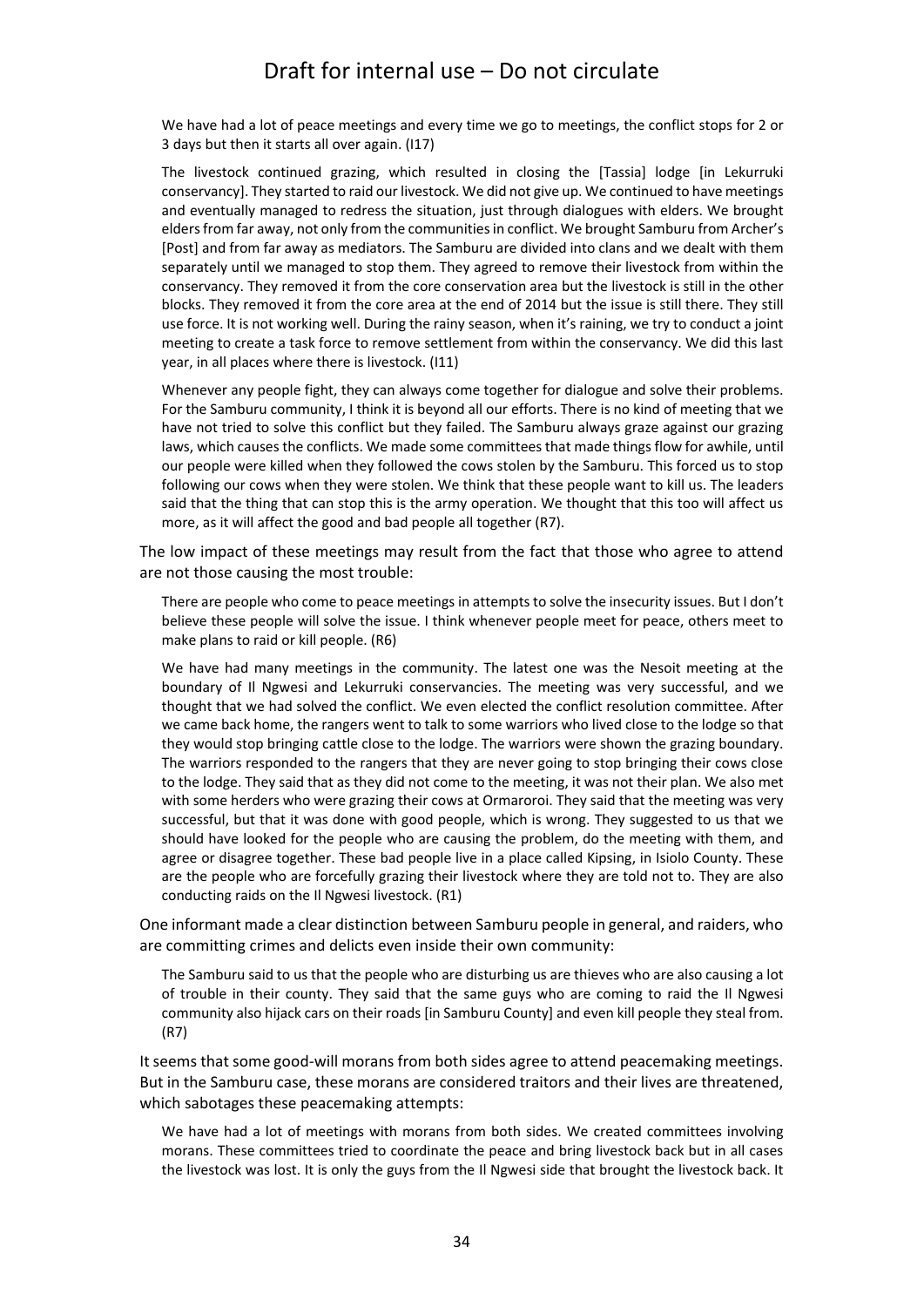We have a lot of droughts. Once we finish the grass in the forest, we all go to Mount Kenya or to the Aberdare. Those are the directions that we take. Even right now, that is where our livestock is. The rest are in the ranches around, like Borana, Olenaisho, and Loldaiga. (I4)

Facing a shortage of grazing resources, the community is developing hay production with external support from NGOs. A local leader involved in the hay project explains the approach to us:

We started the hay business 20 years ago. We started because a company gave us the idea. It was an NGO. After the NGO enlightened us, they left, and the government came in and gave us the money to plow and plant the grass. The government project is called NDMA.<sup>12</sup> Yes, they are still there. They give money to plow the land, pay the workers that plant the hay, and harvest. They do that for free. The whole Il Ngwesi community benefits. (I2)

Grazing management is evolving with the adoption of "holistic management"<sup>13</sup> through partnerships with NGOs like Northern Rangelands Trust (NRT)<sup>14</sup>:

I am the rangeland coordinator. I work with the community to decide how to graze, how to use the available grass, and how to ration the pasture during the dry season. We have partner organizations like NRT, and then we have experts, consultants who bring the idea of "holistic management." We hire consultants who have these skills. NRT used to support us in empowering pastoralism with holistic management. The conservancies are the entry points. Population is increasing, so elders are overwhelmed by such tasks as managing grazing. They use other hands like experts to handle grazing. People see how the climate is changing. Ownership will be an issue. People say we have to manage from here to here and ration. People see what causes degradation. They think about other tools to manage the land (Ia20).

The neighbouring Mukogodo community adopted a similar management model, also with support from NRT. It tried, unsuccessfully, to adopt the "holistic management" model proposed by this NGO:

As a rangeland coordinator, I work with the community on grazing planning. We have livestock and our livelihood depends on the grass, on the pasture. It is my role to work with the community to make a plan for the conservancy. It is a community conservancy. The grazing area has been divided into blocks. We have 3 zones. Each has its grazing block and we have a small section in the conservancy that is common to all three zones. I work with the community to come up with a plan for each village. My role is to mobilize the community on issues of grazing. I meet the elders and contact partners to search for help. When there is a conflict, I try to solve it through dialogue. The three zones are Nadung'oro, Sieku, and Naimaral. Here, we are in Nadung'oro. Sieku is down the hill, north and west along the Sieku River. Naimaral is down, to the north-northeast. No, these places are not sub-locations. We call them villages. In each of these places, we have a settlement area, and the bush is divided into dry and rainy season grazing areas (I11).

I am paid by NRT and I am coordinator for the conservancy. I report to the conservancy manager. The conservancy has a rangeland department where I am the head. It also has a water department and a security department. We all report to the manager. We all work together. I have a grazing committee with 4 members per zone. If we discuss issues, I mostly use these committee members. They are elected by the community through a general meeting. They have a 3-year term. Yes, in every village, there is a wet and dry season grazing area (I11).

The conservancy is for the whole community but is divided into 2 zones: a buffer zone for grazing and a core area for wildlife. The conservancy is 6,000 acres. The buffer zone is the big area, with maybe 5,000 acres, but it is subdivided into 4 zones. We do bunching livestock. We do collaborative assessments and request livestock for each zone. This is the holistic grazing approach of NRT. We

**.** 

<sup>&</sup>lt;sup>12</sup> The National Drought Management Authority [\(http://www.ndma.go.ke/\)](http://www.ndma.go.ke/)

<sup>13</sup><http://laikipia.org/holistic-management-a-rangelands-solution-for-laikipia-or-a-hole-for-donor-money/>

<sup>14</sup> <https://kwcakenya.com/regional-associations/northern-rangelands-trust/>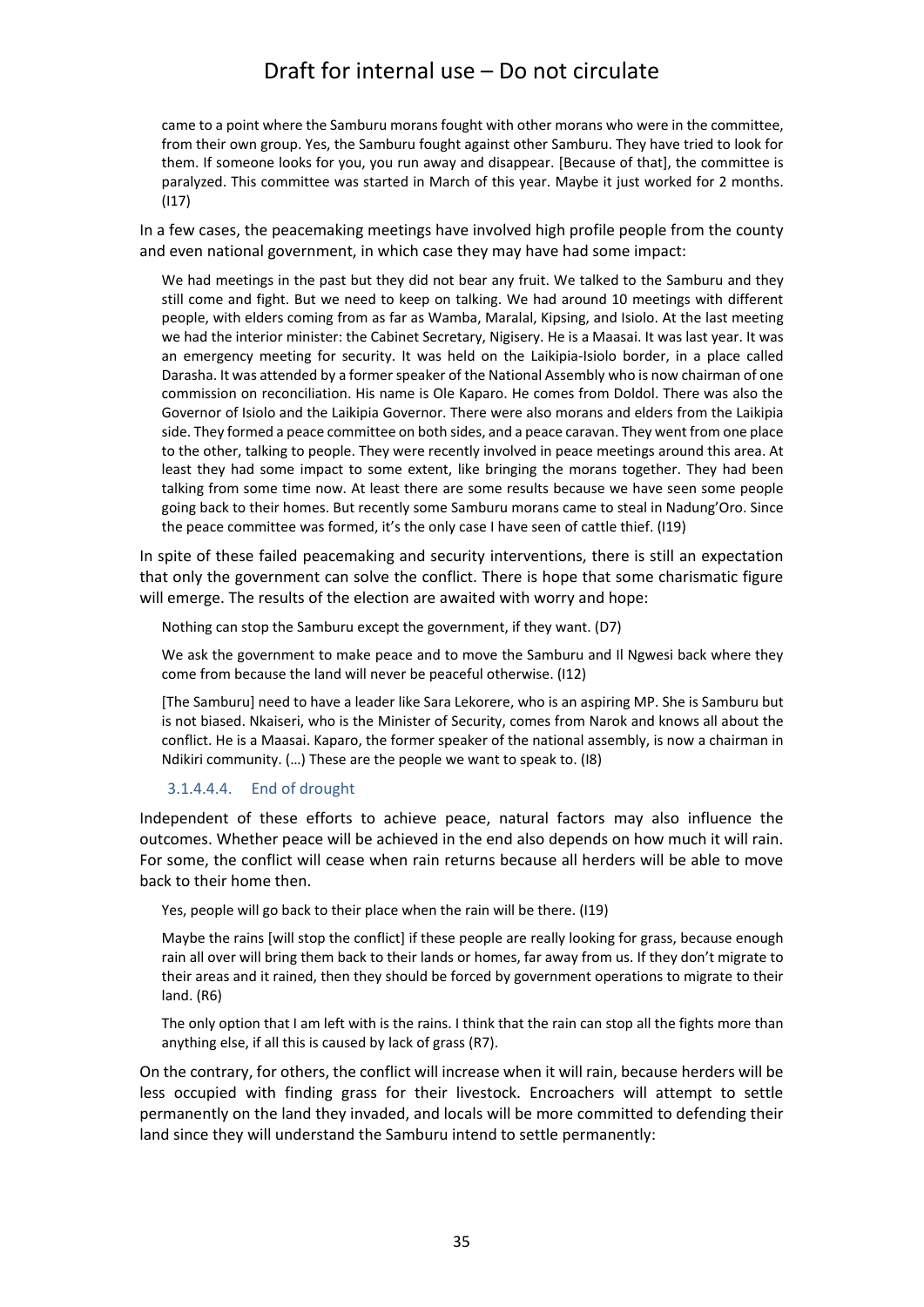divided the land into 4 blocks to avoid overgrazing. We bunch all livestock in one block and move it. We rotate. All communities put their livestock together in these blocks. (I11)

#### <span id="page-15-0"></span>*3.1.3.1. Farming*

Farming is mostly practiced on the "plateau," in Nadung'Oro. According to Ia20, it was adopted following an increased interest in education and changes in diet:

Fifteen years ago, people started to cultivate. Before that, you would never see any person doing farming here. Before they started farming, the Maasai people consumed meat, blood, and milk. Later on, they started to consume flour and maize and started to cultivate to have food from their shamba [field]. Up to now, people have been selling livestock and buying food. Livestock rearing does not allow for much farming because during the dry season, we have to migrate and leave the shamba. But now people remain here. They used to migrate to Mount Kenya during the dry season but stopped because of schooling (Ia19).

Farming is also practiced in a few localities outside the plateau, where it is riskier because of the lack of rain, especially following climate change:

Last year I grew beans and maize. I was only able to harvest the beans, as the maize could not grow. I plant on 1 acre of land. I started growing crops a long time ago, but due to climate change, I stop at times. I used to grow many different crops. I even used to plant potatoes in the past, and the harvest was good. (D2)

At least in this area, you can see that people are planting crops. In the past, we only kept livestock, and no one did any other thing for their livelihood such as farming. We don't plant crops down at Sang'a but here at Emurua, at least, many people have got farms to plant crops. (R3)

Farming is also practiced at a larger scale outside the Group Ranch, on land bought in Chumvi and along rivers:

Yes, we do farming in Chumvi. We grow maize and beans. When we go there, we find people who know farming better, the Kikuyu, and we pay them to cultivate the shamba. (I16)

People who are living ahead are a little bit better off because they do farming. They have food from farming. They do farming along the Leparua River. (I17)

Returning to farming on the plateau, Ia21 details farming activities:

We only grow maize and beans. We get the capital by selling cattle and shoats. One cow is sold for 10,000 and one shoat for 800 KSh. That's how we managed to get the capital. Then we went to the market and got the seedlings and started cultivating. No one is allowed to exceed one acre of cultivated land. We are only allowed to cultivate a small piece of land around our home. The rule is decided by the community forest association. The production is for consumption only. We also get honey from the forest and sell it for 250 KSh per kilogram. We sell it to white settlers. We also get fruits in the forest that provide lunch to those who graze their cattle (Ia21).

Agriculture is constrained by human-wildlife conflicts and restricted by KWS's concerns about these conflicts:

We grow maize, beans and potatoes. Any food you grow here does well. Farming activities are not allowed much in this area by KFS because they say that when you plant a lot of crops it will cause human-wildlife conflict, because there are a lot of animals and they will destroy crops, so there will be many complaints. Yes, they can say that because the forest belongs to the government. We are not allowed to plant crops because the animals live in the forest (I20). According to the Kenya Forest Act, you cannot plant in a community forest because that would attract interest in destroying the forest (IaIm).

Around the settlements, we can plant but if we plant much, we will have no place for livestock. There are places where the canopy does not allow grass to grow in the forest, so we have to keep that pasture around. So we set up our rules. You can plant a small farm where you are living, like 1 acre. The CBO [Community Based Organization]ensures that this is applied. The CFA also has the same mandate.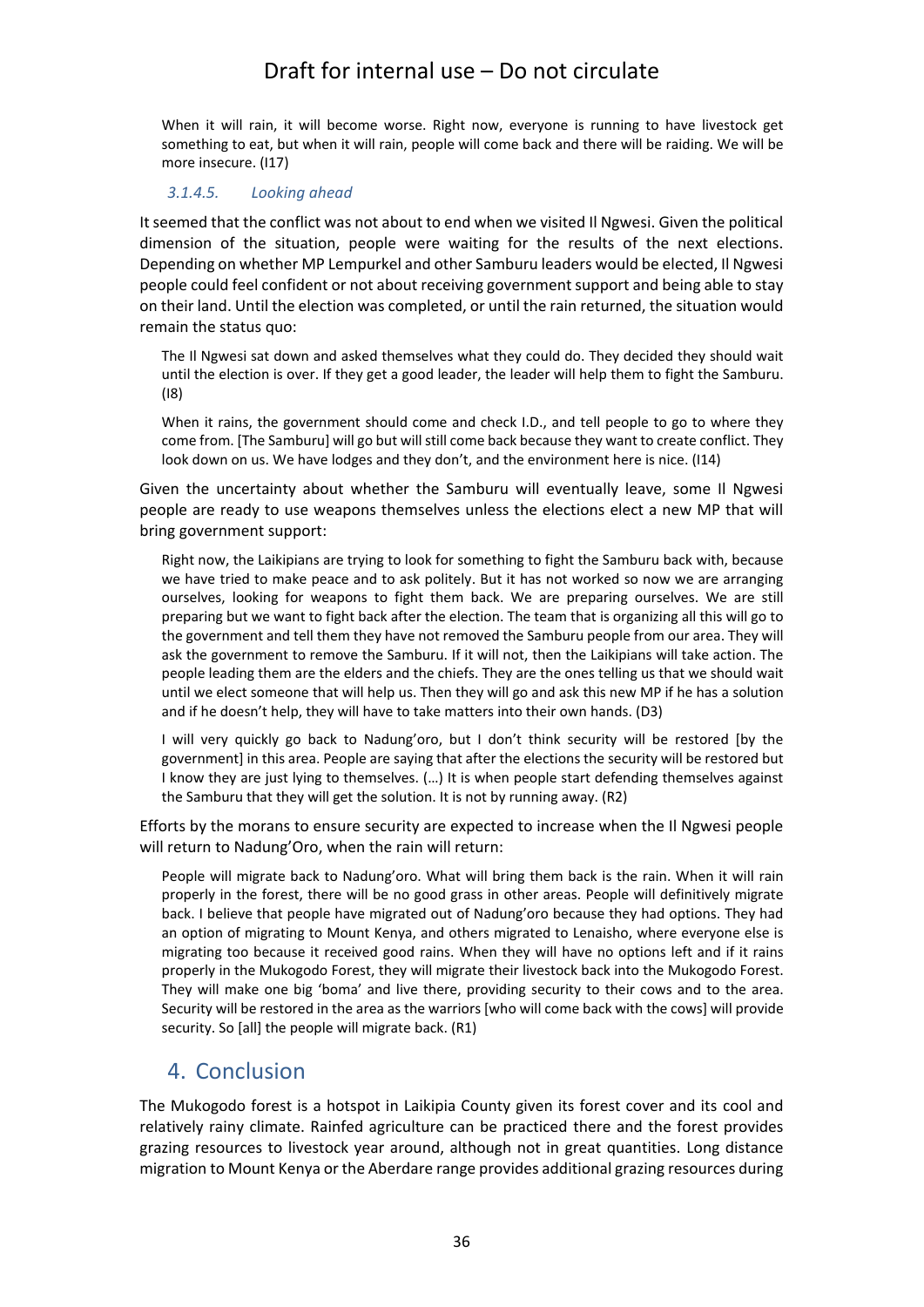It is not clear whether agriculture is also constrained by the commitment not to clear the forest. We did not stay long enough to detect whether people avoid practicing agriculture in the forest on their own will, or because of the fear of government reprisal:

People had been living in this forest since our ancestors. The government tries to orientate people to do agriculture there and plant trees here. In other places, the government has given the forest away in plots. We don't have water here [in the forest], so I don't think people will do agriculture (Ia20).

Maasai abide by the law. They would think about clearing the forest unless others come here to clear, like the Kikuyu and Meru, who like burning trees to make charcoal. No, we never had them coming here, except for those who came to get some logs and were punished by community members. They were fined and sent away. They saw the big forest and saw that Maasai people did not know how to use the forest, so they came back with a tractor and power saw and felled 3 African cedars to make timber. The community came and brought them to the police and told them to plant trees (Ia21).

Given these restrictions, the potential to develop agriculture inside the ranch or the "forest" may be limited, as reflected by the fact that people invest in buying farm land outside the ranch. Agricultural expansion is, in fact, externalized:

People are buying private land to do small scale farming where you can do irrigation. They do small scale agriculture here [in the ranch] during the rainy season, especially maize and beans, and then move to do irrigation agriculture in Ngarendare or Munyangalo, outside the Group Ranch and around Mount Kenya. The land is expensive, but they can afford to buy it. They sell livestock or are employed or borrow money from a bank. Now pastoralism is not supporting life, so people are seeking other ways to support their livelihood (Ia20).

#### *3.1.3.2. Conservation and tourism*

<span id="page-16-0"></span>Il Ngwesi Group Ranch has a community conservancy with a lodge<sup>15</sup> that is managed by the community itself. The initiative was pushed forward by external people but seems to be well accepted now:

We used to hunt some of the wild animals for food. We mostly killed giraffes because we loved their meat and the bone marrow. These settlers who neighboured us, mostly Ian Craig, educated us on the importance of wildlife until we decided to do the tourism business by building the Il Ngwesi Lodge. People were very reluctant. They said that he wanted to grab the land. But after they took people to Narok and Kajiado to see what the other Maasai were doing, those who were reluctant accepted starting the tourism business. (R3)

A specialist told us how we can benefit from this Group Ranch. They advised us that we could not keep a lot of livestock and that we should attract tourists. That's why we started the lodges. (…) Before the lodge, a muzungu used to do a camel tour. He is called Makin. He said we should do tourism and we looked for people to help us. That was in 1974 to 76 and in 1980. We built the lodges. No, it was in 1998 in fact. We prefer the tourism work to livestock keeping. We benefit a lot from tourism. (I3)

Two important players for conservation initiatives are NRT, an NGO created by Ian Craig, from the family who owns the Lewa Conservancy, and the Laikipia Wildlife Forum (LWF), a forum on landowners also created at the initiative of white settlers. The manager of the rangeland has his salary paid by NRT, which trains him, but he also collaborates with LWF. We asked him to compare these two organizations and explain how they work. His answer focuses on NRT:

The approaches are the same, but their funding is different. NRT tries to empower the conservancies. LWF empowers the consultants who work on the ground. NRT helps the communities to own the model. We have a rangeland coordinator, a conservancy manager, and 17

 $\overline{a}$ 

<sup>15</sup> <http://ilngwesi.com/content/visit/>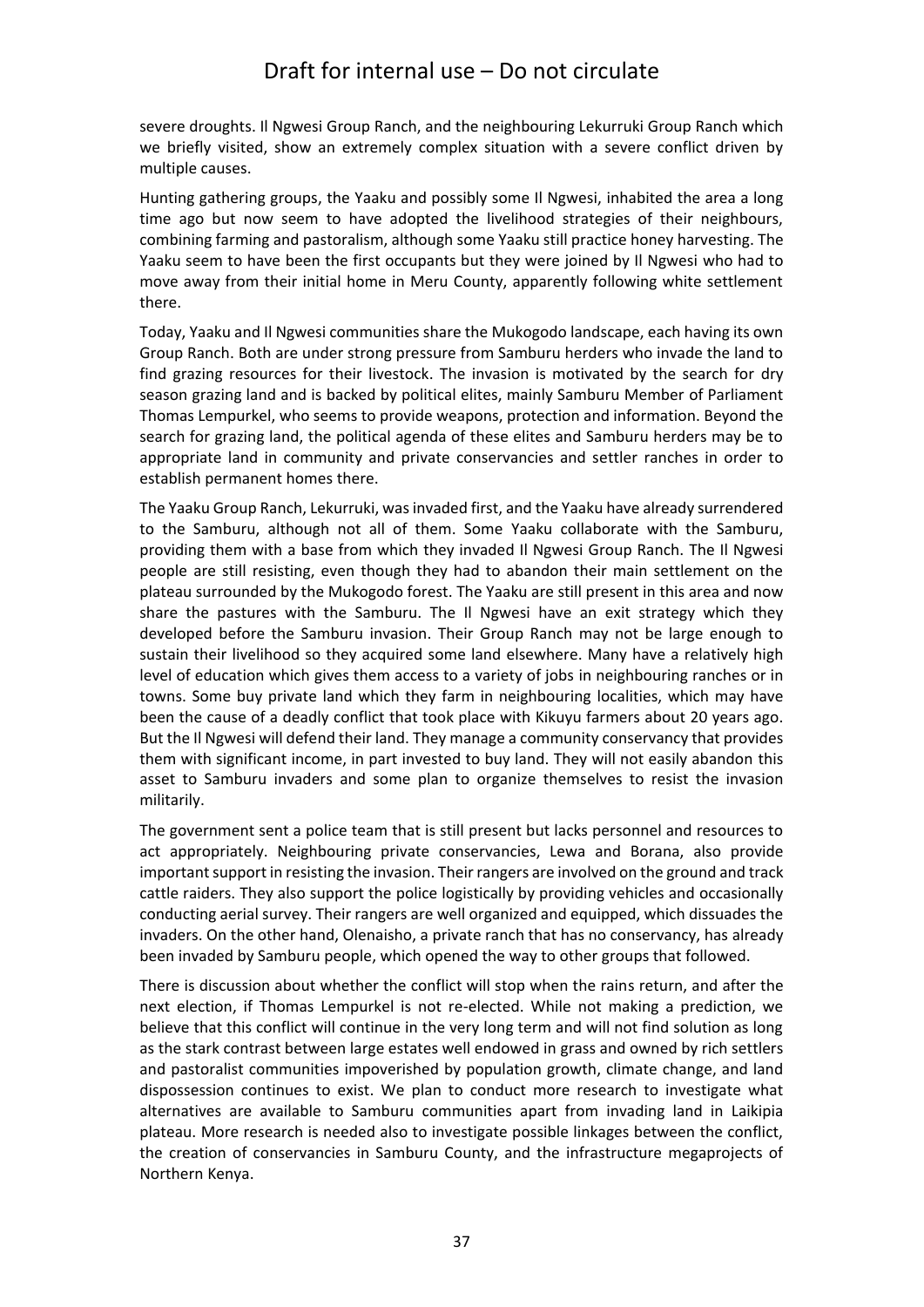securities wardens paid by NRT. NRT supports the management structure, facilitates meetings, and also provides mobility. They paid for my bike and for the manager and the security team (Ia20).

In Il Ngwesi, we have the Group Ranch Committee, the Trust Committee, and the Board of Directors. Other Group Ranches also have their chairman, and all chairmen make decisions together. They are the Council of Elders. That's the top structure of NRT. NRT supports 37 community conservancies, so we have 37 people in the Council of Elders at NRT (Ia20).

NRT has working structures for rangeland, for security, for livelihood (microfinance, etc.), education and tourism. They also have a monitoring and evaluation unit. If the rangelands have problems, there is a department at NRT where we can report them, but the final report goes to the NRT Council of Elders. Ian Craig is a consultant at NRT. Mike Harrison is the director. And Thomas Lalampaa is the program manager (Ia20).

Communities think that I am employed by NRT. But I am employed for the community. NRT says the community owns NRT. But people feel NRT is an outside thing. It takes time to make them understand [what NRT is], but eventually it will happen. You can see that the Council of Elders is made up of people from the communities, and they are the top people at NRT (Ia20).

Il Ngwesi Group Ranch, together with 3 other Group Ranches, is also involved in the conservation of Mukogodo Forest. The forest does not attract many tourists, and no lodge has been built in or around it. The main motivation for its conservation is a desire to stop encroachment by neighbouring communities and a fear of losing control over its resources if the government decided to manage it itself. Local leaders tell us how the community became involved in its conservation:

I was born in 1962, and I can remember that when I was a boy, there were forest scouts around. No one ever planted trees in this forest. It is a natural forest. The forest scouts stayed here a long time. There was a forest scout headquarters here in the plateau close to the forest, and there were others around the forest. Then the government saw that the community was managing the forest well and so the scouts had nothing to do. The government stopped employing rangers. After the last scout left 10 years ago, the government started moving out the people who were living inside the forest. That rule came to the community. Then the government came to assess the forest. We were the first forest to be protected by the people themselves (Ia19).

The forest was recognized as the best community-maintained/managed forest and given a certificate by Kenya Forest Service (Ia21).

After that the Kenya Forest Service came to the community to make some arrangements and show how long people could stay and under what circumstances. They said we would not be removed from the forest unless we destroyed it. They signed a 10-year agreement with us and if we don't destroy the forest during those 10 years, they will renew the contract. Then the community and those living in the forest created a movement, a forum, called ILMAAMUSI [the CFA], to lead the initiative of protecting the forest.<sup>16,17</sup> Four Group Ranches are represented in ILMAAMUSI: Il Ngwesi, where we are, Makurian, Kuri Kuri in a Mukogodo location, and Lekurruki in a Sieku location. We obtain grass, water, firewood, and building materials from the forest. We are born here, live here, do farming here, and rear livestock here. Everything we depend on is here. Nothing is outside this "forest".<sup>18</sup> Many people from outside try to destroy it but we make sure they don't. We graze our livestock in the forest and do some subsistence crop farming. We also do some tourism activity, because the area is a tourism attraction site. We also conserve some areas as a grass bank because

<sup>17</sup> Se[e http://www.laikipia.org/mukogodo-forest-news/](http://www.laikipia.org/mukogodo-forest-news/)

 $\overline{a}$ 

<sup>&</sup>lt;sup>16</sup> The same informant said that "people were not asked to move away from this forest. Nobody was living in that forest, so nobody was removed." This contradiction could be explained by what is meant by "the forest". It could be the forest itself, or it could be the whole land managed by the forest association, which includes the area with settlement. The contradiction could also be explained by hesitation to reveal the displacement of minority groups like the Yaaku. There seems, in fact, to be a conflictual situation between the Maasai and the Yaaku.

<sup>&</sup>lt;sup>18</sup> When people say, "the forest", they in fact refer to the land they manage, which includes the actual forest and the plain, covered with grass, where their settlements are established.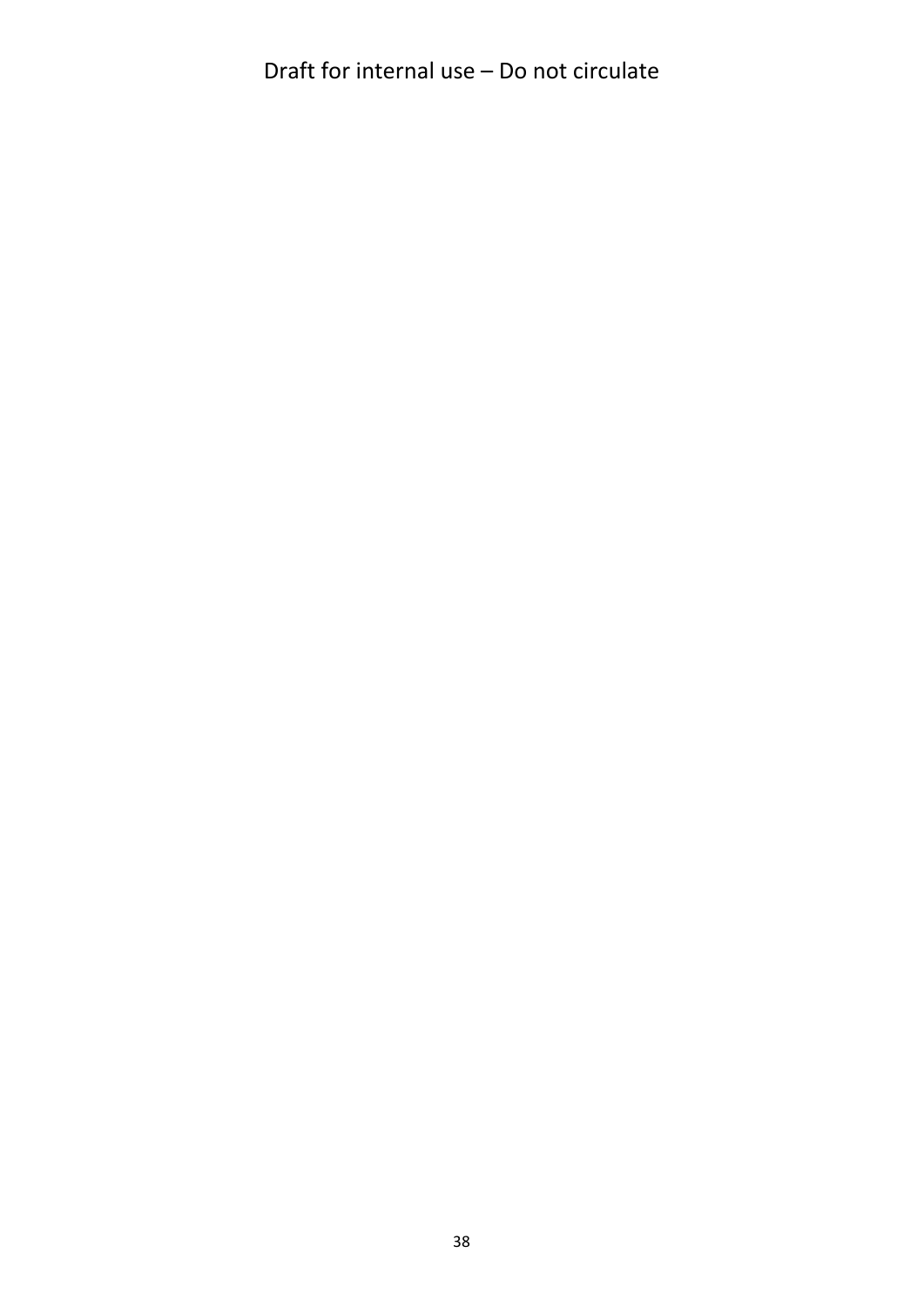the members of the Group Ranches use the forest as a grass bank during the dry season. That makes it a very important forest to preserve. Even those from outside take initiative to protect it (Ia19).

One of the directors of the CFA gives additional details about the organizations that manage the forest:

We are 4 Group Ranches trying to manage that forest. We pick the chairmen of all these 4 Group Ranches to constitute the board. Now they want to combine the Group Ranches into one (I20).

The CFA was formed after the Forests Act of 2005 or 2008. It involves the 4 Group Ranches. It has a board whose members come from the 4 Group Ranches. It is responsible for meeting with KFS to discuss issues related to the forest. It has an office, a manager, and its own rangers. It has paid staff, who work here and are recruited here. They patrol the area and they guide the tourists. They also make roads inside the forest that the community and the tourists will use (Ia20).

The CBOs were formed in 2013. There are 4 CBOs, one in each Group Ranch. At first, they were not very active. It takes time. They hired their manager a week ago. They have funding from NRT and possibly others. They also pay a coordinator and a security team. They are responsible for the protection of the forest in a specific Group Ranch. They also feed the CFA with information about the forest and elect members to go to the CFA Board of Directors (2 members per CBO). They represent the people who are living in and close to the forest. Their committee is elected by these people. There are 13 members in each CBO committee: a chairman, vice chairman, secretary, vice secretary, treasurers, and members. And we have board members, men and women, and co-opted board members from outside, like those assisting with financial aspects. They are people from Borana Conservancy, NRT, LWF, Lewa Wildlife Conservancy, Kenya Forest Service, and KWS. No, there are no disagreements between co-opted members and community members. No, there is no paid staff in the CBOs (Ia20).

The CFA includes representatives from the Yaaku community; however, they do not seem to recognize this institution:

The CFA is a new thing. For the CFA, the forest is divided into 4 sections, one for each Group Ranch. Each Group Ranch manages its part. Now that the CFA has been introduced, the CFA and the conservancy divide their roles (I11).

There is no area where we cooperate. When this forest started, we were inside, and we are still here, and we don't work with this CFA. This has been brought to us, and we don't recognize it. We are the ones who managed the forest even before the CFA. No, we don't have members of the community in the CFA. (I14)

External stakeholders may significantly influence decisions. We did not stay long enough to investigate whether this is the case. However, the community organization had an opportunity to show that it could resist external suggestions regarding the management of the forest:

A nominated MP [Member of Parliament] explained to the community that they were losing their lives to the wildlife and proposed to fence the forests. The community said the fence would not help because both people and animals live inside the forest. It would be a big problem to have a fence while people live inside, so this would not improve anything. The nominated MP saw that she had made a mistake and she apologized to the community. The community told the committee and the National Government to drop this project (Ia19).

Conservation stakeholders, especially the neighbour private conservancies, are generally quite well perceived because of the supports they provide to the community. They provide security in case of conflicts (see Section 3.1.4.4.2) and help with building infrastructure and accessing education. They substitute the government in many respects:

Lewa is very helpful. Lewa does more for us than the government. In terms of infrastructure, it is completely Lewa. The government chips in by subsidizing primary school, but that is all. Most students here will attend secondary school, but few of them come out of form 4. Many drop out during secondary school. Fees are not the main reason they drop out, because Lewa assists some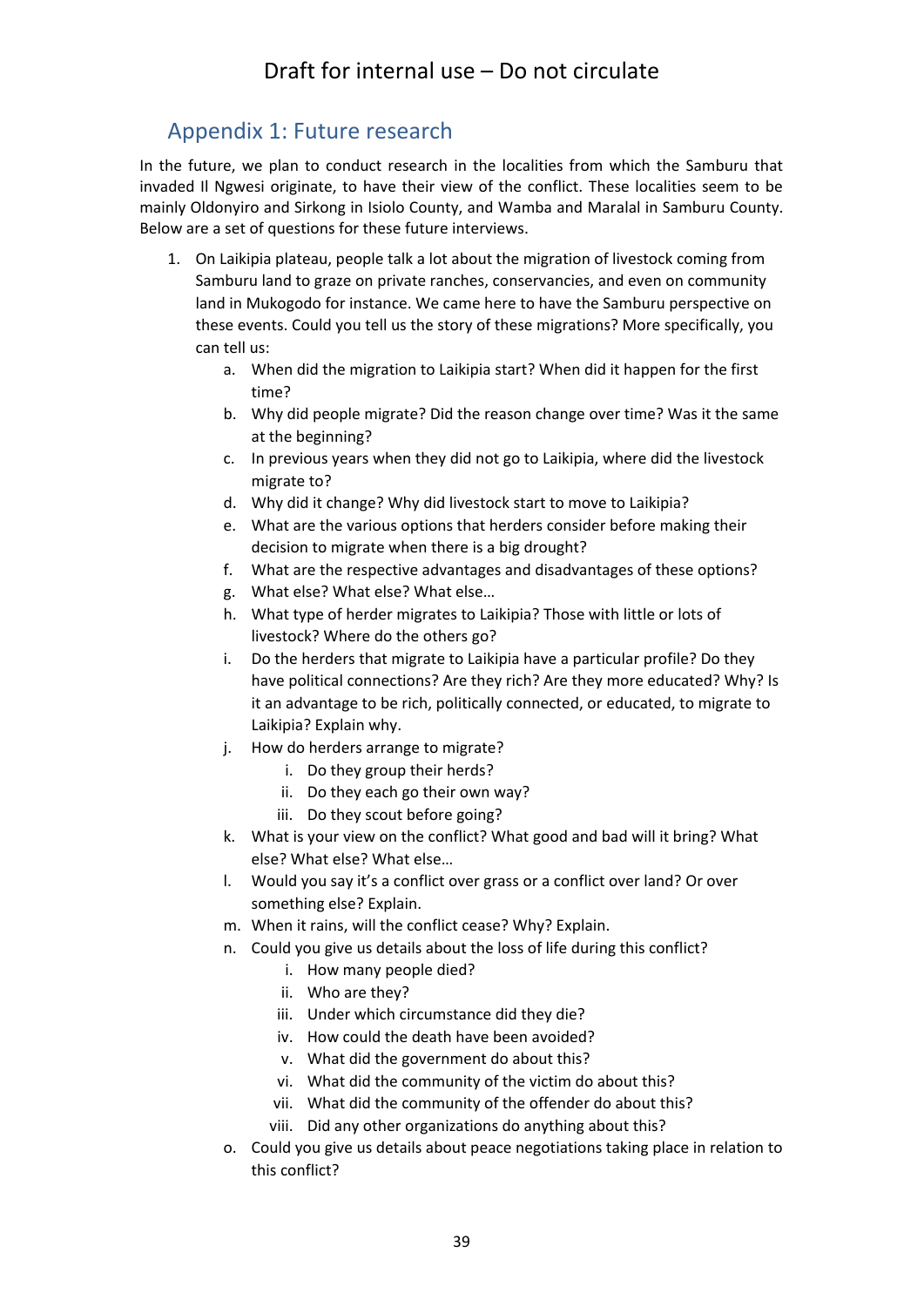of them. One year, Lewa sponsored all of them to go to secondary school, but only 2 finished. Maybe they drop out because they find that urban life is tough. Some even believe that they cannot be taught by a lady. Lewa sponsors the top 2 pupils (one boy, one girl) every year. Also, some other donors come through Lewa to sponsor the students, but I don't know who those donors are. (D11)

#### <span id="page-19-0"></span>*3.1.3.3. Salaried jobs*

Il Ngwesi people seem to have benefited from access to education for quite a long time. Many are not living in the countryside and have jobs in town or at the farms, ranches and conservancies nearby. Today, they still invest a lot in education, probably because they are aware of the finitude of the natural resources they depend on. They also engage in various businesses to diversify their livelihood strategies, as reflected by the life stories below:

Some people benefit from employment opportunities at ranches: Borana ranch, Il Ngwesi [wildlife] conservancy], Lewa Wildlife Conservancy, and Oreteti Conservancy (Ia21).

My son dropped out of secondary school in year 3. He works in Ethi now. (…) My husband goes away to find jobs. He goes to town and buys food to bring home. My husband is the supervisor at a farm called Cox in Ethi. (D2)

My father migrated to a place called Sepeyo (in Makurian Group Ranch), where I was married. We stayed there with my husband until when he went to work in the private ranches. (R5)

Women also do bead work that they sell to other people in the community or to tourists. A few women may obtain significant benefits, but the activity seems to be constrained by a limited market:

[Displaying her beads] It takes maybe one day to make a small bead work item. VSO came to show us how to make the bead items. They came 5 years ago. Now I spend most of my time making these, but the problem is I don't have a market; no one is buying them. I used to take them to Borana, but now they don't take them anymore, starting 5 months ago, because they have too much, they have enough. I invested 4,000 KSh for the beads. I would sell at approximately 200 KSh for each item at Borana. If this bead work doesn't work, I don't know what to do next. Maybe we can do something if the women's group develops. (D2)

We are still doing bead work and we sell it to NRT. NRT used to come pick up the bead work, but now we send it to them when there are orders. (D8)

We do a lot of bead work, and all the money to educate the kids comes from that. (I15)

#### 3.1.4. The conflict with Samburu herders

<span id="page-19-1"></span>The purpose of this field work was to assess the conflict between Il Ngwesi and Samburu people that remains ongoing at the time of writing. This conflict is part of the broader conflict in Laikipia County, where armed Samburu herders have been bringing their herds to private ranches and conservancies since about June 2015. We gave a brief overview of that conflict in Research Scoping Report #5, which focused on Laikipia West, where two white settlers were recently shot (one died) after we completed that field work. In this section, we describe the ramifications of this conflict in Il Ngwesi Group Ranch and neighbouring Lekurruki Group Ranch, based on information collected in Il Ngwesi and Lekurruki Group Ranches. After completion of this report, we collected additional information regarding the causes of the conflict from the perspective of Samburu people, whom we interviewed in their home communities north of Mukogodo Forest. The results of these interviews are presented in Appendix 4.

#### *3.1.4.1. Overview*

<span id="page-19-2"></span>The conflict with Samburu people was already present when we first visited, in November 2016: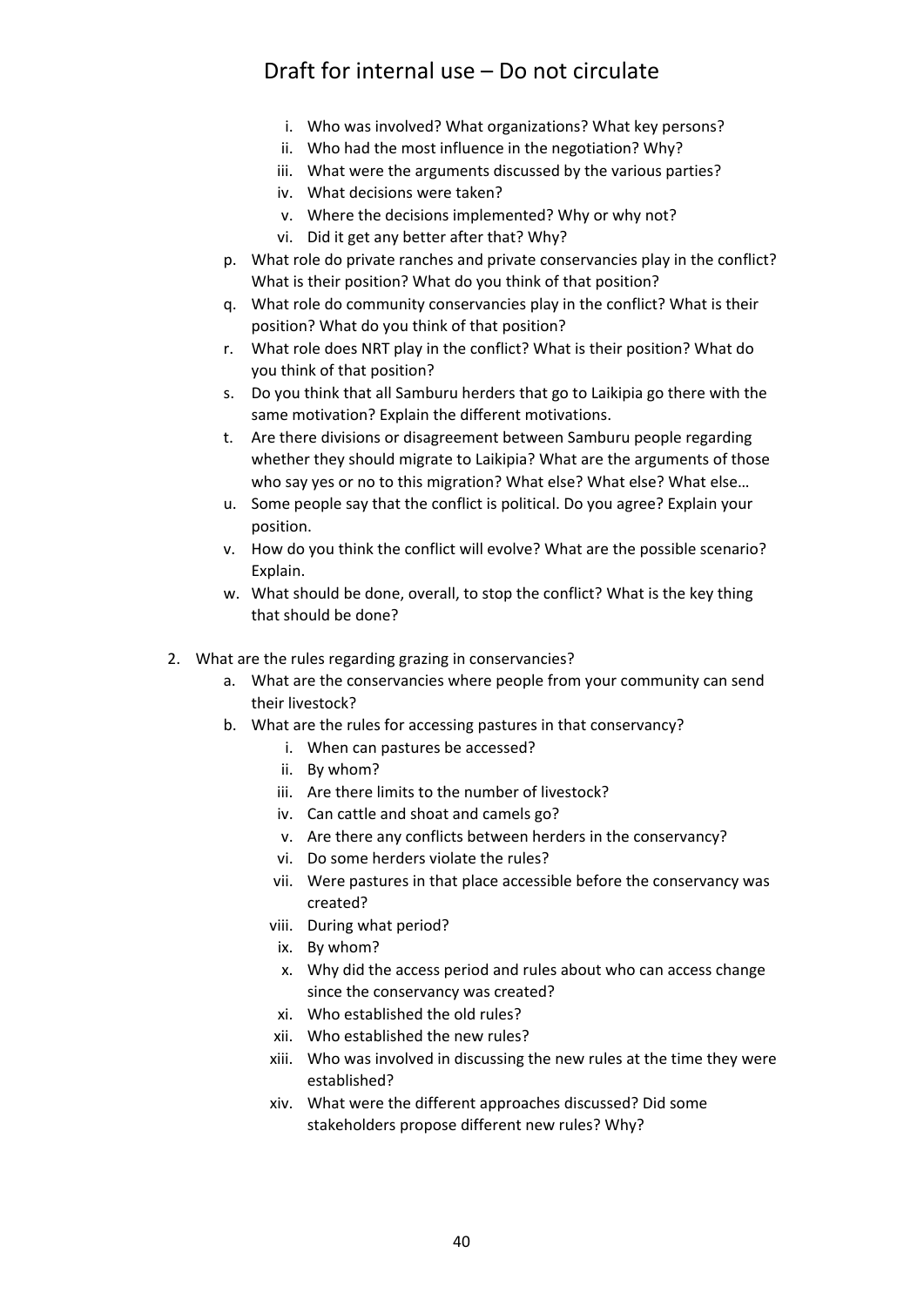We, as Il Ngwesi community, are a sub-tribe of the Laikipiak Maasai. The name "Il Ngwesi" means wildlife. We are the people of wildlife. We call ourselves Laikipiak Maasai. The people living outside are Samburu. We have tried to conserve and grow enough pasture to resist a long dry season. We have a buffer zone that should have no settlement. There is a paddock in the buffer zone with 5 grazing zones. We have a grazing committee that is made up of livestock owners. They are the ones involved. But bordering communities encroach when their pasture runs out. They come to Il Ngwesi, which tries to defend its resources as much as it can. Some people lost their lives while defending their property. There is a lack of control because many people are encroaching now. The management is not strong enough to stop it. This encroachment started in the last 2 years (Ia20).

During the dry season, there is encroachment by pastoralists coming to the forest from outside. They are a few herders with many animals. The leaders have a lot of meetings and allow these communities to graze in various areas (Ia19).

The encroachment on the land by Samburu people just started recently because their land is bare, and that forces people to encroach. There is an increase in stocks, cattle and shoats, and settlement. The rain patterns contribute to this. They have very big herds. They are nomads who used to move wherever pasture is available. During severe droughts, they used to move, but in a disciplined way. Now, they are not disciplined. They are armed, and they feel they can do whatever they like. Before, they had no guns. Before, they sought permission or just asked for a corridor they could use. Now, in private ranches, you can see what happened. Before, they would pay. Now, they don't buy pasture because they have guns. Before, they asked permission from the owner of the ranch. We don't know where the guns come from. They do cattle raiding. We border countries where they can find guns. They have all sorts of guns, but they have no bombs. It will be worsening because the communities who used to live in peace are forced to have guns too. They feel they have to protect themselves and defend their land, so things will be worse. Also, there is climate change with drought every year, so people will fight for the little available pasture (Ia20).

The conflict intensified recently. Here, we report the chronology of events by patching together excerpts from several interviews:

This is a border conflict. It started at Lekurruki (CS) Group Ranch in 2010 or 2011. The Samburu people were grazing livestock inside the Group Ranch without permission. The owners are Yaaku. Pressure was increasing, and fighting started in Tassia. (IIm)

[The Samburu encroachers] are from Maralal [the biggest town in Samburu], Oldonyiro, and Wamba [see Figure 2]. (I6)

The problem started when the Il Ngwesi lodge refused the Samburu access to their lodge for grazing. The Samburu want to graze everywhere, and they weren't listening to the Il Ngwesi community. That is what has caused the fighting. The Samburu wanted to get inside the core area, which is restricted for wildlife conservation. (D9)

The main causes of insecurity today are Samburu warriors who are invading our conservancy, raiding our livestock, and killing our people. We have not yet determined what they really want, but we still think that they are running away from the drought that affected their areas more than here. We think that there are still some thieves in the Samburu community who are loitering in these bushes to look for animals to raid and for people to kill. (R6)

There is a place called the core area [around the lodge], that triggers the fights in this area. We have rangers who are protecting the lodge. Both the rangers and the Samburu herders have guns. Every time the Samburu bring their livestock to the core area, the rangers drive them out, and they will always do that once or twice until the Samburu herders fire at them. Anytime the Samburu try to shoot the rangers, a fight starts, and things will not be good for a while. (R7)

The conflict also involved Turkana people:

The second community that started to affect our community here are the Turkana. They were accusing us of being with the Samburu because they were fighting with them and [because of] the fact that we speak the same language. (…) They have been stealing one to five livestock in the grazing areas. They have also hijacked vehicles with our people in them. They even killed a lot of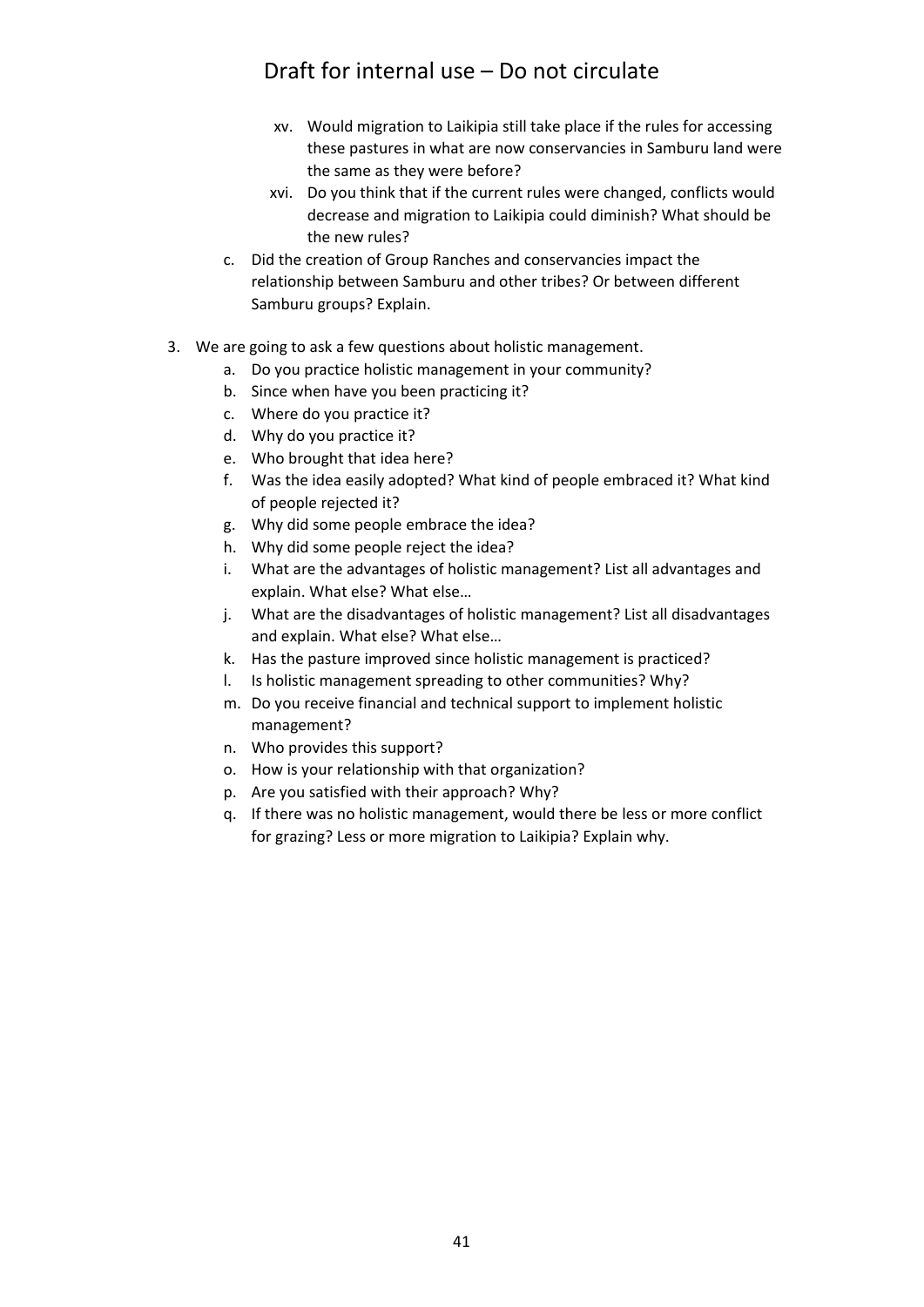people, and one day they hijacked a car transporting food and people to the community from Isiolo. Recently, the fight took a new shape after the Samburu cattle herders started invading our community conservancy, raiding our livestock and killing the people. This gave the Turkana community a different idea. The Samburu have been fighting the Il Ngwesi people, who are not part of the Samburu, and they have started raiding us as well. These raids are still ongoing and a total of 45 cows have been stolen by the Samburu raiders in few days. (R7)

According to some informants, the conflict originated in 2004, when herders realized that white settlers could keep rights over the land leased to them, whereas there was expectation among the Maasai that the settlers' leases would end in 2004:

The problem started in 2004, when they said that the land agreement between the British and Maasai was over. They were talking about a period of 100 years. There were some problems at that time. A ranch called Loisaba experienced some problems. It was invaded. In 2004, ranch invasion for grazing started, especially during the dry season. (…) There was no particular tribe invading Loisaba. (D12)

#### <span id="page-21-0"></span>*3.1.4.2. Driving forces*

#### <span id="page-21-1"></span>3.1.4.2.1. Drought and lack of pasture

The first explanation that come to people's minds when we ask about the cause of the conflict is the increasing frequency and severity of droughts:

This conflict with the Samburu is only caused by the drought, which makes other people come here from other places. (I14)

The contention is only grazing fields. That's the main cause of that conflict. It is only pasture because it is very dry there [in Samburu]. They had no rain at all during the past few years, so they want to graze their cattle by force here in the forest and in the conservancy. (I19)

In my opinion, it's not about land. It is just about pasture. I don't see the reason for land conflict. (I19)

The attractiveness of pastures in Il Ngwesi and Laikipia in general is accentuated by the fact that conservancies have abundant grass, since much land is occupied by wildlife which results in less intense grazing than by livestock. Moreover, large ranches and conservancies adopted a management approach called 'holistic management' to avoid overgrazing, resulting in the availability of abundant grass during the dry season:

In 2012, [holistic grazing] worked very well [in Lekurruki Group Ranch]. We did not have to move livestock to other communities. We managed well and had enough in our pastures. Then the success of the approach attracted the livestock from Westgate and from Oldonyiro, which has 4 conservancies inside it, and from Mpuskutuk, which is now part of Oldonyiro. We had brought people [from there] to show them our grazing plan, and instead of applying it on their land, they just brought their livestock to our land. The conflict started from there. It happened like that. The grazing committees from these conservancies, and from Masuru, came for exposure and were happy. But when they went back they told their guys that there is grass somewhere and the whole community brought its livestock, like 10,000 animals, with no plan. They flocked into the conservancy, without negotiating, and paralyzed our grazing plan. That was in 2014. (I11)

Holistic management is one of a series of tools. It is largely a land use tool, which uses livestock for rangelands rehabilitation. If the Samburu were better at this they wouldn't come here, but they haven't been successful, and greater numbers are coming here. Holistic management is quite easy to sell to pastoralists. It has been a bit of a magnet drawing in other people. It is a great approach to land management. (D13)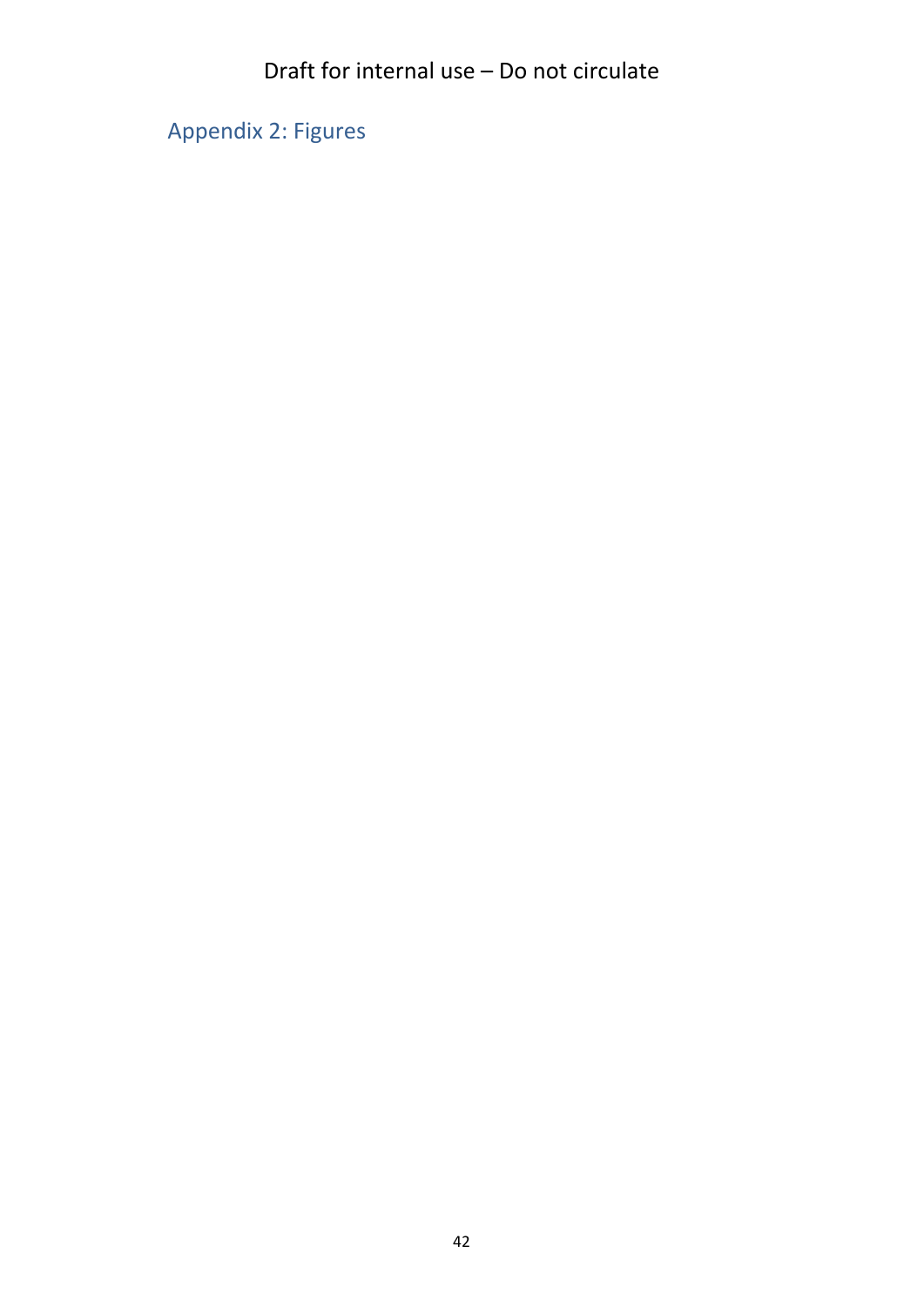#### 3.1.4.2.2. Accessing grass or grabbing land?

<span id="page-22-0"></span>Beyond the search for grass, the other possible explanation for Samburu encroachment is the search for land. There is intense debate about whether Samburu people come to access grass or to grab land.

The Samburu also tell us that in Samburu, the place has become very small so now they want to come to Laikipia. (D4)

When the Samburu come here now, their aim is not grazing; it's to take our land, because in the past they would come to graze but wouldn't kill people, whereas now they do kill people. (D5)

The Samburu saw that the land is good and that it has no wildlife. The trees provide leaves to animals during the drought, so they don't have to move to other places. (I12)

Nowadays it takes on another dimension because they are also looking for land where they can settle, because in their area, they are always fighting, year by year, while here there is peace. They are really looking for a place to settle. Also, there is no malaria here and there is no common disease for livestock. Where they come from they have diseases, so they are changing tactics nowadays. They don't come so much for grass. They go ahead and kill people. They want to displace people so that they can stay and live in this forest. (I4)

Some Samburu have indeed already settled within the Yaaku community:

So many Samburu are living in the Yaaku conservancy. Some have a small house like in the cultural boma, with some small paper and small pieces of clothes, not just mud. Some have brought kids and women. They are in Lekurruki, and they sometimes come briefly to Il Ngwesi. (I17)

The Samburu were just staying in their area in Samburu County, but recently they started migrating to this side, and they want to take our land so that they can settle here. Even the Samburu are telling us there is no other good place like this. In Mukogodo Forest, the cattle grazes very well, the environment is very nice, so they conclude that they want to fight to live here. If you go to Samburu, there are no very old men and women because there are a lot of mosquitoes, so they are dying, and the environment is not very friendly to them. The Samburu are fighting and killing us because there is no other place to migrate. (D3)

#### <span id="page-22-1"></span>3.1.4.2.3. Targeting private ranches and conservancies

Land issues are omnipresent in Laikipia. The county was a priority area for white settlement during the colonial period, and Maasai people were evicted to make space for settlers. After independence, some settlers left and their land was taken by the government, which allocated it or sold it to non-Maasai settlers, generally Kikuyu farmers, like in Ngarendare, where took place the conflict briefly described in Section 3.1.2.1. Other settlers stayed and took Kenyan citizenship. These private ranches, which are owned or managed by white settlers or other rich people who bought the land, are obviously an important target of Samburu encroachers. Il Ngwesi is located just in between Samburu territory and several large ranches, mainly Borana, Lewa, and Ole Naisho. Samburu people may have invaded Il Ngwesi to be at the gate of private ranches with greater grazing resources:

The Samburu want to fight these people around here so that they can migrate and live on the ranches. Once they have settled here, they will start invading the ranches. They just want the area as a place to graze and to live. (D3)

I also think that the main target for these Samburu is these ranches. To access the ranches, they must go through the Il Ngwesi community. (R4)

The main problem is that the Samburu believe we are on good terms with the ranchers, and that that's why the Samburu don't get access to the ranches. So they first want to get rid of us here so that they can access the ranches. The Samburu want to get the muzungus to go away. They want to live all over here. (D4)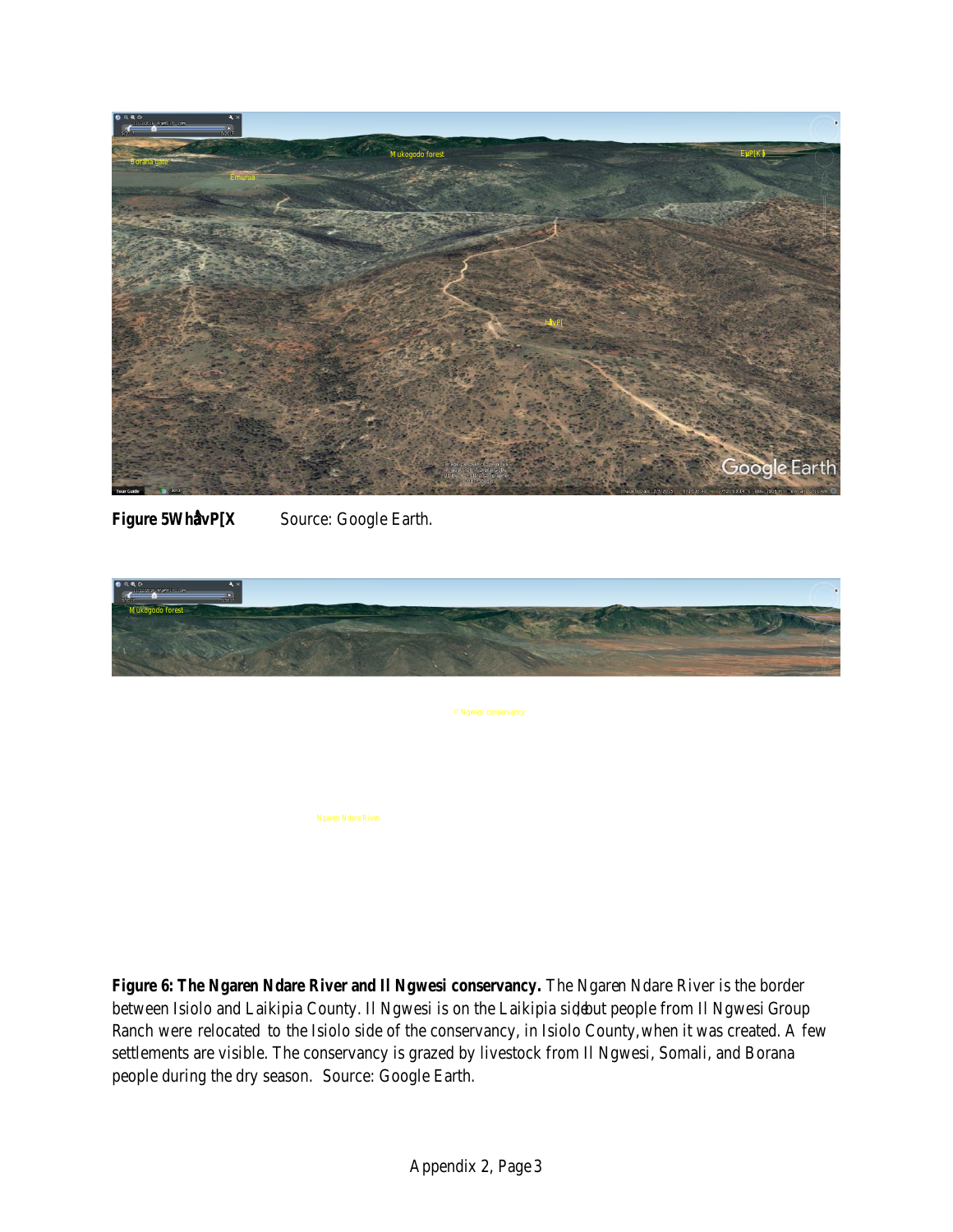In fact, the Samburu have already invaded a private ranch, Ole Naisho. They were followed by herders from other groups who all took advantage of the breaking of the gate. But they remain reluctant to invade Lewa and Borana conservancies, which are better protected:

In recent times, Olenaisho farm [ranch] was invaded around here by Samburu people from Isiolo. They have invaded the farm that neighbours Borana. We have seen that things are not good there. Maybe they will invade others, like Oldaiga, which is a private ranch. When they finish the grass from Olenaisho, they will invade this one. There are a lot of cattle in Olenaisho, like 50,000, and they are still coming from Samburu. Even Meru, Turkana, and Borana people are invading that farm. They are different communities and all of them are armed. Maybe they will invade Oldaiga only after Olenaisho, because the other ranches are conservancies. They are afraid of conservancies because Borana, for example, is well prepared and has rangers. KWS is looking at these farms because they have wild animals. They are looked after by the government. The Samburu can only invade livestock ranches because there are no wild animals there. (I19).

But the conservancies may be their long-term target, which may explain the great support that Il Ngwesi received from Borana and Lewa conservancy to stop the Samburu encroachment:

The conservancies are worried, and it's obvious that the Samburu are also going for them because now they are already in Ole Naisho. Maybe when the grass is gone there, the next step will be Borana or Lewa. (D7)

The Samburu are not able to reach the conservancy because of the communities, so maybe they fight [with the Il Ngwesi] to be able to eventually reach the conservancy. (D2)

#### <span id="page-23-0"></span>3.1.4.2.4. Land and politics

Whether settlers' ranches in Laikipia will eventually return to local native communities, be they local Maasai or their non-Maasai neighbours, is a hot political issue. According to many informants, the conflict with Samburu encroachers is in large part explained by the fact that an elected Member of Parliament (MP) for Laikipia County, named Mathew Lempurkel, is from the Samburu group. Samburu confidence and use of weapons could be explained by protection and support received from this MP. Samburu morans may even be in charge of managing and moving large cattle herds owned by this MP and other elites:

The communities have tried everything, but this did not work. When there is a security issue, the best approach is the elders. If they discuss the issue, they normally stop things, but this has been changed by politics. Before, when there was a security issue, the elders discussed and stopped it completely. This time, all approaches have been tried but the conflict is still there, so that means that there are politics behind the issue. If you allow your people to graze on the land of other communities during election time, they will vote for you. So that's the game behind it, although I am not sure. (I11)

We think Lempurkel and Samburu leaders are backing up the Samburu people coming here. (…) The cows inside this forest are for Lempurkel (MP of Laikipia North), Lesingei (County Executive Committee for Land in Isiolo), Letimalo (MP of Samburu East). The majority of these cows are owned by these people. Even the Samburu herders say that the cows belong to these people. … The nominated female MP told the politician in charge of security what is happening here, what the Samburu are doing fighting people here. But Lempurkel told him that this was false and that the Samburu have done nothing wrong. And at the same meeting, the Samburu leaders backed up Lempurkel and said that the problem here is the Il Ngwesi fighting each other. Also, the national government provided 40 guns to this area, but they think that Lempurkel gave those guns to the Samburu. (D4)

The elected Member of Parliament in this area is on their side. He is from the Samburu tribe and is really encouraging people from his tribe to come. He is telling them to come. In the recent past, the Samburu came during the dry season and went back when it rained. But recently, since 2013, which is the year when this MP was elected, we have been seeing all these issues year by year, from 2013 to 2017. (I4)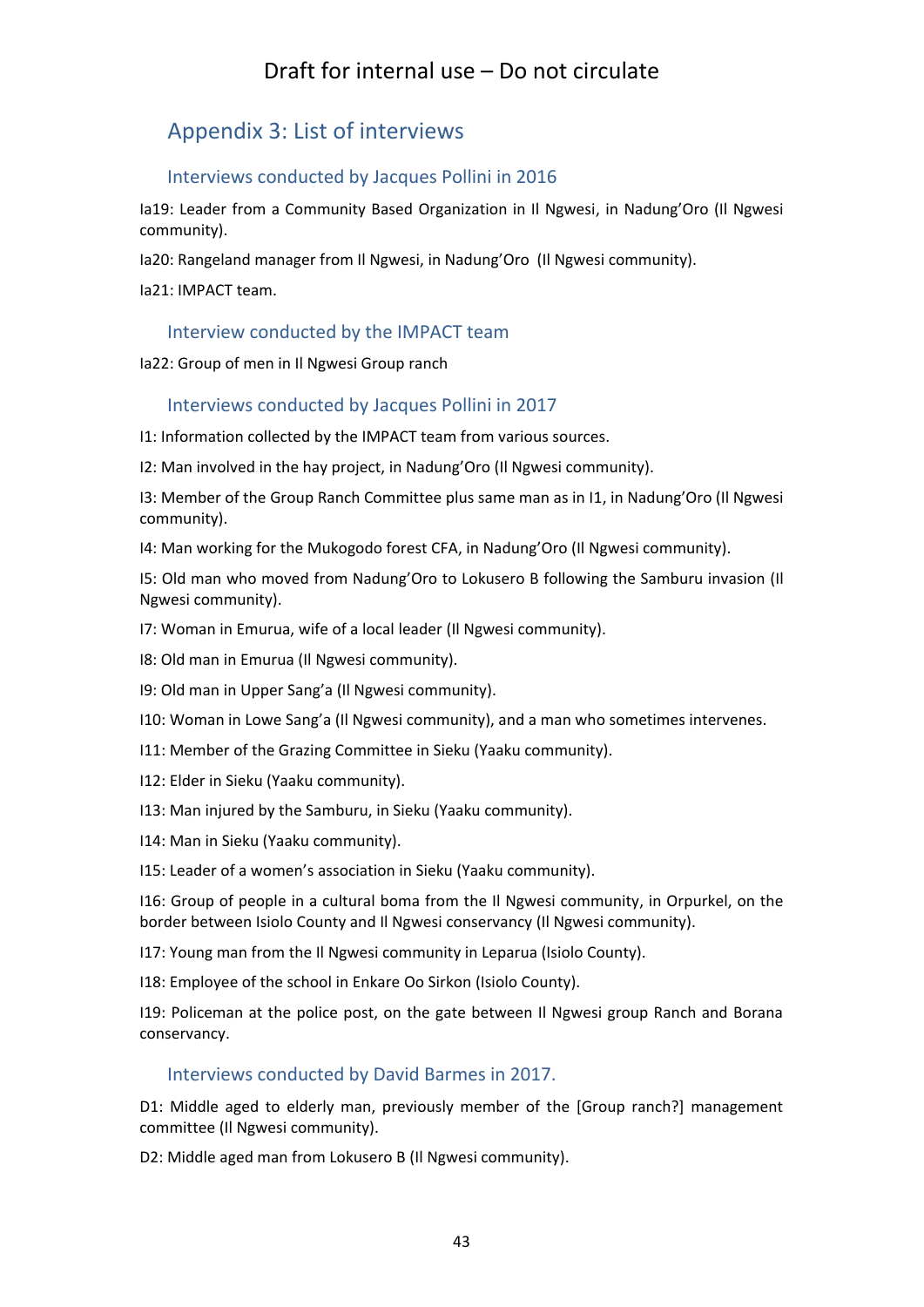There are also politics behind it. Ever since the MP [Mathew Lempurkel] was elected, that is when the fights started. Before 2013, there was no issue at all. I'm not sure if the MP has actually told people to come here. (D2)

We did not have this problem at all before they elected the MP. We only had some simple, normal theft, maybe one goat to eat, but this scale just started after the election of the Samburu MP. (…) Maybe their leaders are pushing them to come to this side. An MP called Lempurkel is pushing them. I have heard from the community that Lempurkel is telling them: you just go to that area and push people because they will not do anything to you; this community will not harm you. (D3)

I think [the Samburu] have very strong support, even from people who are working in the government. I can't really know who, but they must have some strong support from the government or the county government. They have support because when the livestock goes to their side, the government does not follow. They don't listen to the chiefs and the District Commissioner. They can even fight them. So, I think that there is someone that tells them to fight anyone who tells them to bring the livestock back. (I17)

If you look at the inside, you will find that some herders are employed by the elites, and maybe the owners of this livestock are living in Nairobi. Rich people and these herders are well connected. I think it is a bit of mix. (I4)

Some elites are Samburu and have big herds. Their herders are the people we have conflict with. The moment we arrest them, they are bailed out. We take them to court and you will think the case will continue, but the following day they will be released because there is that collaboration with the owner who is working in a government department. So they bail them out. Yes, there are rich Samburu people working for the government. (I4)

#### <span id="page-24-0"></span>3.1.4.2.5. Guns and ammunition

Samburu encroachers have automatic guns that apparently make them feel overconfident and aggressive, contributing to the escalation of the conflict:

The Samburu always used to come and even went all the way up to Mount Kenya, and they went back peacefully, not disturbing anyone, because at that time they were controlled. But now it is very hard to control them, and maybe what is making them superior is that they have guns. All these problems are just brought by the guns, nothing else. Whenever they come to your small home, they just come in and do what they want, destroy anything, and beat you if you ask questions. So it is all the problem of the guns. Civilians having guns is the problem. If the government supplied us with guns, that is okay because we would be trained on how to use those. But if someone just buys a gun, he can use it to do anything, especially illegal things. (D7)

Maybe it is the pride of having a gun [that makes them violent]. That's the only explanation I can see. (I17)

According to some informants, the presence of guns is explained by the war occurring in neighbouring countries, especially Somalia:

There are guns everywhere. There are wars in surrounding countries. The conflict is aggravated by weapons. There is a sort of gang mentality. (D13)

Politics and the presence of the British army would also facilitate access to guns:

There is not just one politician involved. The majority of major politicians from the neighbouring counties are involved because they have cattle but no grazing land. They will use the situation to get grass for their cattle. They have a way to get grass, with the guns. Sometime back in the year 2006 and until 2010, when the Samburu and Pokot were heavily fighting each other, it was well known who was selling the firearms. Young guys in manyattas now demand firearms. They want firearms that are resistant and of good quality, with heavier caliber. They get advice from people in the army and the police about which firearms are good. The ammunition is supplied from within. They have access to this. A policeman might go out on duty and say he has used 40 rounds, but he actually only used 4, and then he can sell the rest. Also, when the British army goes on training out in the bush, the young morans come and shoot at the guards and scare them off. The morans are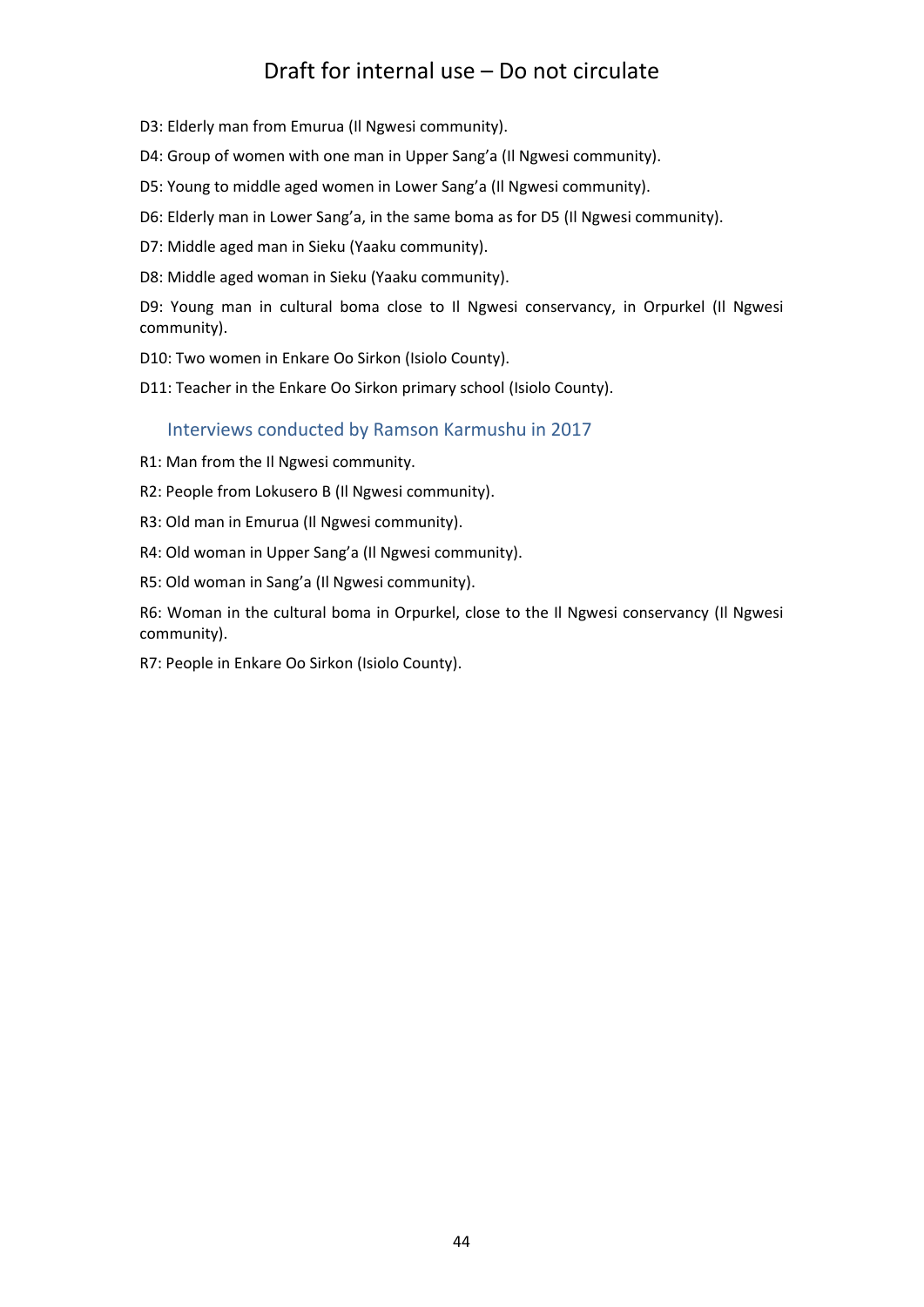able to steal much ammunition that way. Once, when there was heavy gun fire exchange in Finafran, I picked up the cartridges and traced them back to the British army using the code on the cartridge. They have a training field in Samburu near Archer's Post where these morans take advantage. They come in big numbers. This stealing has been happening since 2011. There was an incident with a British officer that shot morans, and it caused mayhem between the British and the Samburu community. (D12)

#### <span id="page-25-0"></span>3.1.4.2.6. Samburu moran disobedience

Guns may be particularly empowering since they are in the hands of young men who travel around for entire years with livestock and do not listen to their fathers and elders:

[The youth today raid and changed their attitude] because of the guns. They can do everything, feeling they are superior with these guns. They do not respect the elders. When we say something, they should stop, but they don't respect to us. They buy the guns, but I don't know where. (I14)

The young Samburu morans don't listen to the elders. They are not like the morans from this area. The morans and elders here are in good terms. The morans listen to the elders here. But a Samburu moran thinks he can do anything without the permission of elders. That is what is contributing to the Samburu coming and disturbing things here. The Samburu have been like this for many years. When a Samburu boy grows up and can look after the animals, the father lets the boy go look for grass very far away, and when the Samburu boy goes for months or even a year, and then comes back with healthy livestock, the father trusts the boy and circumcises him. Then he will let the moran go off by himself with the livestock again. So, in the end, they are very rarely around the parents and elders, and when they come back, they aren't asked anything. They just get more trust [from their parents or community]. The morans get pride from being able to go off and do whatever they want. This is how it has been ever since the Samburu have been herding livestock. Young Samburu boys are trained from the age of 9 by the other morans, who go with him to look after the cows until the boy is 18 years old and is able to look after his own cows. (D9)

There are elders, and they used to say something in the community, but they don't even have a say in Samburu anymore. The morans from Samburu don't listen to their fathers. (D4)

#### <span id="page-25-1"></span>3.1.4.2.1. Other possible explanations of the conflict

During discussions, informants also referred to cultural changes to explain the conflict, mainly the collapse of traditional institutions in favor of private property regimes and the rise of individualism, including among Il Ngwesi people:

The pastoralist tradition has always been centered on negotiating access. There is a traditional aspect to be addressed here; with growing populations and livestock numbers, the system is beginning to breakdown. There is a breakdown in the pastoralist tradition towards private ranching. (D13)

I am not even blaming the Samburu, even though they are doing something that is wrong; I will take the blame back to the Il Ngwesi community. For one, they are not united, and therefore, they have no good plans. If a man decides that he will migrate the next day, he just wakes up and migrates, or if that is a plan created by his wife, he follows it, and that is not a decision by the whole community. I think there is a problem with the men that live in this area (R2)

#### <span id="page-25-2"></span>3.1.4.2.2. Conflicts between Il Ngwesi and Yaaku

The Il Ngwesi and Yaaku border each other and there are tensions between the two communities, which can be explained by history (Il Ngwesi settled on land occupied by the Yaaku after they were removed by the colonial administration, as we have seen in Section 3.1.2.1.). These tensions are exacerbated by the conflict with the Samburu. When we asked if we could visit the Yaaku community during our first trip to Mukogodo in November 2016, we caused embarrassment. We were answered that the Yaaku live quite far away, maybe inside the forest, which covers 28,000 hectares, and that there is no good road to reach there. The place would be insecure, with armed people who sometimes kill and attack. The danger would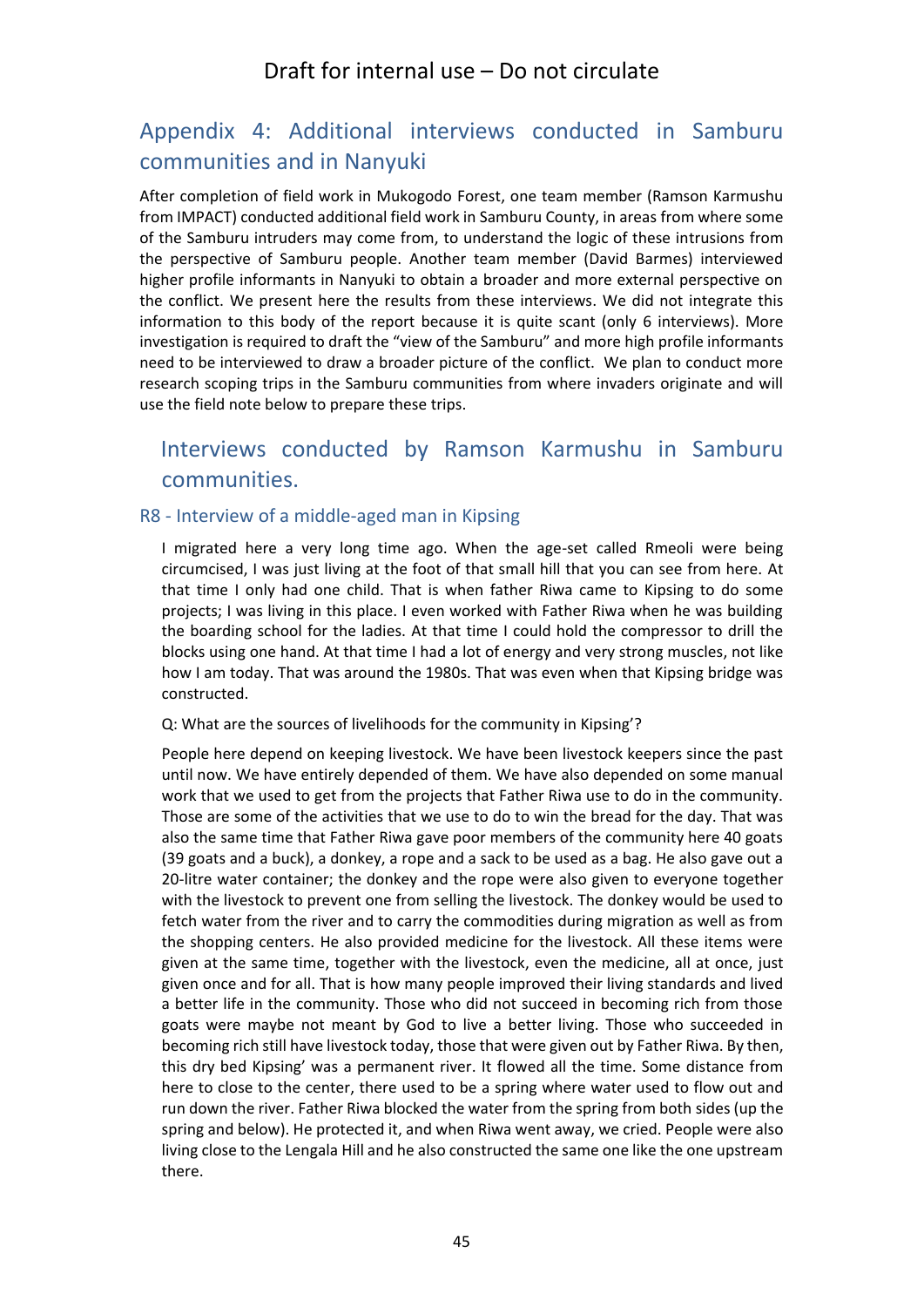come from both Samburu and Yaaku. We were told, though, that if we came back early in the morning with an appointment, we could do a trip there (Ia19). During our second visit, we visited the Yaaku community in Sieku, on the plateau, and tried to travel farther to the Yaaku Group Ranch. But the road was difficult, and we did not take the risk of being stuck overnight in an area with conflict.

There are important interactions between the Samburu and the Yaaku. According to an informant met in November 2016, the Samburu are trying to assimilate the Yaaku community to access their land. They have much livestock and demand land for grazing. If they succeeded in possessing Yaaku land, they may become a more direct threat to the Il Ngwesi Maasai people, who thus support the Yaaku in defending their land (Ia20). The threat is indeed already there: the Yaaku host the Samburu when they come to raid in Il Ngwesi. The Samburu stay in their village and come to Il Ngwesi in the night to raid cattle (Ia21). Several informants mentioned collaborations between Yaaku and Samburu:

The Yaaku collaborate with the Samburu to fight us. (I8)

The Samburu would use the Mukogodo [Yaaku] to fight us, and that's why we don't authorize them to come. (I16)

Yaaku people are causing the conflict between Samburu and Il Ngwesi. When I was young, the Yaaku would steal the goats. The Samburu recently said that the Yaaku have asked them to fight the Il Ngwesi. Some Yaaku are there fighting with the Samburu. (D6)

I think this fight came when the Yaaku and the Samburu united and maybe decided that they will force the Il Ngwesi people to migrate out of the forest. (R3)

The Samburu that come to raid us come through the Yaaku community. Maybe the Yaaku are collaborating with the Samburu, and maybe the Yaaku are coming with the Samburu to raid us. (…) Whenever they come to raid, they come through the Yaaku community, so why don't the Yaaku warn the Il Ngwesi that the Samburu are coming…. They don't even comment that they saw the Samburu morans coming through their land. That's why we doubt about the Yaaku people. (D9)

The motivation of the Yaaku would be resentment against the Il Ngwesi for having taken their land after their relocation by colonial authorities:

The Yaaku want to remove the Il Ngwesi because they blame the Il Ngwesi for giving away their land to the white settlers. The Il Ngwesi and whites have a good relationship. The Yaaku think that the land here and in Borana is theirs. The Yaaku cannot take this land, but they will not stop until they remove the Il Ngwesi. (D6)

The Yaaku may also have simply abdicated when confronted to the superior force of the Samburu. Collaboration may have been their only option for not losing their land.

The Samburu have weapons and are many. They are superior to us [to the Yaaku], so the community has to make a decision. We see that if we fight we will be losers. That's why we have meetings and collaborate. The Samburu came and raid the Il Ngwesi because we [the Yaaku] and the Samburu now collaborate. That's why you see Yaaku people here [in the plateau], because we have surrendered. The Il Ngwesi try to resist, but people lost their lives and their livestock is stolen. They are gone now. For us, we recovered our livestock with dialogue, even without carrying guns. (I11)

Not all Yaaku surrendered, though:

I don't confirm that the Yaaku have stopped fighting the Samburu. We still fight them; there is nothing you can tell the Samburu – they just continue fighting. (D7)

I think the story of the Yaaku being happy about the fighting with the Il Ngwesi is not true, because the Samburu also steal the Yaaku cows and kill the Yaaku people. (D3)

The Samburu used to come through the Yaaku community, raid our livestock, drive them through the Yaaku community, and no one would tell us what they saw, even if we [Il Ngwesi people] went there asking. But we saw that the Yaaku were not collaborating after the Samburu started to raid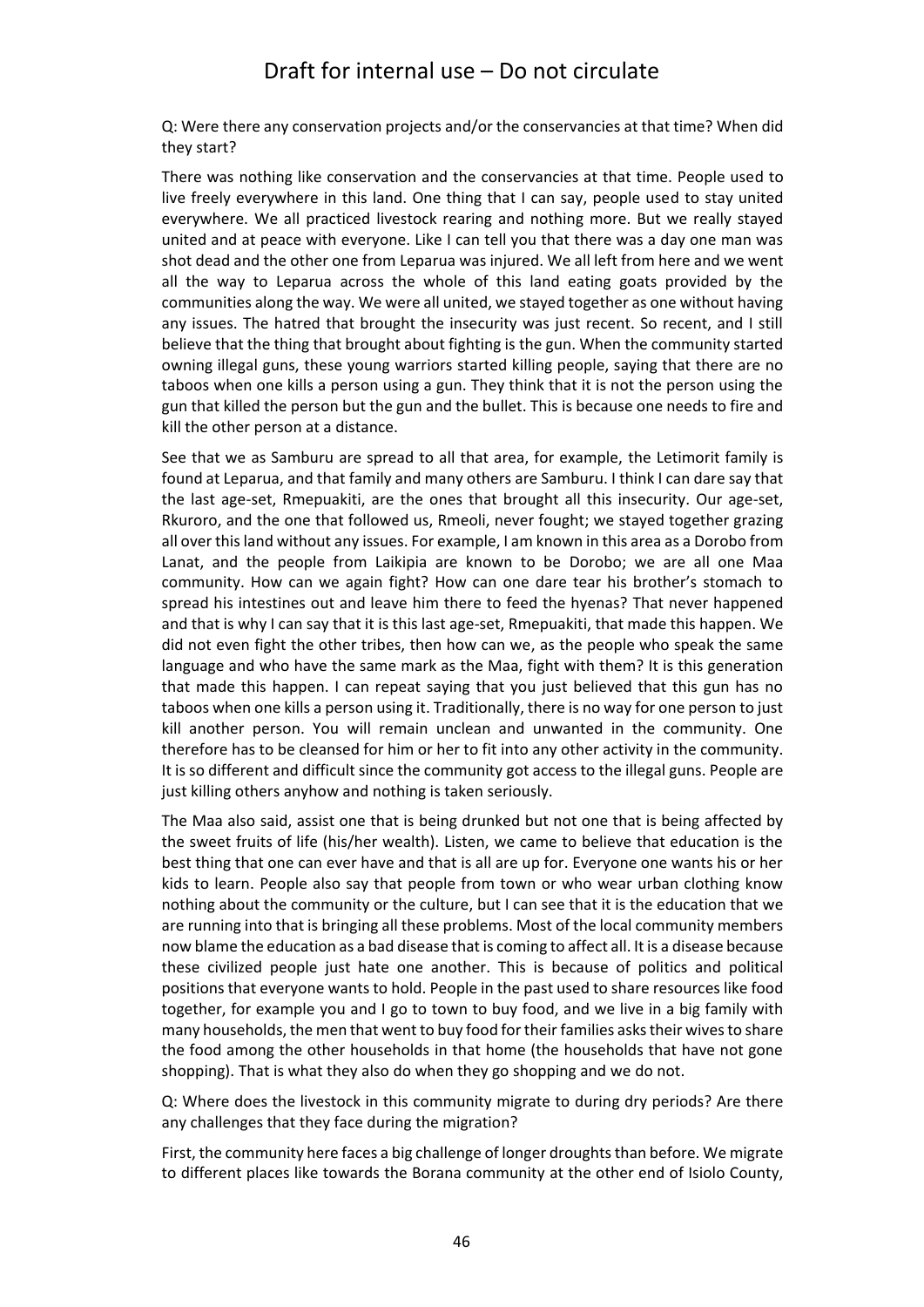their community. [The Samburu] did some raids, and they also shot some people, trying to kill them. Two Yaaku were injured. (R1)

Someone also reported that the Yaaku suffer from raids by both Samburu and Il Ngwesi people, when victims of raid become raiders themselves:

People have been frustrated. Il Ngwesi livestock has been stolen so the mindset has been changed. They say that to get livestock they have to steal. That pressure is fuelling differences. We [the Yaaku] are in between the Il Ngwesi and Samburu, so the Il Ngwesi steal our livestock and the Samburu steal our livestock too. Yesterday we had 2 missing cows. Before, we had no issue with the Il Ngwesi.  $(111)$ 

Division inside the Il Ngwesi community may also appear, with Il Ngwesi people collaborating with Samburu to organized cattle raids:

One of our people was suspected to have brought the Samburu to his home, hid them, and later at night shown them the homes to raid. He has now migrated to the Samburu side. It was said that he also took the Samburu warriors to raid the Turkana community. The Turkana got this information, and one day, they came to raid his shoats. No one in the Il Ngwesi community followed, but the Samburu warriors with whom he was collaborating went [they followed the raiders] to bring back his livestock. A few days ago, all the houses in his home were razed by unknown people. Maybe the people who burned his houses are the Turkana. There are rumours that he will create more problems to the Il Ngwesi community and make sure that the Il Ngwesi people will be poor. The Turkana came to raid his livestock because one day he brought the Samburu in his car to raid the livestock from the Turkana community. Other Samburu came to stay in his place the whole day, and at night they raided the Turkana livestock of a Turkana who was living at a place called Engaramata. This place is far beyond most of the Il Ngwesi homes. I believe they would not have located that Turkana home if they were not shown the place. His sons also migrated to the Samburu area and are now collaborating with the Samburu morans to conduct the raids in our community. His sons are natives of this place who were born here, so they know this area inside and out. (R6)

Transport is another problem that is faced by the people living in this area. Our main town is Isiolo, where we do our shopping. Some years back, we usually had two vehicles that worked as matatu [minibus used as collective taxi] in this area. One of them was Mzee Lekarumpa's, who left this area to follow the Samburu after he collaborated with them. (R7)

#### <span id="page-27-0"></span>*3.1.4.3. Impacts of the conflict*

#### <span id="page-27-1"></span>3.1.4.3.1. Serious injuries and loss of life

Violent acts, including shooting people, stealing livestock and burning houses, were already reported to us during our first visit in November 2016:

The Samburu community is raiding livestock in Il Ngwesi. They killed people and shot one house until it burned. A lot of livestock has been stolen. The total number of stolen livestock is 1,830 shoats and 62 cattle. We managed to get 1,000 shoats and 5 cattle back but not the original ones that had been taken (Ia21).

Violence increased after that first visit, as reported by several informants. Below is the report by a Yaaku man injured during a Samburu raid that took place one month before our visit:

The Samburu criminals just came to steal cattle. They started to shoot at us. They came here exactly, to this home where you parked your car. I don't know the brand of their guns. It was an automatic like an AK. It happened last months, at 6 pm. They started shooting and we started running. Another young man was shot. He was on the team that followed the stolen livestock. There were about 8 Samburu, all morans. I don't know the exact number, but many homes were raided. After the raid we called the local authorities. We called the chief and he called the police. The rangers came from the Lekurruki conservancy. They started following the cattle during the night. My brother brought me to hospital. He used the matatu. I was taken to the hospital in the Borana conservancy car. The night after it happened I slept at home, before being brought to hospital. Money was the problem.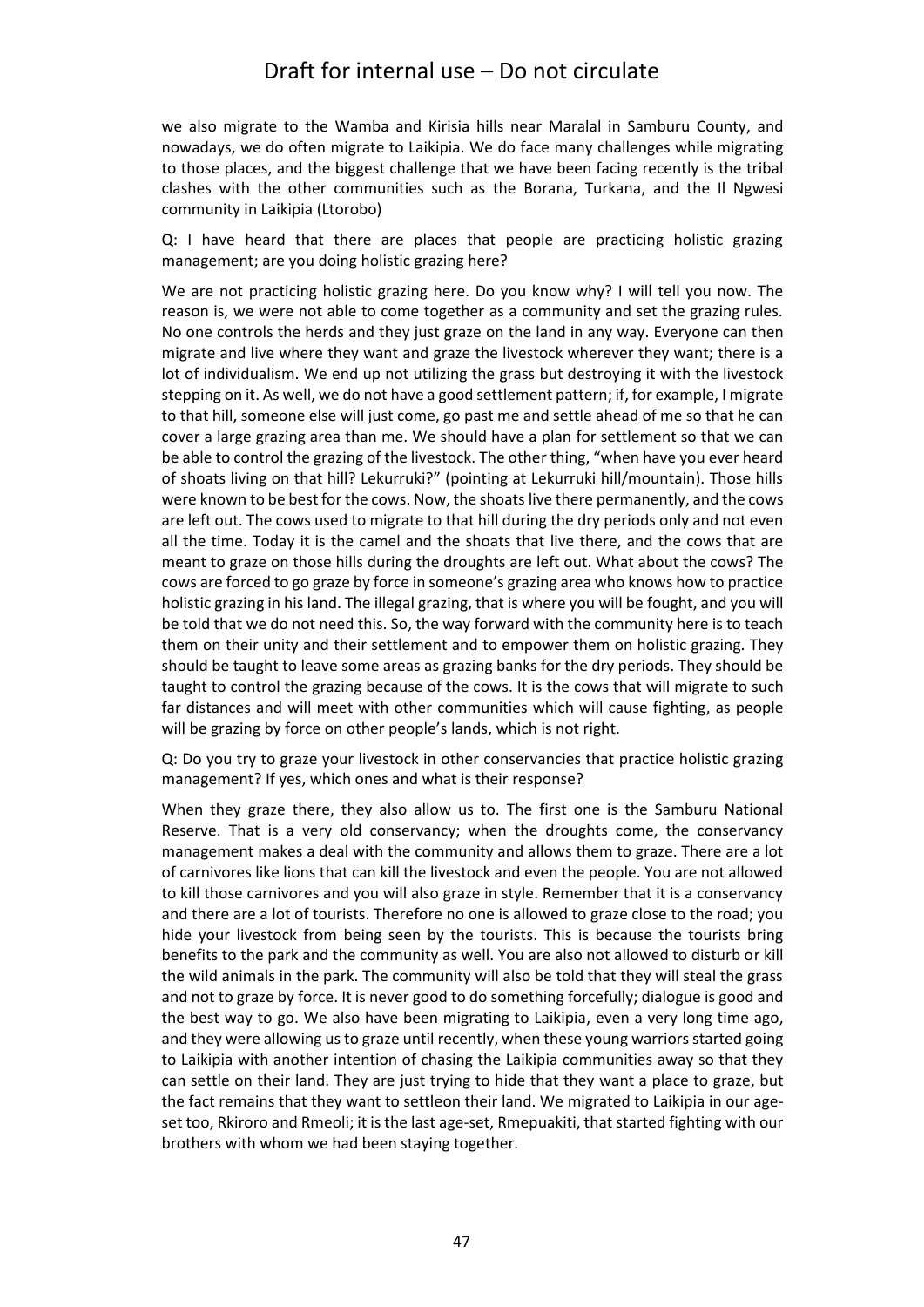We had to wait for hospital transportation. We normally depend on conservancy vehicles. The Borana vehicle came the next day and we had no money to take transportation ourselves (I13)

Another informant confirmed the violence of the Samburu raid:

A few weeks ago, my cows were stolen, and my brother was shot on the hand. Another person was shot in the leg when we recovered the livestock. Fifty-six cows were stolen but they were all recovered. I am a KPR ranger and I have my gun at home. Ten raiders came for the cows. (D7)

But most casualties seem to have taken place in the Il Ngwesi community. Five men were killed by Samburu in Leparua alone, a community of Il Ngwesi people established in Isiolo County, neighbouring the Il Ngwesi conservancy:

We also lost people. Five people were killed and three were injured. I don't want to mention the names. Two people at the cultural boma were ambushed [by the Samburu]. They killed them and took their gun. One was looking for his livestock. He was killed and his gun was taken. The Samburu came for the cows. They started fighting and two were killed. One person was also injured during that fight. We responded to the fight and killed one Samburu. We also injured some, but I don't know how many because they ran away. Four people killed on our side were morans and one was a boy, not yet circumcised. I have a brother who is in hospital because of injury. He is in Nanyuki. He is a ranger in Il Ngwesi conservancy. (I17)

Casualties were also reported at the cultural boma that borders Il Ngwesi conservancy, on the Ngare Ndare River. These deaths, however, could be the same as those mentioned above:

We lost three people around this cultural boma and I believe this was all well planned. One moran was killed while he was looking for his lost cows, which were believed to be within one of the Samburu's herds. I think it was planned. Other warriors refused to go with him and as he went alone, one of the Samburu herders who was believed to have his cows came to meet him on the way. They started talking and after that, [the Samburu] shot him dead and went away, leaving his body there. The other two were killed around that dispensary close to this cultural boma, while leaving here for their homes after dancing for the visitors who came to the cultural boma. This makes me think that some warriors or other people collaborate with these Samburu and tell them where others are passing, so that they can go for them and kill them. (R6)

I have been involved myself and one of my brothers was killed. (I16)

Casualties were also reported in Enkare Oo Sirkon but we could not be sure about whether they were different individuals:

In the Lekodei family, from the Masula clan, 2 were killed. In the Kiperus family, there is 1 death. And in the Lekutai family, 1 death also. They were all [Il Ngwesi] morans. No, no one brought help to these families. (I18)

We interviewed a police officer who did not mention these deaths among Il Ngwesi people but reported that casualties also occurred among policemen and Samburu morans:

Even police officers have lost their lives, especially one month ago. We lost at least 3 officers, one when pursuing stolen cattle. We fought with them around Samburu lodge area, last month, in Archer's Post. We lost 3 officers. (I19)

Samburu morans were killed when they invaded the Il Ngwesi conservancy this year [2017]. In 2016, I think 3 Samburu morans were killed in the Il Ngwesi conservancy. They defeated the conservancy. The three officers were killed last month this year. One moran was killed in Il Ngwesi earlier this year, in March, and three other morans were killed in 2015, 2 years ago. One Samburu moran was also killed at the same time as the 3 police officers. These are the cases where people were killed around this place. (I19)

#### <span id="page-28-0"></span>3.1.4.3.2. Loss of livestock

Raiding also results in cattle losses. Here are the records or testimonies we collected: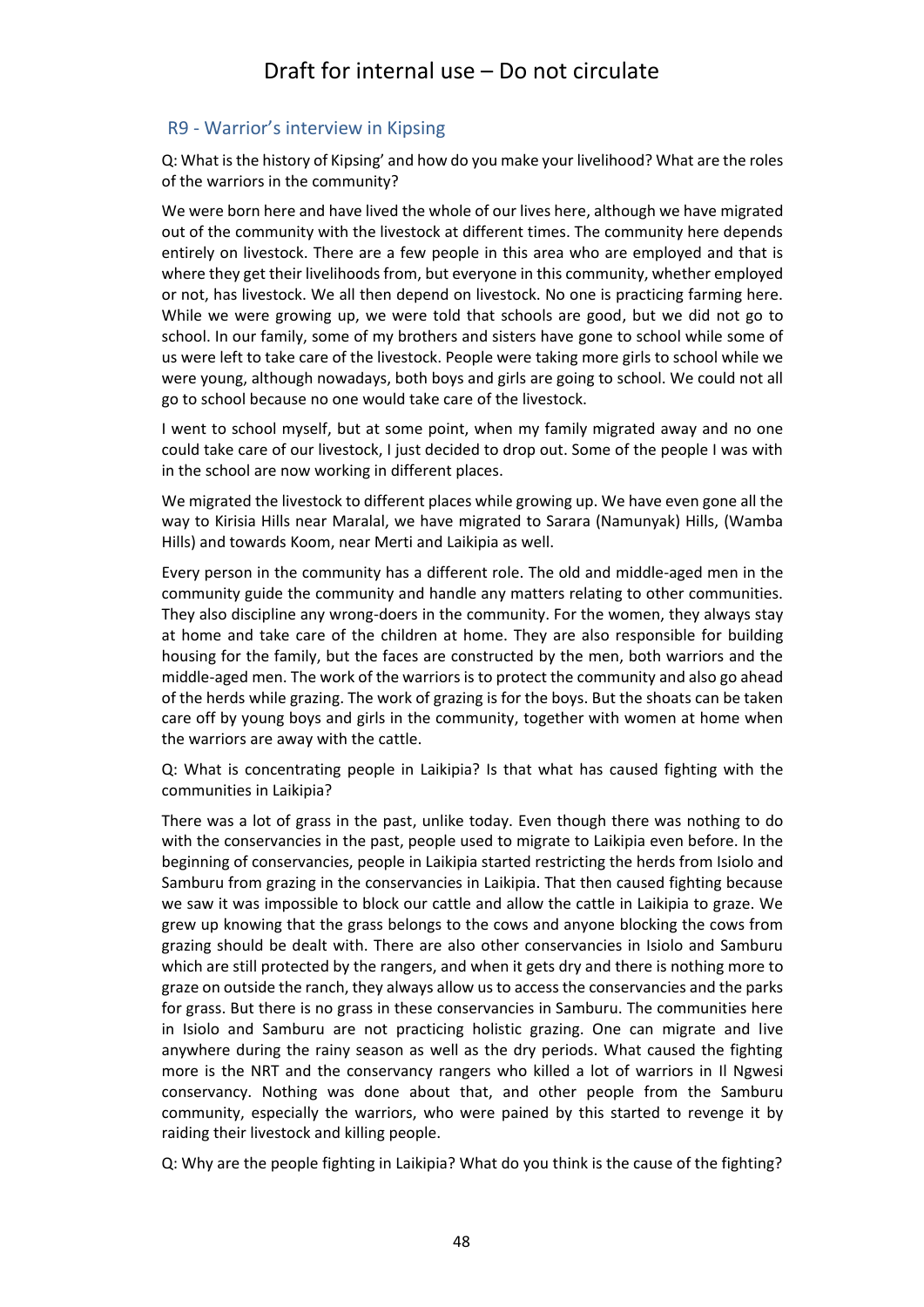1,000 livestock have been stolen. It started around 2010 and became more and more a problem from 2013 onward. (I4)

Yes, they took a lot of livestock (…) They took 60 goats from one home, 68, 30, 30, and 40 from other homes, and 60 plus 17 cows from other homes. But I don't remember for all homes. (I5)

We lost 18 cows to the Samburu but no sheep or goats have been stolen. We sold a lot because of the fighting, just to buy food. (…) We lost so much livestock through raiding! We feel very much affected. We used to have a place called Oltinka, where we auctioned our livestock. Now it's closed because of the conflict and the road we came through is closed. (I17)

The Lekiyaa family had 100 shoats and was left with nothing. That's the family married with my sister. The Kitonga family was taken 200 shoat. Many families have been raided but these are the one I am really sure of. The others just had a few animalstaken. Even Kichangumu family was raided. A Turkana man [living here] had 250 shoats and all were taken. (I18)

The raids have economic and social impacts beyond the losses of animals since they force herders to spend more time looking after their animals:

We never even used to look after grazing cows. They just went and then came back on their own, but now we are worried and we have to go with them to graze. It is the same with shoats. Now it's necessary to accompany our shoats as well. In the past, there were no worries. (…) Accompanying the livestock grazing changed our lifestyle and the conflict makes us think in another way. We always have impaired judgment because we're always worried that we will be shot, and we're not 100 percent sure of the safety of our livestock. We are not fully focused on what we're doing. Also, we don't do our work 100 percent. We do other businesses that generates income. We have shops. But if we have to go look after our livestock, we sometimes close these shops. (D7)

#### <span id="page-29-0"></span>3.1.4.3.3. Other social and economic impacts

The raids also negatively impact other economic activities, such as tourism. In the cultural boma, for instance:

No, [there are not many clients]. I don't know why exactly but things just changed. There were campsites in the forest, but now tourists are not coming. We have the cultural boma and they don't come either. (…) Insecurity destabilizes all the things we do. We are not selling and cannot do the greenhouse. But we make sure that we make bead work and that it is brought to me and to NRT when the lady comes. Yes, they are still coming to buy [bead work]. (I15)

People do come to the cultural boma. Many visitors come to see and buy beads. Many people from the community come to sell their beads to the tourists. There have been changes in the amount of people visiting. Since the conflict started the number of tourists has decreased. I don't know much about the income of the cultural boma. I am just a neighbour. But yes, the income is reducing because tourists are fewer. When the environment is good and there are more tourists, they receive much income. (D9)

We have many problems, but our main problem is actually the insecurity issue. We never had problems because we moved freely, did businesses and sold the beads to the wazungu who visited the boma. We got money that way to buy the things we needed. [But] nowadays our beads business is very little. No clients visit the lodge to buy our beads. (R6)

The Yaaku community is impacted too:

The ladies here have so many groups. We used to do the bead work and the tourists would come from far places to buy the beads, but nowadays they don't. Furthermore, Tassia Lodge has been closed, so there is no more tourism there. (D8)

Small businesses are also impacted, because of the dangers associated with travelling with merchandise:

There are no more vehicles because the Samburu ambush vehicles. It affects us, even small businesses. They ambush small businesses that bring food or other things. (I17)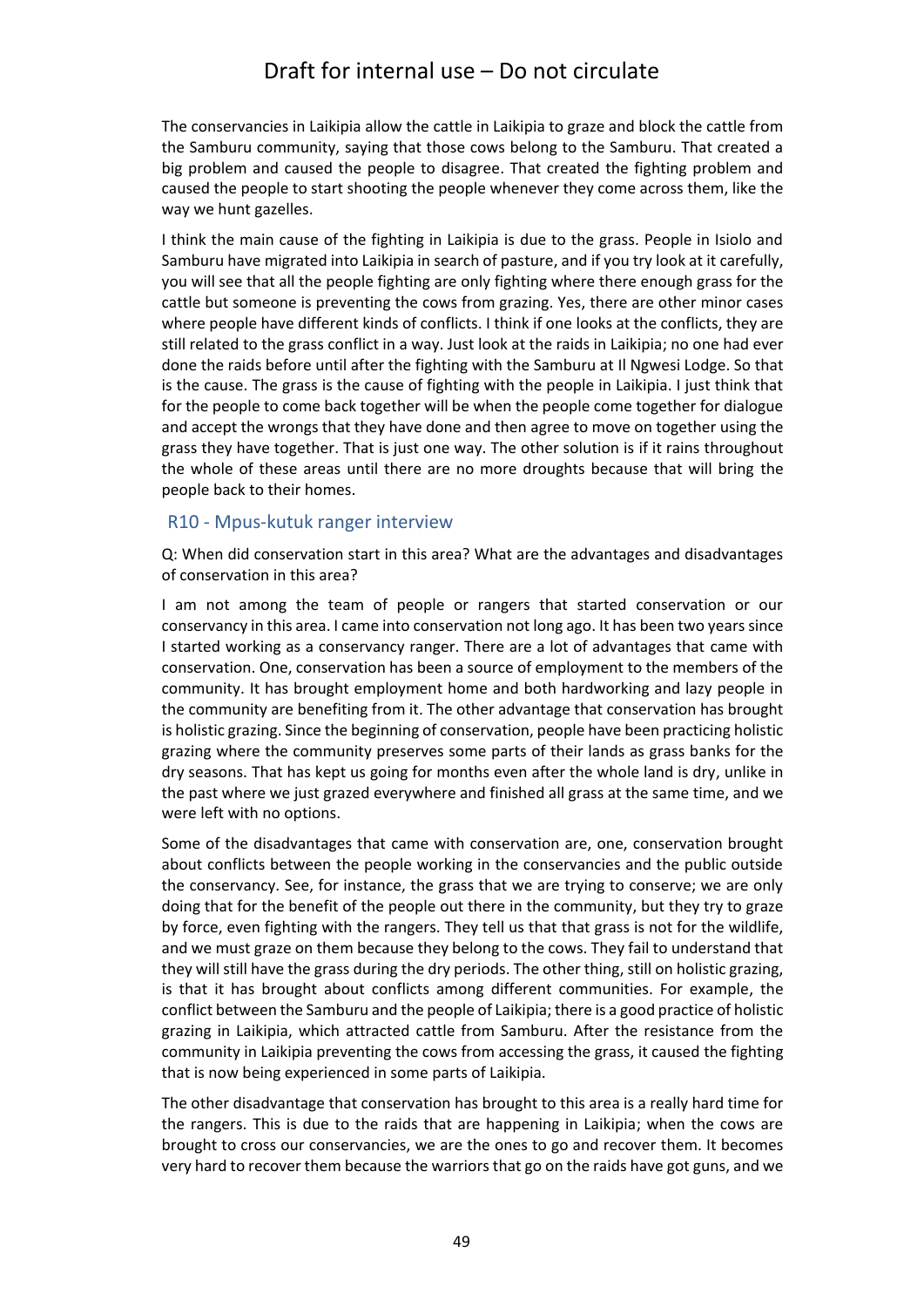Insecurity when circulating also affects education:

The conflict has really affected the school and the education system. The first term, which is January to late March/early April, the school was closed because of insecurity and the pupils did not do their term exams. During the second term in May, it opened but very few students came back because some migrated away with their mothers. But the teachers came back. (…) Education is very threatened. If there is no security, there is no education because no one will go to school. (D8)

While classroom are cancelled, the school is used as a shelter:

The conflict has had a big effect on this school. This place becomes a rescue center as children and women come to stay here when things are bad out there. Others run away and hide in the bushes, so you find children that have not slept or eaten. (D11)

Sometimes, because of the conflict and when people migrate, children might miss a whole term and then children have to catch up, which is very difficult. The same Samburu people restrict us from traveling far away with the children to study things. We have to be cautious. At one time we had 3 classes full of people that were fleeing the conflict. That was more than 100 people staying here. They come in the evening. They carry their own things, whatever they had at home, for the children, but the grown-ups may not even eat anything that night. When there is conflict, they rely on the same porridge. They just come seek refuge at night and then they go back in the morning. We have 71 kids in the nursery, which is way more than it should be. Some of them are too young to be taught. They just come for the food we serve. The conflict also affects the teachers. Some of us are not familiar with the conflict and are affected. And now when teachers are posted here, they refuse to come. (D11)

#### <span id="page-30-0"></span>3.1.4.3.4. Village abandonment and migrations

Because of the conflict, Il Ngwesi people abandoned Nadung'Oro, the locality in the plateau, called "the forest" although it is a grassland surrounded by the Mukogodo forest. Almost no Il Ngwesi are living there today but the Yaaku, who live in the neighbouring Sieku locality, did not leave the plateau. Some Il Ngwesi moved to Lokusero B and Emurua, located just outside the forest (Figure 3), where they live in precarious conditions, hoping to move back to their village if peace returns. Other migrated to Chumvi or other places where they have land.

We migrated to Lokusero B area maybe two weeks ago. We migrated from Nadung'oro where we were initially living. We migrated to this area because of the insecurity issue that has become a very big problem in this area. I can't believe that the situation will be good again. The insecurity is caused by the Samburu, who have been raiding and killing innocent people from this area. The way the Samburu people are coming is really frustrating. I don't see myself going back to Nadung'oro because all the people are just going away. I cannot stay there alone, even if my husband wants that. (R2)

The only people who migrated away were the ones who bought some land somewhere. Just a few days ago, people left. They have started to migrate mostly because there was a man from a neighbouring home that was killed by the Samburu. The man was killed just a few months ago. (D3)

In the past, no intruders came. We are only now experiencing this, starting last year. It's the Samburu. People have left this place because of the fighting. I will not go. I will defend my land. I have nowhere else to go. The others have gone to Chumvi. I don't know if this migration will continue. (D2)

A Yaaku person in Sieku also reports outmigration due to fear, although we are not sure about whether she refers to Yaaku or Il Ngwesi migration, since the two communities are in close contact on the plateau:

Ever since I came here there has been raiding, but it has never been like this. Npeople are being killed, causing people to migrate. This year is when it has gotten really bad. People have been migrating out and back, to and from this area. When it gets too bad, people migrate, and when it calms, people come back, and some migrate out permanently. Some migrate to places in towns,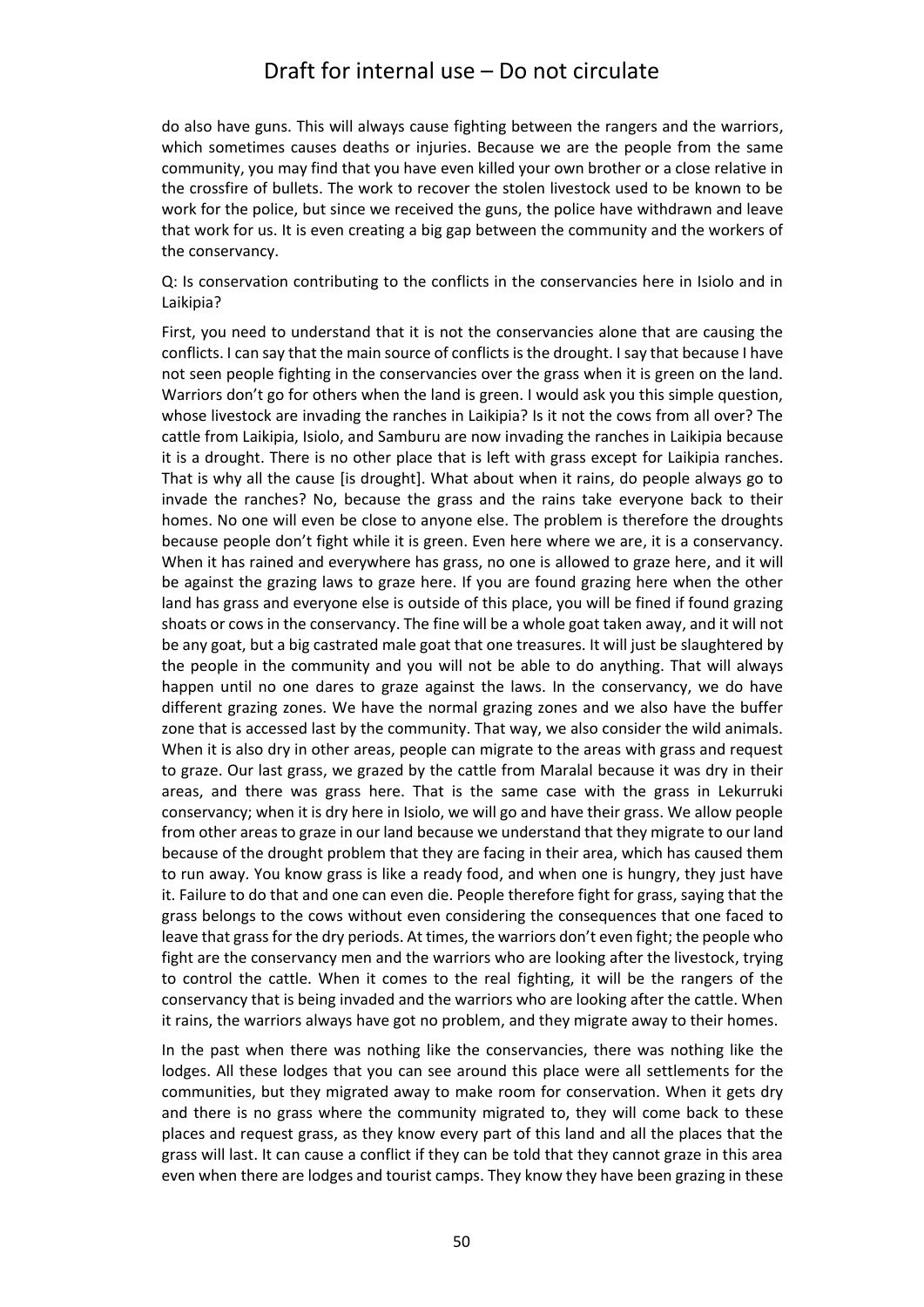and some migrate to where they have relatives, in other places. Some, maybe one or two, have private land elsewhere. But those are very few. (D8)

In Leparua as well, in Isiolo County, many people left, although young men seem to remain to defend their land:

The old people have migrated out of this area because of the insecurity. They are not here. They are in Isiolo, Leparua, or Ngarendare. The only people who stay here are those who can run away quickly. (I17)

These migrations are facilitated by the fact that Il Ngwesi people have been buying land outside the Group Ranch from a while:

Yes [the Mukogodo buy land outside their community]. They buy land in Sukuta, next to Chumvi, and in Lomuruti, which is the place where the county government wants to migrate. It is close to Nyahururu. (I14)

Yes, [people in our community buy land in Chumvi or in other places] since the lodge was constructed, because the population is rising. We buy land in Chumvi because it is near our land. Some people move and stay there. (I16)

#### <span id="page-31-0"></span>*3.1.4.4. Interventions to solve the conflict*

#### <span id="page-31-1"></span>3.1.4.4.1. Frustrations about insufficient government responses

During the week we spent in Il Ngwesi, we felt that the community was frustrated about the fact that it did not receive significant support from the government to ensure security. They generally argued that meetings and police interventions were both useless:

We tried to call back the elders to make a plan. We had several meetings but they bore no fruit, so in the end, they even entered the core conservancy, in the cattle-free zone that is reserved for wildlife and tourist activities. We tried to use dialogue and called meetings. NRT helped us to call these meetings. The elders of the board were here during the meetings, but they bore no fruit. We tried another approach with security from the government, with the police, but it worsened the situation. They used force to remove these herds from the conservancy. The morans retaliated and ended up shooting the guys, until the police surrendered. They shot the headquarters of the conservancy. There were 20 policemen from the administrative police of the county. (I11)

The police officers are helpless because they are not well equipped. The government has failed. People have no license to have guns. The government is overwhelmed. (I4)

No, the government did not provide any support. It brought us to hospital, but still, we had to pay the hospital. The government is not good and does not help. (I12)

The county government has provided security, but it wasn't enough, though it did help make the area more peaceful. (D2)

The only thing that can maybe prevent the Samburu from coming and stealing and fighting is maybe if the government takes another step. I don't know why the government hasn't taken any action, but maybe it is turning a blind eye and just letting us fight and solve the problem ourselves. (D7)

A police officer also stated that resources provided by the government were insufficient. Priority was given to protecting the areas where white settlers had been killed or injured in Laikipia West:

Maybe the government is protecting the animals more than human beings. But when there was a conflict here, they brought additional police from Doldol. We had as many as 20 officers at this post, but they have been taken elsewhere in Laikipia West. They were brought to Sosian farm where the white settler was killed. I don't know if other people were killed there but a ranch owner was also injured: Kuki Gallmann. They moved the police officers there, and that's why we are very few officers around this place. They have been taken to Laikipia West. (I19)

Political interference would partly explain this situation: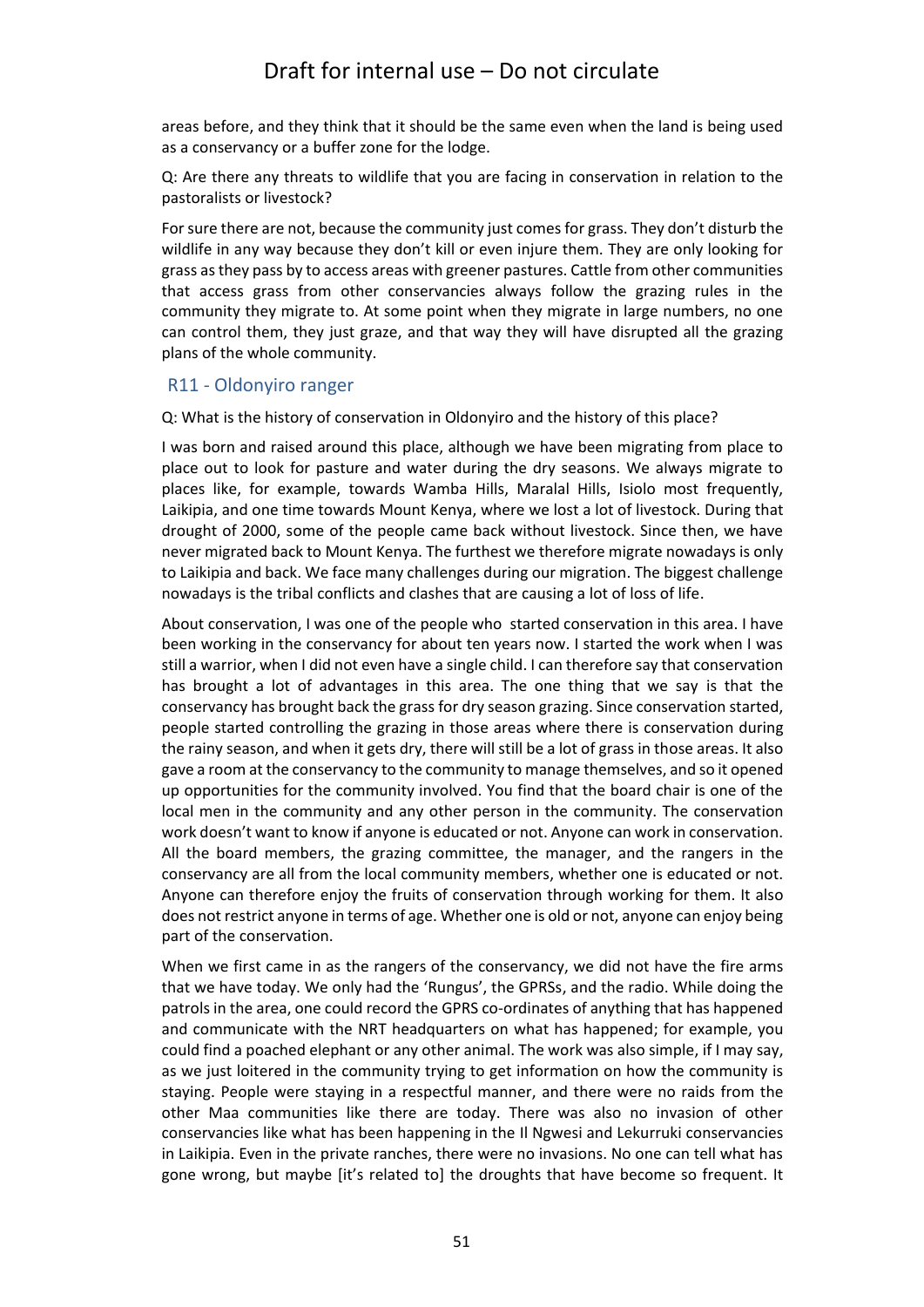The MP does not offer any security. If the government tries to deploy people here, the MP stops that from happening. Once they tried to bring the security here but the MP came to take them back from Loiragai, so the security didn't even follow the cows. (D4)

Eventually, the government plans to distribute weapons to facilitate the organization of selfdefence, rather than provide more direct support:

The government promised that it is going to employ people as guards. They will employ about 100 people as home guards, to work around the forest. Right now, these home guards are going around to check what is going on. They don't have the guns yet but they have the uniforms. They have not been paid yet but they expect to be paid at the end of July. (I5)

<span id="page-32-0"></span>3.1.4.4.2. Support from conservancies and conservation NGOs

On the other hand, private conservancies provide security support. They substitute the role of the government:

The conservancies help us a lot because in cases of insecurity they provide soldiers, and in times of drought they provide grass. We don't have any problems with them; they even employ our people. (…) Borana and Lewa provide airplanes and the Samburu even shoot at the planes. (D4)

We see [Lewa and Borana] conservancies as our government, as they provide aerial surveillance when livestock is stolen. They provide security. (D7)

Lewa has been helping, bringing teachers and building classes for the kids and trying to provide security for them. They have been helping in case of any problems in the community. They even educate kids and helped us with the school for about half a term. (D10)

The conservancies even directly help the police logistically:

They [Lewa and Borana] have helped the communities a lot. They help the police. They help with transportation. Here, we don't have any vehicles. They give support to transport [as well as] personnel. Last year we had a vehicle, but it broke down. It is at the garage and we may have it [back] any time now. I have also been promised more personnel, maybe later this month (I19).

Conservation NGOs are also involved to facilitate peacemaking:

The elders here go to Samburu to meet the elders from over there, and it has been like a song: they have been discussing these things for a long time. NRT has been facilitating so much. They have 6 elders and 6 warriors from each community that go together to talk to Samburu and other communities to try to resolve the conflict, but nothing has come of it. (D7)

The CFA, on the other hand, does not seem to play a significant role in resolving the conflict:

The CFA has not yet been involved in the conflict in any way. The 4 Group Ranches have an equal share of the forest. (I11)

The CFA is helping in a way, because they are getting a few rangers that are now coming to support the other rangers that are here. But in terms of dialogue to solve the conflict, they are not helping. Not because they don't want to, but because they have no connections with the Samburu, so they don't start any dialogue with them. (D7)

#### <span id="page-32-1"></span>3.1.4.4.3. Failed peacemaking efforts

Beyond these attempts to ensure security, multiple stakeholders collaborated to facilitate peacemaking negotiations. A "peace caravan" has been created:

Yes, we have had four meetings that were supported by "the Peace Caravan" led by Doctor Leleruk. Those are just the meetings supported by the Peace Caravan, without counting the meetings that have been conducted by the elders from both Il Ngwesi and Samburu communities. (R7)

Force cannot help anything. Only negotiation can help. (I19)

These initiatives are generally launched by local leaders and elders. They sometimes improved the situation but never for a long time.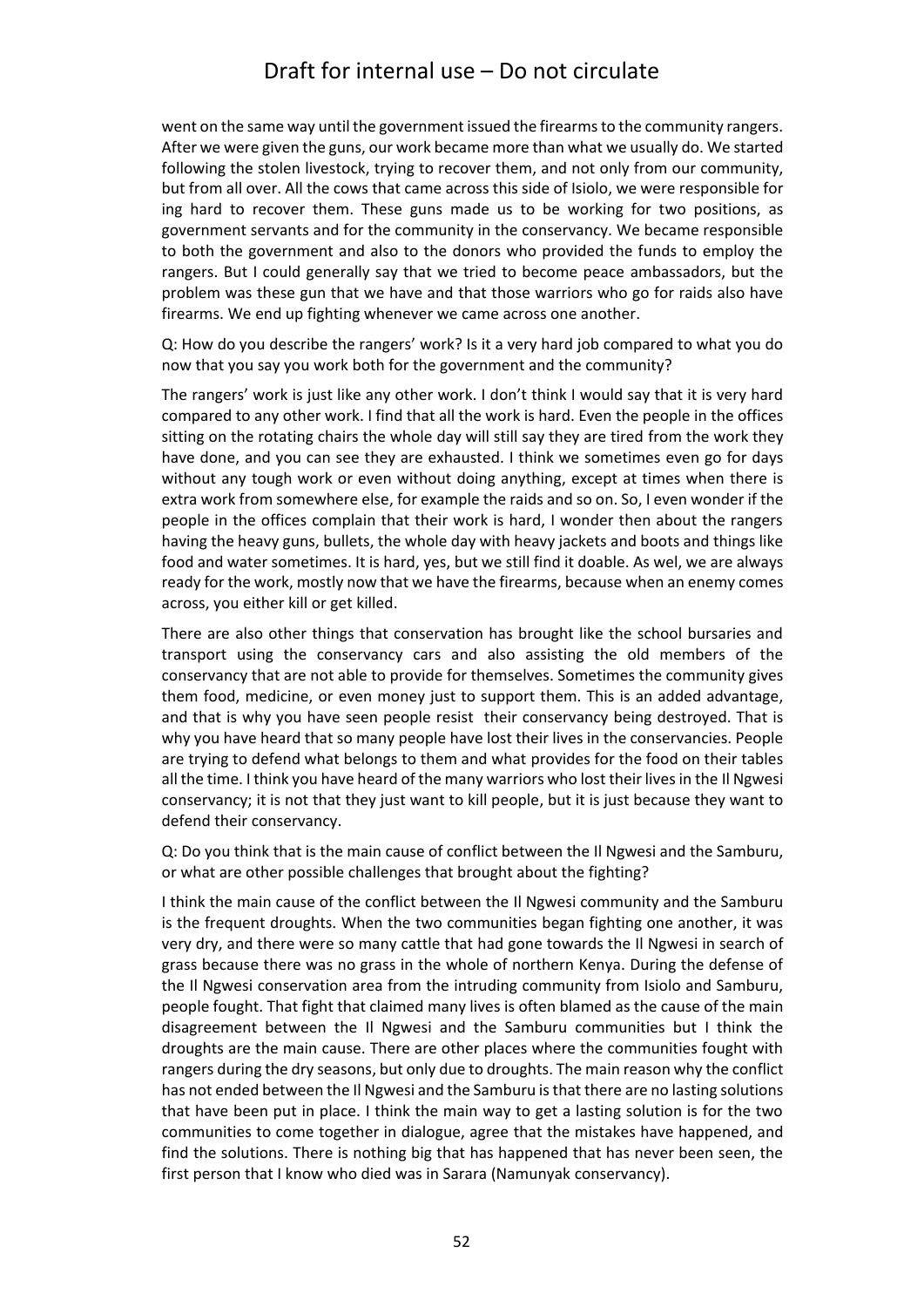We have had a lot of peace meetings and every time we go to meetings, the conflict stops for 2 or 3 days but then it starts all over again. (I17)

The livestock continued grazing, which resulted in closing the [Tassia] lodge [in Lekurruki conservancy]. They started to raid our livestock. We did not give up. We continued to have meetings and eventually managed to redress the situation, just through dialogues with elders. We brought elders from far away, not only from the communities in conflict. We brought Samburu from Archer's [Post] and from far away as mediators. The Samburu are divided into clans and we dealt with them separately until we managed to stop them. They agreed to remove their livestock from within the conservancy. They removed it from the core conservation area but the livestock is still in the other blocks. They removed it from the core area at the end of 2014 but the issue is still there. They still use force. It is not working well. During the rainy season, when it's raining, we try to conduct a joint meeting to create a task force to remove settlement from within the conservancy. We did this last year, in all places where there is livestock. (I11)

Whenever any people fight, they can always come together for dialogue and solve their problems. For the Samburu community, I think it is beyond all our efforts. There is no kind of meeting that we have not tried to solve this conflict but they failed. The Samburu always graze against our grazing laws, which causes the conflicts. We made some committees that made things flow for awhile, until our people were killed when they followed the cows stolen by the Samburu. This forced us to stop following our cows when they were stolen. We think that these people want to kill us. The leaders said that the thing that can stop this is the army operation. We thought that this too will affect us more, as it will affect the good and bad people all together (R7).

The low impact of these meetings may result from the fact that those who agree to attend are not those causing the most trouble:

There are people who come to peace meetings in attempts to solve the insecurity issues. But I don't believe these people will solve the issue. I think whenever people meet for peace, others meet to make plans to raid or kill people. (R6)

We have had many meetings in the community. The latest one was the Nesoit meeting at the boundary of Il Ngwesi and Lekurruki conservancies. The meeting was very successful, and we thought that we had solved the conflict. We even elected the conflict resolution committee. After we came back home, the rangers went to talk to some warriors who lived close to the lodge so that they would stop bringing cattle close to the lodge. The warriors were shown the grazing boundary. The warriors responded to the rangers that they are never going to stop bringing their cows close to the lodge. They said that as they did not come to the meeting, it was not their plan. We also met with some herders who were grazing their cows at Ormaroroi. They said that the meeting was very successful, but that it was done with good people, which is wrong. They suggested to us that we should have looked for the people who are causing the problem, do the meeting with them, and agree or disagree together. These bad people live in a place called Kipsing, in Isiolo County. These are the people who are forcefully grazing their livestock where they are told not to. They are also conducting raids on the Il Ngwesi livestock. (R1)

One informant made a clear distinction between Samburu people in general, and raiders, who are committing crimes and delicts even inside their own community:

The Samburu said to us that the people who are disturbing us are thieves who are also causing a lot of trouble in their county. They said that the same guys who are coming to raid the Il Ngwesi community also hijack cars on their roads [in Samburu County] and even kill people they steal from. (R7)

It seems that some good-will morans from both sides agree to attend peacemaking meetings. But in the Samburu case, these morans are considered traitors and their lives are threatened, which sabotages these peacemaking attempts:

We have had a lot of meetings with morans from both sides. We created committees involving morans. These committees tried to coordinate the peace and bring livestock back but in all cases the livestock was lost. It is only the guys from the Il Ngwesi side that brought the livestock back. It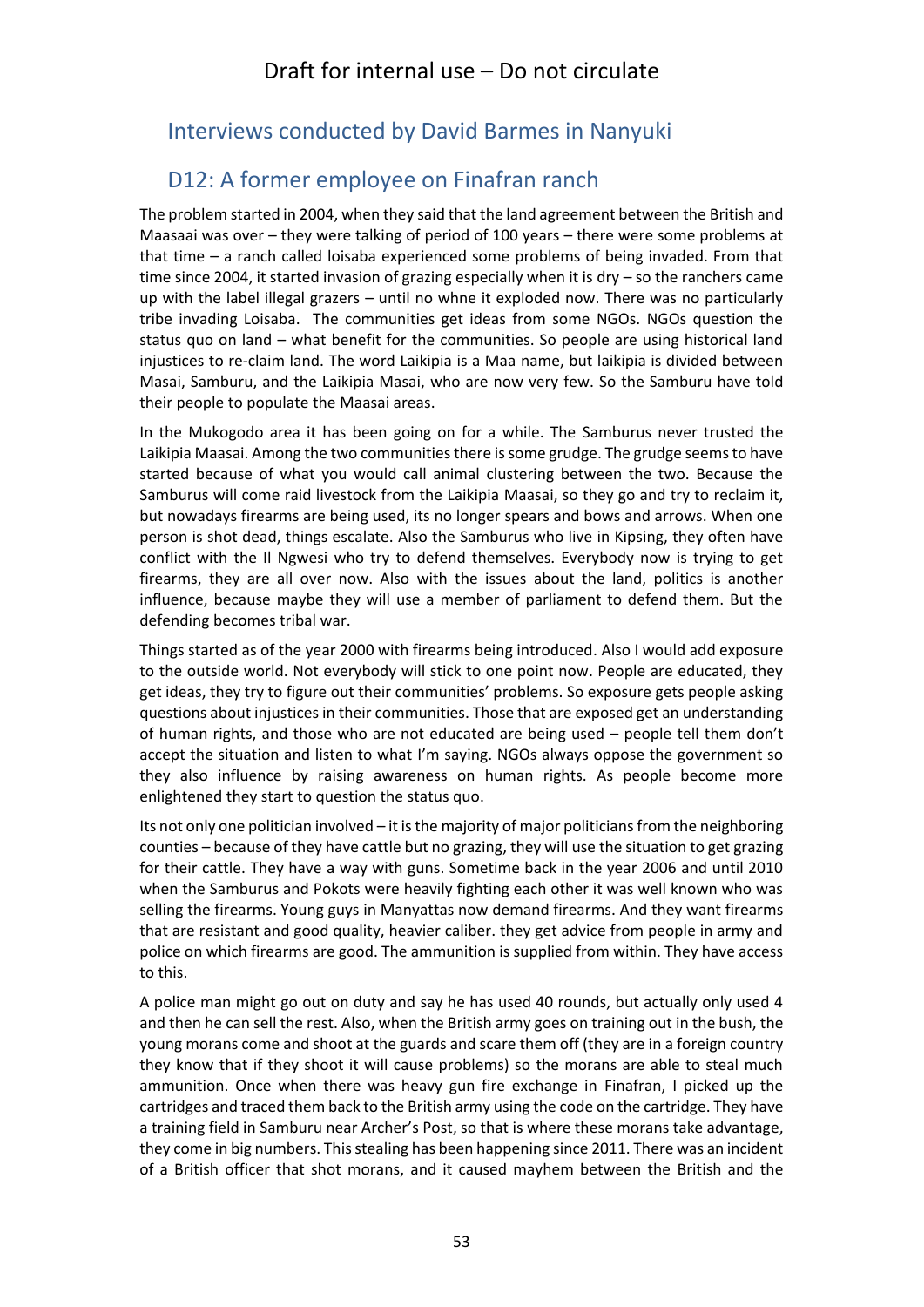came to a point where the Samburu morans fought with other morans who were in the committee, from their own group. Yes, the Samburu fought against other Samburu. They have tried to look for them. If someone looks for you, you run away and disappear. [Because of that], the committee is paralyzed. This committee was started in March of this year. Maybe it just worked for 2 months.  $(117)$ 

In a few cases, the peacemaking meetings have involved high profile people from the county and even national government, in which case they may have had some impact:

We had meetings in the past but they did not bear any fruit. We talked to the Samburu and they still come and fight. But we need to keep on talking. We had around 10 meetings with different people, with elders coming from as far as Wamba, Maralal, Kipsing, and Isiolo. At the last meeting we had the interior minister: the Cabinet Secretary, Nigisery. He is a Maasai. It was last year. It was an emergency meeting for security. It was held on the Laikipia-Isiolo border, in a place called Darasha. It was attended by a former speaker of the National Assembly who is now chairman of one commission on reconciliation. His name is Ole Kaparo. He comes from Doldol. There was also the Governor of Isiolo and the Laikipia Governor. There were also morans and elders from the Laikipia side. They formed a peace committee on both sides, and a peace caravan. They went from one place to the other, talking to people. They were recently involved in peace meetings around this area. At least they had some impact to some extent, like bringing the morans together. They had been talking from some time now. At least there are some results because we have seen some people going back to their homes. But recently some Samburu morans came to steal in Nadung'Oro. Since the peace committee was formed, it's the only case I have seen of cattle thief. (I19)

In spite of these failed peacemaking and security interventions, there is still an expectation that only the government can solve the conflict. There is hope that some charismatic figure will emerge. The results of the election are awaited with worry and hope:

Nothing can stop the Samburu except the government, if they want. (D7)

We ask the government to make peace and to move the Samburu and Il Ngwesi back where they come from because the land will never be peaceful otherwise. (I12)

[The Samburu] need to have a leader like Sara Lekorere, who is an aspiring MP. She is Samburu but is not biased. Nkaiseri, who is the Minister of Security, comes from Narok and knows all about the conflict. He is a Maasai. Kaparo, the former speaker of the national assembly, is now a chairman in Ndikiri community. (…) These are the people we want to speak to. (I8)

#### <span id="page-34-0"></span>3.1.4.4.4. End of drought

Independent of these efforts to achieve peace, natural factors may also influence the outcomes. Whether peace will be achieved in the end also depends on how much it will rain. For some, the conflict will cease when rain returns because all herders will be able to move back to their home then.

Yes, people will go back to their place when the rain will be there. (I19)

Maybe the rains [will stop the conflict] if these people are really looking for grass, because enough rain all over will bring them back to their lands or homes, far away from us. If they don't migrate to their areas and it rained, then they should be forced by government operations to migrate to their land. (R6)

The only option that I am left with is the rains. I think that the rain can stop all the fights more than anything else, if all this is caused by lack of grass (R7).

On the contrary, for others, the conflict will increase when it will rain, because herders will be less occupied with finding grass for their livestock. Encroachers will attempt to settle permanently on the land they invaded, and locals will be more committed to defending their land since they will understand the Samburu intend to settle permanently: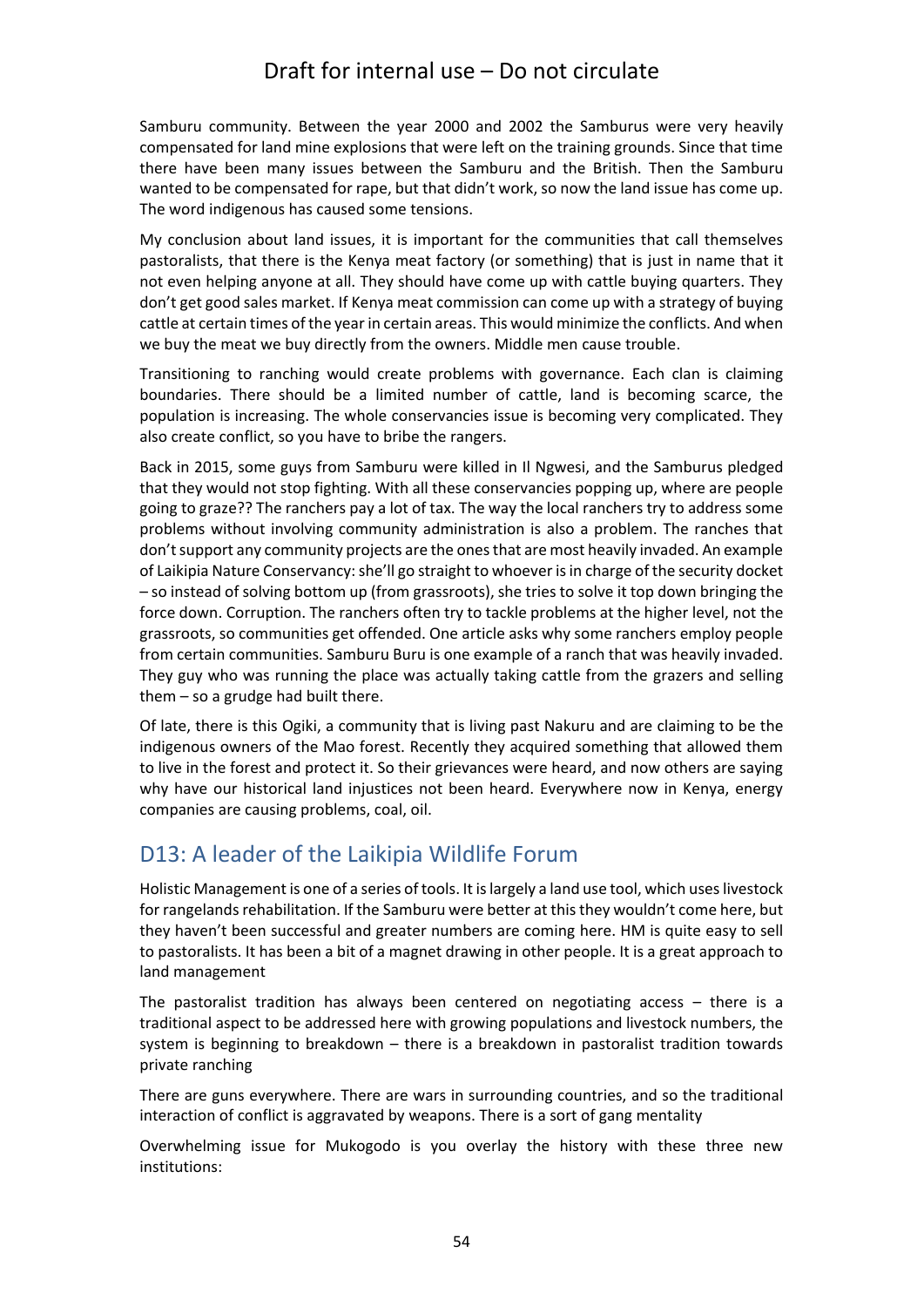When it will rain, it will become worse. Right now, everyone is running to have livestock get something to eat, but when it will rain, people will come back and there will be raiding. We will be more insecure. (I17)

#### <span id="page-35-0"></span>*3.1.4.5. Looking ahead*

It seemed that the conflict was not about to end when we visited Il Ngwesi. Given the political dimension of the situation, people were waiting for the results of the next elections. Depending on whether MP Lempurkel and other Samburu leaders would be elected, Il Ngwesi people could feel confident or not about receiving government support and being able to stay on their land. Until the election was completed, or until the rain returned, the situation would remain the status quo:

The Il Ngwesi sat down and asked themselves what they could do. They decided they should wait until the election is over. If they get a good leader, the leader will help them to fight the Samburu. (I8)

When it rains, the government should come and check I.D., and tell people to go to where they come from. [The Samburu] will go but will still come back because they want to create conflict. They look down on us. We have lodges and they don't, and the environment here is nice. (I14)

Given the uncertainty about whether the Samburu will eventually leave, some Il Ngwesi people are ready to use weapons themselves unless the elections elect a new MP that will bring government support:

Right now, the Laikipians are trying to look for something to fight the Samburu back with, because we have tried to make peace and to ask politely. But it has not worked so now we are arranging ourselves, looking for weapons to fight them back. We are preparing ourselves. We are still preparing but we want to fight back after the election. The team that is organizing all this will go to the government and tell them they have not removed the Samburu people from our area. They will ask the government to remove the Samburu. If it will not, then the Laikipians will take action. The people leading them are the elders and the chiefs. They are the ones telling us that we should wait until we elect someone that will help us. Then they will go and ask this new MP if he has a solution and if he doesn't help, they will have to take matters into their own hands. (D3)

I will very quickly go back to Nadung'oro, but I don't think security will be restored [by the government] in this area. People are saying that after the elections the security will be restored but I know they are just lying to themselves. (…) It is when people start defending themselves against the Samburu that they will get the solution. It is not by running away. (R2)

Efforts by the morans to ensure security are expected to increase when the Il Ngwesi people will return to Nadung'Oro, when the rain will return:

People will migrate back to Nadung'oro. What will bring them back is the rain. When it will rain properly in the forest, there will be no good grass in other areas. People will definitively migrate back. I believe that people have migrated out of Nadung'oro because they had options. They had an option of migrating to Mount Kenya, and others migrated to Lenaisho, where everyone else is migrating too because it received good rains. When they will have no options left and if it rains properly in the Mukogodo Forest, they will migrate their livestock back into the Mukogodo Forest. They will make one big 'boma' and live there, providing security to their cows and to the area. Security will be restored in the area as the warriors [who will come back with the cows] will provide security. So [all] the people will migrate back. (R1)

### <span id="page-35-1"></span>4. Conclusion

The Mukogodo forest is a hotspot in Laikipia County given its forest cover and its cool and relatively rainy climate. Rainfed agriculture can be practiced there and the forest provides grazing resources to livestock year around, although not in great quantities. Long distance migration to Mount Kenya or the Aberdare range provides additional grazing resources during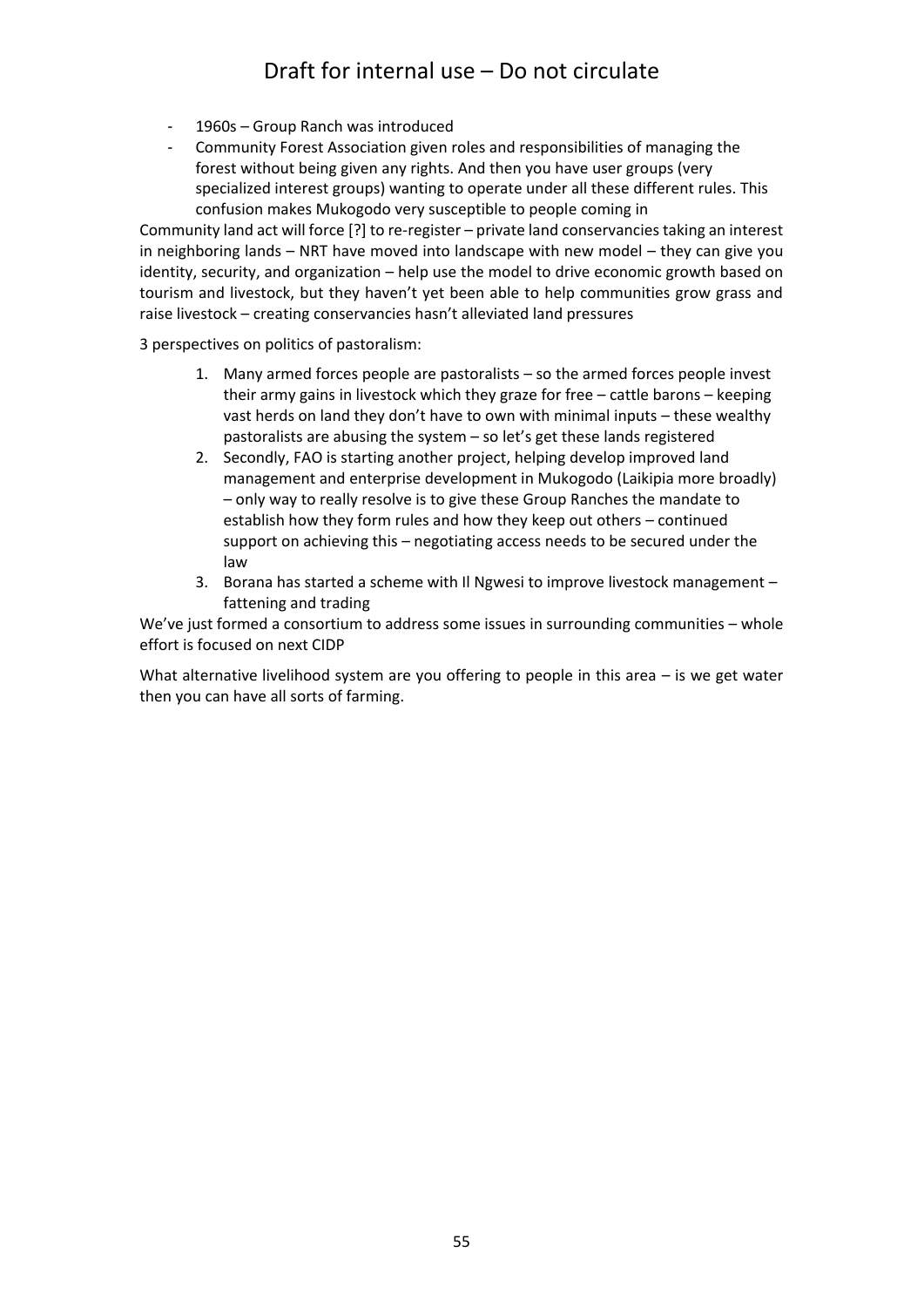severe droughts. Il Ngwesi Group Ranch, and the neighbouring Lekurruki Group Ranch which we briefly visited, show an extremely complex situation with a severe conflict driven by multiple causes.

Hunting gathering groups, the Yaaku and possibly some Il Ngwesi, inhabited the area a long time ago but now seem to have adopted the livelihood strategies of their neighbours, combining farming and pastoralism, although some Yaaku still practice honey harvesting. The Yaaku seem to have been the first occupants but they were joined by Il Ngwesi who had to move away from their initial home in Meru County, apparently following white settlement there.

Today, Yaaku and Il Ngwesi communities share the Mukogodo landscape, each having its own Group Ranch. Both are under strong pressure from Samburu herders who invade the land to find grazing resources for their livestock. The invasion is motivated by the search for dry season grazing land and is backed by political elites, mainly Samburu Member of Parliament Thomas Lempurkel, who seems to provide weapons, protection and information. Beyond the search for grazing land, the political agenda of these elites and Samburu herders may be to appropriate land in community and private conservancies and settler ranches in order to establish permanent homes there.

The Yaaku Group Ranch, Lekurruki, was invaded first, and the Yaaku have already surrendered to the Samburu, although not all of them. Some Yaaku collaborate with the Samburu, providing them with a base from which they invaded Il Ngwesi Group Ranch. The Il Ngwesi people are still resisting, even though they had to abandon their main settlement on the plateau surrounded by the Mukogodo forest. The Yaaku are still present in this area and now share the pastures with the Samburu. The Il Ngwesi have an exit strategy which they developed before the Samburu invasion. Their Group Ranch may not be large enough to sustain their livelihood so they acquired some land elsewhere. Many have a relatively high level of education which gives them access to a variety of jobs in neighbouring ranches or in towns. Some buy private land which they farm in neighbouring localities, which may have been the cause of a deadly conflict that took place with Kikuyu farmers about 20 years ago. But the Il Ngwesi will defend their land. They manage a community conservancy that provides them with significant income, in part invested to buy land. They will not easily abandon this asset to Samburu invaders and some plan to organize themselves to resist the invasion militarily.

The government sent a police team that is still present but lacks personnel and resources to act appropriately. Neighbouring private conservancies, Lewa and Borana, also provide important support in resisting the invasion. Their rangers are involved on the ground and track cattle raiders. They also support the police logistically by providing vehicles and occasionally conducting aerial survey. Their rangers are well organized and equipped, which dissuades the invaders. On the other hand, Olenaisho, a private ranch that has no conservancy, has already been invaded by Samburu people, which opened the way to other groups that followed.

There is discussion about whether the conflict will stop when the rains return, and after the next election, if Thomas Lempurkel is not re-elected. While not making a prediction, we believe that this conflict will continue in the very long term and will not find solution as long as the stark contrast between large estates well endowed in grass and owned by rich settlers and pastoralist communities impoverished by population growth, climate change, and land dispossession continues to exist. We plan to conduct more research to investigate what alternatives are available to Samburu communities apart from invading land in Laikipia plateau. More research is needed also to investigate possible linkages between the conflict, the creation of conservancies in Samburu County, and the infrastructure megaprojects of Northern Kenya.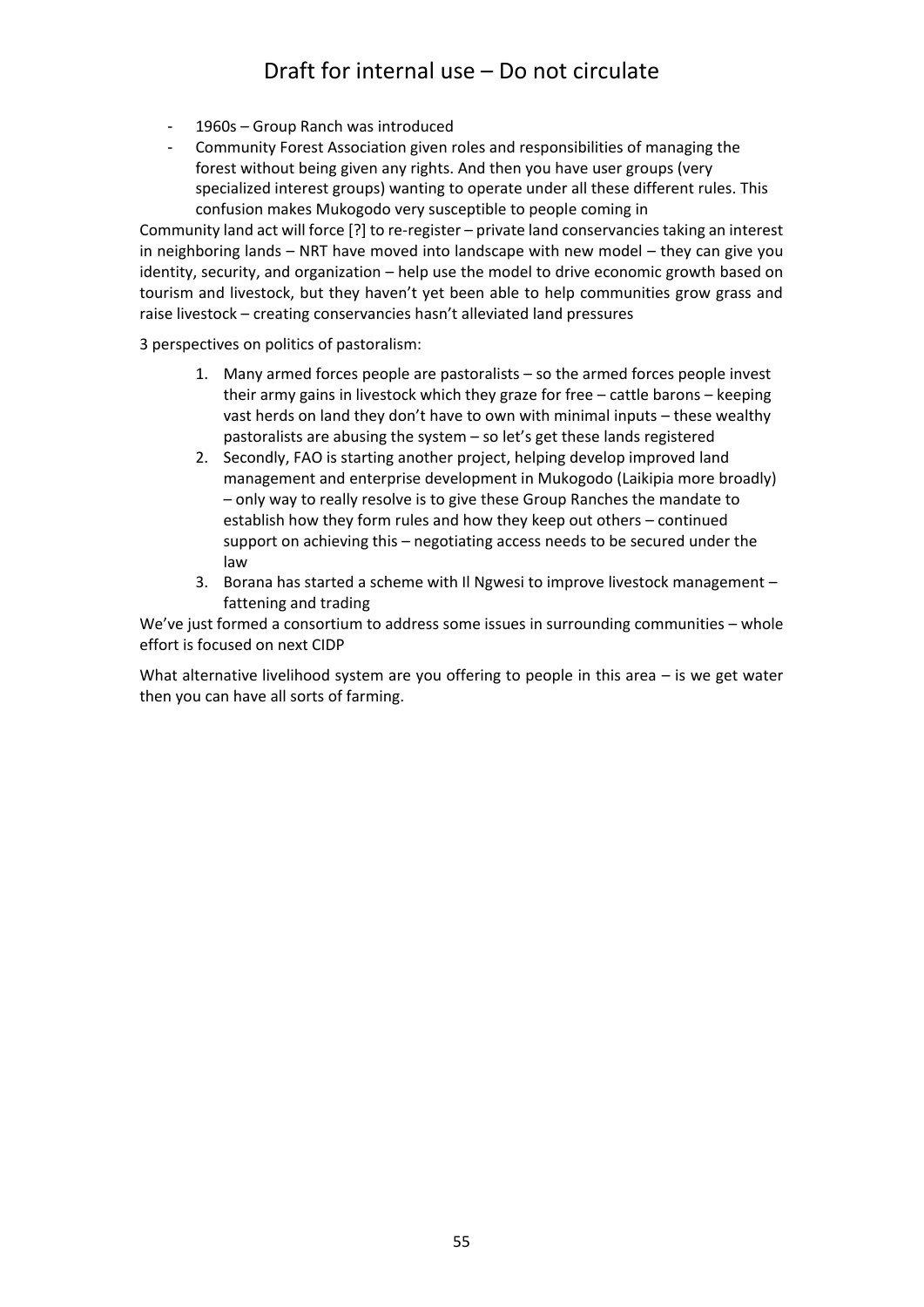# <span id="page-38-0"></span>Appendix 1: Future research

In the future, we plan to conduct research in the localities from which the Samburu that invaded Il Ngwesi originate, to have their view of the conflict. These localities seem to be mainly Oldonyiro and Sirkong in Isiolo County, and Wamba and Maralal in Samburu County. Below are a set of questions for these future interviews.

- 1. On Laikipia plateau, people talk a lot about the migration of livestock coming from Samburu land to graze on private ranches, conservancies, and even on community land in Mukogodo for instance. We came here to have the Samburu perspective on these events. Could you tell us the story of these migrations? More specifically, you can tell us:
	- a. When did the migration to Laikipia start? When did it happen for the first time?
	- b. Why did people migrate? Did the reason change over time? Was it the same at the beginning?
	- c. In previous years when they did not go to Laikipia, where did the livestock migrate to?
	- d. Why did it change? Why did livestock start to move to Laikipia?
	- e. What are the various options that herders consider before making their decision to migrate when there is a big drought?
	- f. What are the respective advantages and disadvantages of these options?
	- g. What else? What else? What else…
	- h. What type of herder migrates to Laikipia? Those with little or lots of livestock? Where do the others go?
	- i. Do the herders that migrate to Laikipia have a particular profile? Do they have political connections? Are they rich? Are they more educated? Why? Is it an advantage to be rich, politically connected, or educated, to migrate to Laikipia? Explain why.
	- j. How do herders arrange to migrate?
		- i. Do they group their herds?
		- ii. Do they each go their own way?
		- iii. Do they scout before going?
	- k. What is your view on the conflict? What good and bad will it bring? What else? What else? What else…
	- l. Would you say it's a conflict over grass or a conflict over land? Or over something else? Explain.
	- m. When it rains, will the conflict cease? Why? Explain.
	- n. Could you give us details about the loss of life during this conflict?
		- i. How many people died?
		- ii. Who are they?
		- iii. Under which circumstance did they die?
		- iv. How could the death have been avoided?
		- v. What did the government do about this?
		- vi. What did the community of the victim do about this?
		- vii. What did the community of the offender do about this?
		- viii. Did any other organizations do anything about this?
	- o. Could you give us details about peace negotiations taking place in relation to this conflict?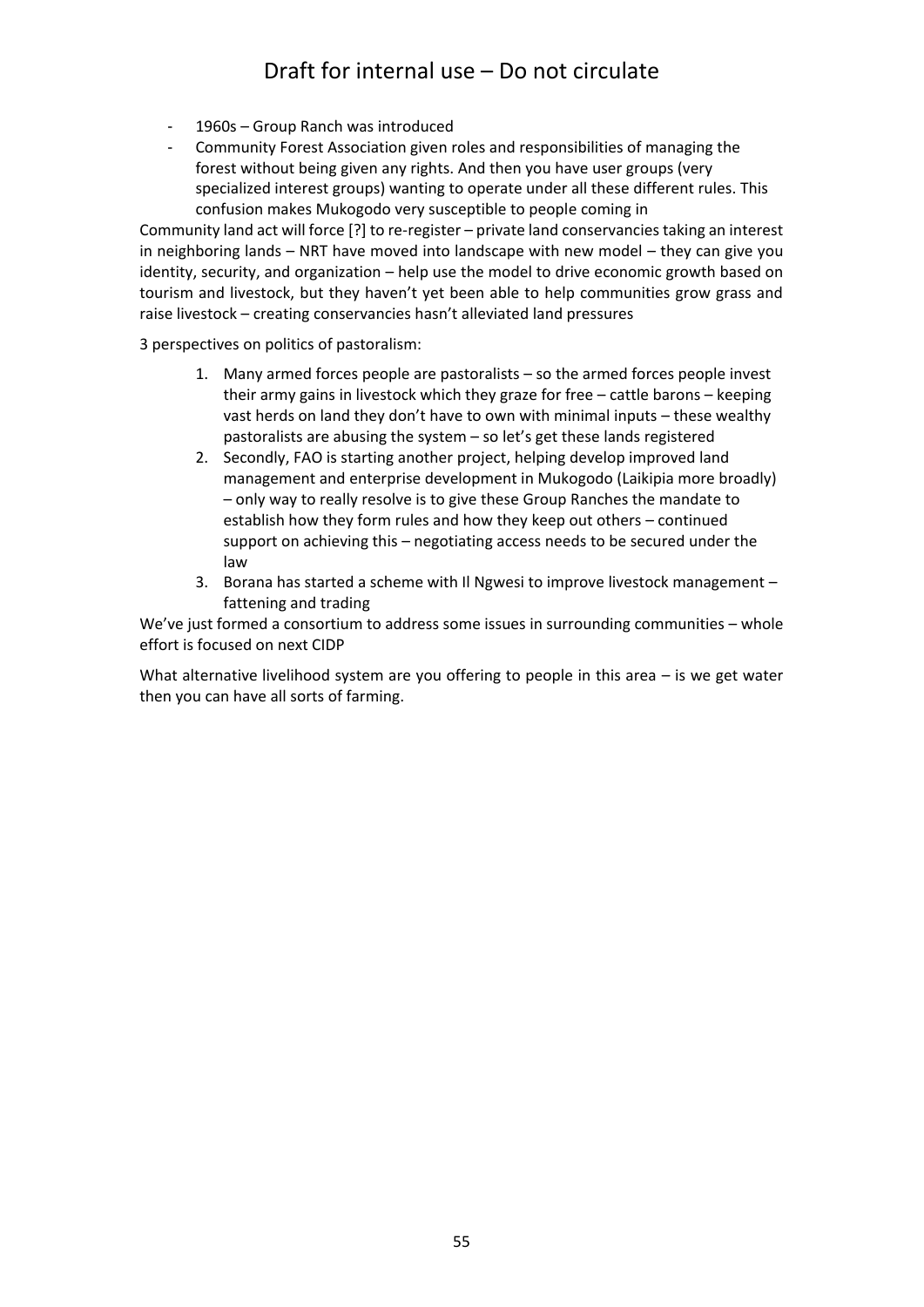- i. Who was involved? What organizations? What key persons?
- ii. Who had the most influence in the negotiation? Why?
- iii. What were the arguments discussed by the various parties?
- iv. What decisions were taken?
- v. Where the decisions implemented? Why or why not?
- vi. Did it get any better after that? Why?
- p. What role do private ranches and private conservancies play in the conflict? What is their position? What do you think of that position?
- q. What role do community conservancies play in the conflict? What is their position? What do you think of that position?
- r. What role does NRT play in the conflict? What is their position? What do you think of that position?
- s. Do you think that all Samburu herders that go to Laikipia go there with the same motivation? Explain the different motivations.
- t. Are there divisions or disagreement between Samburu people regarding whether they should migrate to Laikipia? What are the arguments of those who say yes or no to this migration? What else? What else? What else...
- u. Some people say that the conflict is political. Do you agree? Explain your position.
- v. How do you think the conflict will evolve? What are the possible scenario? Explain.
- w. What should be done, overall, to stop the conflict? What is the key thing that should be done?
- 2. What are the rules regarding grazing in conservancies?
	- a. What are the conservancies where people from your community can send their livestock?
	- b. What are the rules for accessing pastures in that conservancy?
		- i. When can pastures be accessed?
		- ii. By whom?
		- iii. Are there limits to the number of livestock?
		- iv. Can cattle and shoat and camels go?
		- v. Are there any conflicts between herders in the conservancy?
		- vi. Do some herders violate the rules?
		- vii. Were pastures in that place accessible before the conservancy was created?
		- viii. During what period?
		- ix. By whom?
		- x. Why did the access period and rules about who can access change since the conservancy was created?
		- xi. Who established the old rules?
		- xii. Who established the new rules?
		- xiii. Who was involved in discussing the new rules at the time they were established?
		- xiv. What were the different approaches discussed? Did some stakeholders propose different new rules? Why?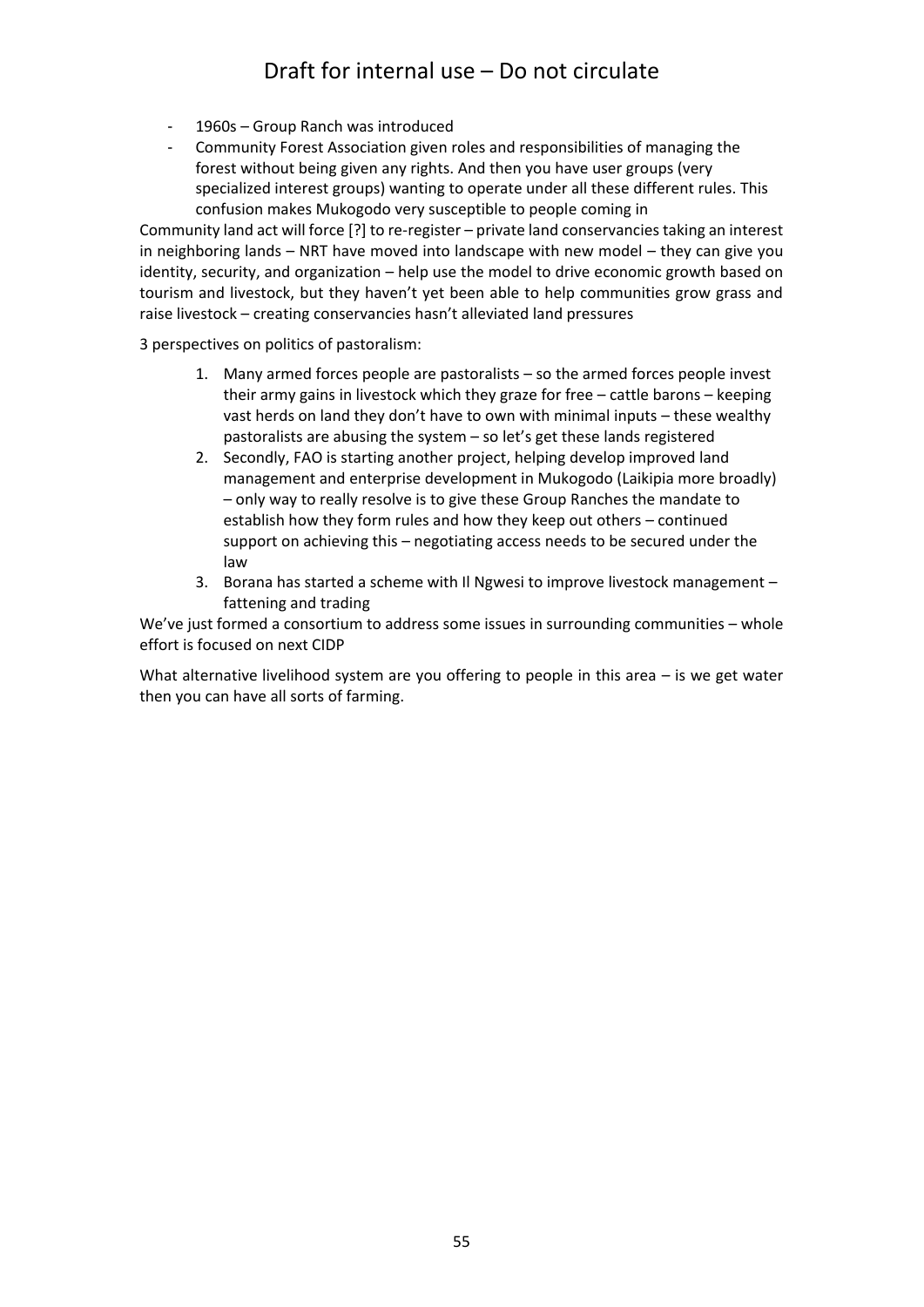- xv. Would migration to Laikipia still take place if the rules for accessing these pastures in what are now conservancies in Samburu land were the same as they were before?
- xvi. Do you think that if the current rules were changed, conflicts would decrease and migration to Laikipia could diminish? What should be the new rules?
- c. Did the creation of Group Ranches and conservancies impact the relationship between Samburu and other tribes? Or between different Samburu groups? Explain.
- 3. We are going to ask a few questions about holistic management.
	- a. Do you practice holistic management in your community?
	- b. Since when have you been practicing it?
	- c. Where do you practice it?
	- d. Why do you practice it?
	- e. Who brought that idea here?
	- f. Was the idea easily adopted? What kind of people embraced it? What kind of people rejected it?
	- g. Why did some people embrace the idea?
	- h. Why did some people reject the idea?
	- i. What are the advantages of holistic management? List all advantages and explain. What else? What else…
	- j. What are the disadvantages of holistic management? List all disadvantages and explain. What else? What else…
	- k. Has the pasture improved since holistic management is practiced?
	- l. Is holistic management spreading to other communities? Why?
	- m. Do you receive financial and technical support to implement holistic management?
	- n. Who provides this support?
	- o. How is your relationship with that organization?
	- p. Are you satisfied with their approach? Why?
	- q. If there was no holistic management, would there be less or more conflict for grazing? Less or more migration to Laikipia? Explain why.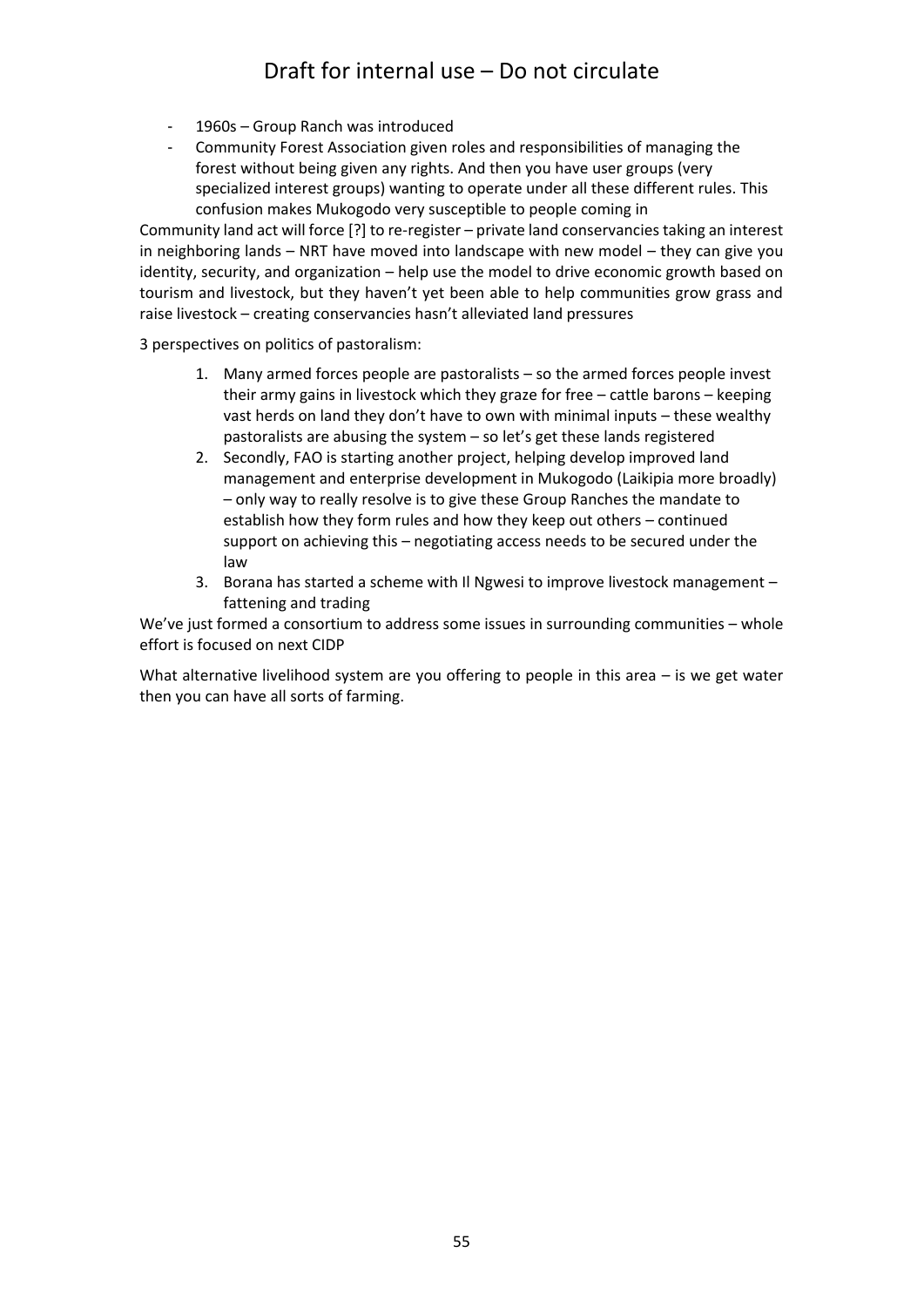<span id="page-41-0"></span>Appendix 2: Figures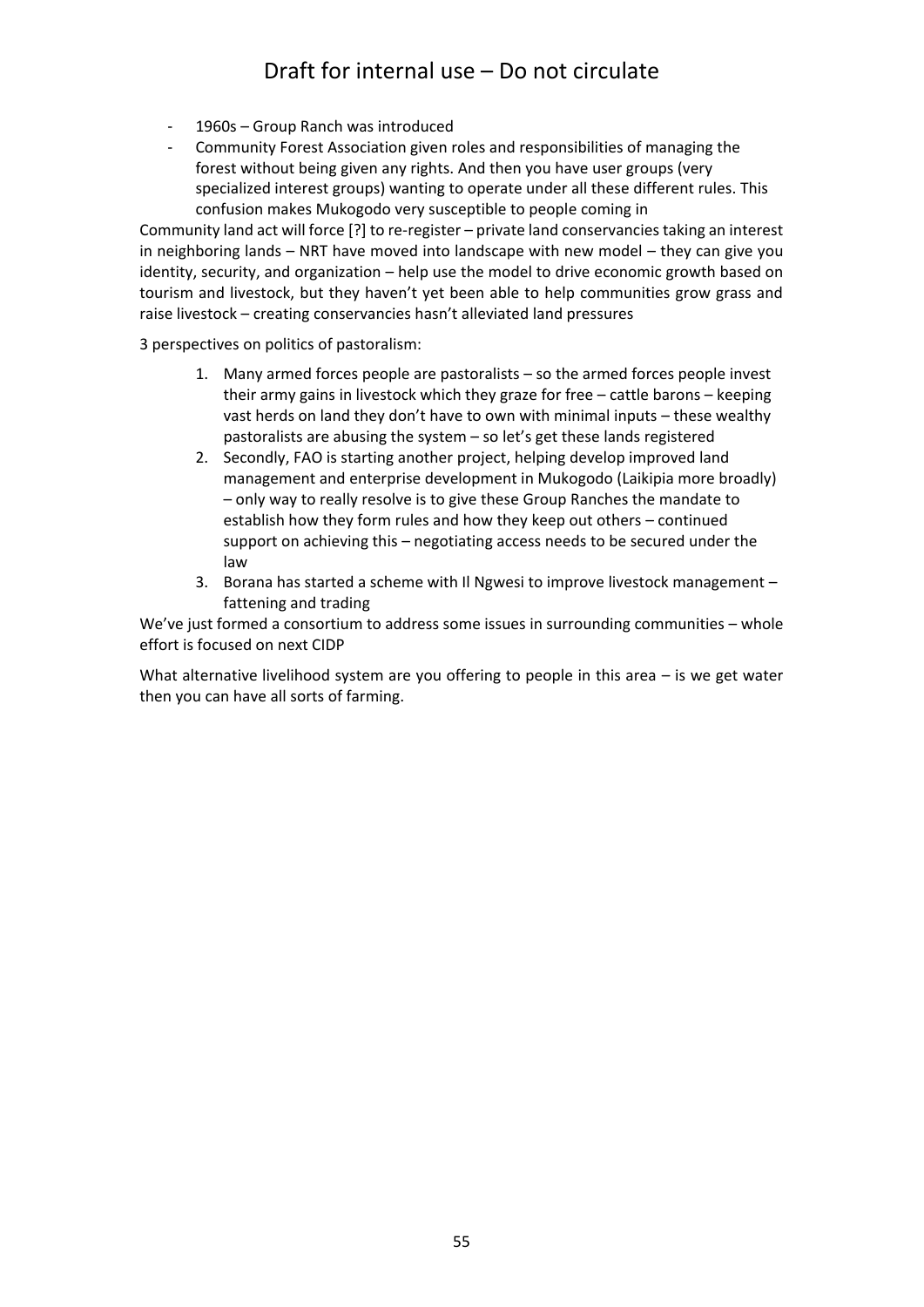### <span id="page-42-0"></span>Appendix 3: List of interviews

### <span id="page-42-1"></span>Interviews conducted by Jacques Pollini in 2016

Ia19: Leader from a Community Based Organization in Il Ngwesi, in Nadung'Oro (Il Ngwesi community).

Ia20: Rangeland manager from Il Ngwesi, in Nadung'Oro (Il Ngwesi community).

<span id="page-42-2"></span>Ia21: IMPACT team.

### Interview conducted by the IMPACT team

<span id="page-42-3"></span>Ia22: Group of men in Il Ngwesi Group ranch

### Interviews conducted by Jacques Pollini in 2017

I1: Information collected by the IMPACT team from various sources.

I2: Man involved in the hay project, in Nadung'Oro (Il Ngwesi community).

I3: Member of the Group Ranch Committee plus same man as in I1, in Nadung'Oro (Il Ngwesi community).

I4: Man working for the Mukogodo forest CFA, in Nadung'Oro (Il Ngwesi community).

I5: Old man who moved from Nadung'Oro to Lokusero B following the Samburu invasion (Il Ngwesi community).

I7: Woman in Emurua, wife of a local leader (Il Ngwesi community).

I8: Old man in Emurua (Il Ngwesi community).

I9: Old man in Upper Sang'a (Il Ngwesi community).

I10: Woman in Lowe Sang'a (Il Ngwesi community), and a man who sometimes intervenes.

- I11: Member of the Grazing Committee in Sieku (Yaaku community).
- I12: Elder in Sieku (Yaaku community).
- I13: Man injured by the Samburu, in Sieku (Yaaku community).
- I14: Man in Sieku (Yaaku community).

I15: Leader of a women's association in Sieku (Yaaku community).

I16: Group of people in a cultural boma from the Il Ngwesi community, in Orpurkel, on the border between Isiolo County and Il Ngwesi conservancy (Il Ngwesi community).

I17: Young man from the Il Ngwesi community in Leparua (Isiolo County).

I18: Employee of the school in Enkare Oo Sirkon (Isiolo County).

I19: Policeman at the police post, on the gate between Il Ngwesi group Ranch and Borana conservancy.

### <span id="page-42-4"></span>Interviews conducted by David Barmes in 2017.

D1: Middle aged to elderly man, previously member of the [Group ranch?] management committee (Il Ngwesi community).

D2: Middle aged man from Lokusero B (Il Ngwesi community).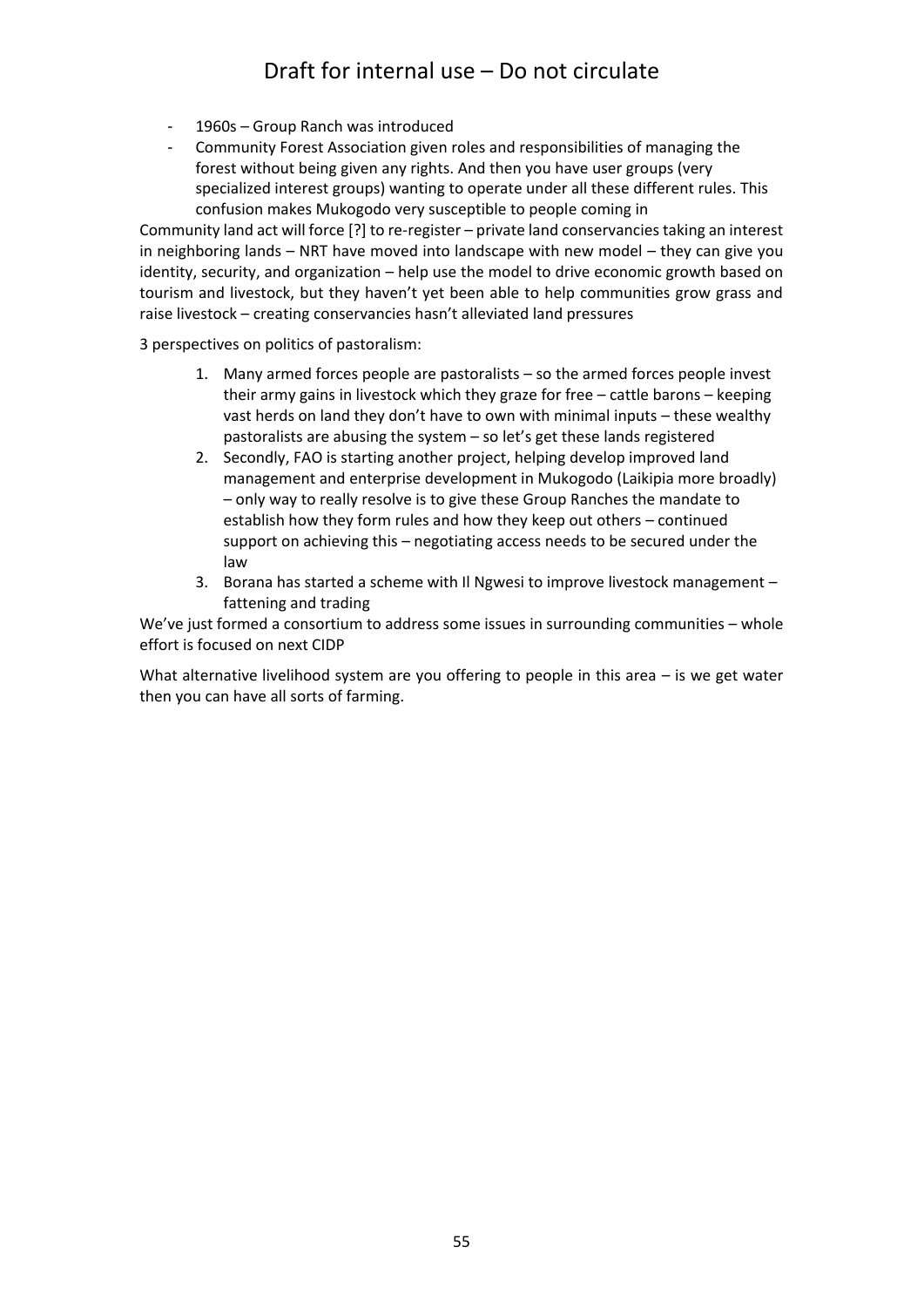- D3: Elderly man from Emurua (Il Ngwesi community).
- D4: Group of women with one man in Upper Sang'a (Il Ngwesi community).
- D5: Young to middle aged women in Lower Sang'a (Il Ngwesi community).
- D6: Elderly man in Lower Sang'a, in the same boma as for D5 (Il Ngwesi community).
- D7: Middle aged man in Sieku (Yaaku community).
- D8: Middle aged woman in Sieku (Yaaku community).

D9: Young man in cultural boma close to Il Ngwesi conservancy, in Orpurkel (Il Ngwesi community).

D10: Two women in Enkare Oo Sirkon (Isiolo County).

<span id="page-43-0"></span>D11: Teacher in the Enkare Oo Sirkon primary school (Isiolo County).

#### Interviews conducted by Ramson Karmushu in 2017

- R1: Man from the Il Ngwesi community.
- R2: People from Lokusero B (Il Ngwesi community).
- R3: Old man in Emurua (Il Ngwesi community).
- R4: Old woman in Upper Sang'a (Il Ngwesi community).
- R5: Old woman in Sang'a (Il Ngwesi community).

R6: Woman in the cultural boma in Orpurkel, close to the Il Ngwesi conservancy (Il Ngwesi community).

R7: People in Enkare Oo Sirkon (Isiolo County).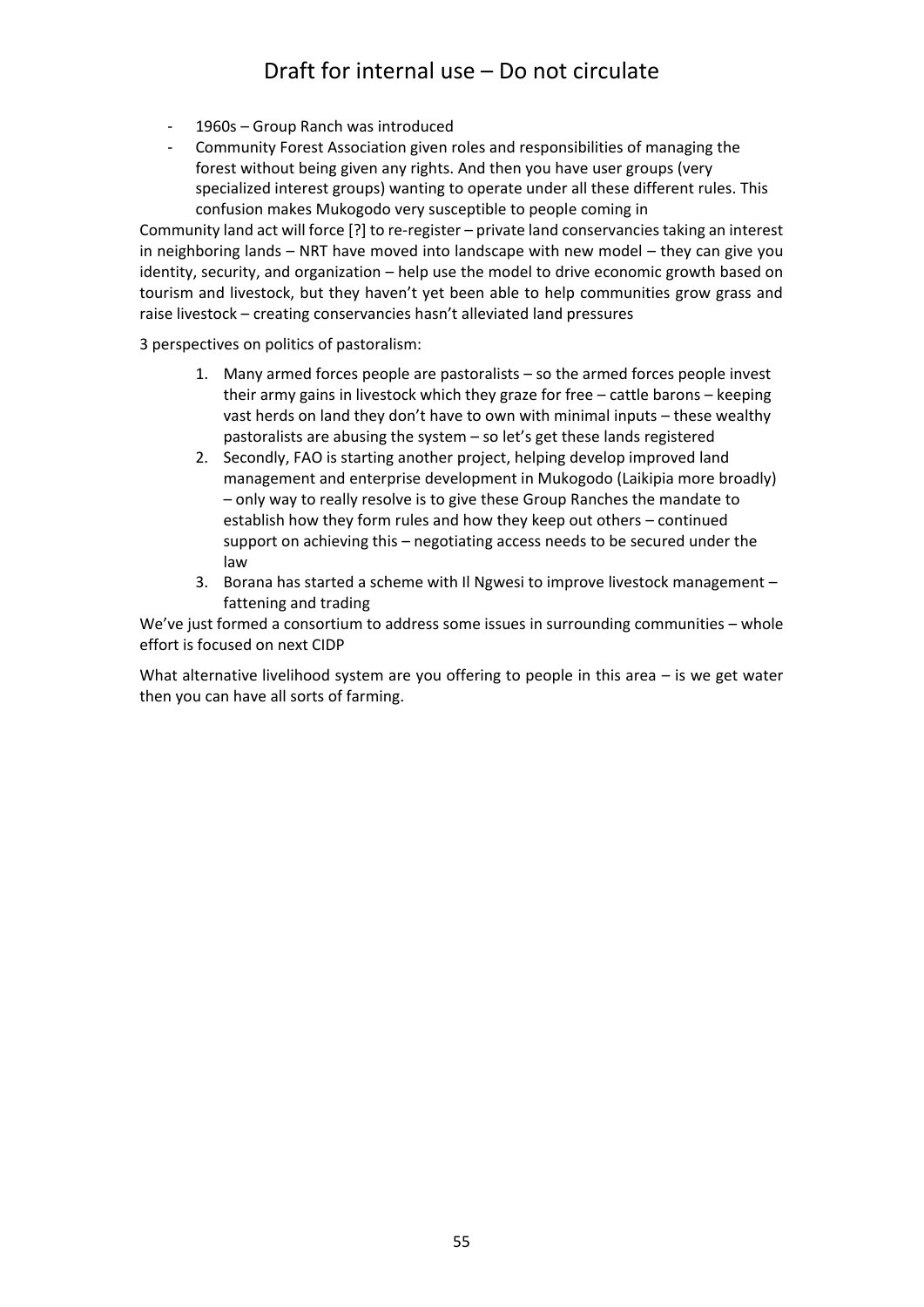# <span id="page-44-0"></span>Appendix 4: Additional interviews conducted in Samburu communities and in Nanyuki

After completion of field work in Mukogodo Forest, one team member (Ramson Karmushu from IMPACT) conducted additional field work in Samburu County, in areas from where some of the Samburu intruders may come from, to understand the logic of these intrusions from the perspective of Samburu people. Another team member (David Barmes) interviewed higher profile informants in Nanyuki to obtain a broader and more external perspective on the conflict. We present here the results from these interviews. We did not integrate this information to this body of the report because it is quite scant (only 6 interviews). More investigation is required to draft the "view of the Samburu" and more high profile informants need to be interviewed to draw a broader picture of the conflict. We plan to conduct more research scoping trips in the Samburu communities from where invaders originate and will use the field note below to prepare these trips.

### Interviews conducted by Ramson Karmushu in Samburu communities.

### R8 - Interview of a middle-aged man in Kipsing

I migrated here a very long time ago. When the age-set called Rmeoli were being circumcised, I was just living at the foot of that small hill that you can see from here. At that time I only had one child. That is when father Riwa came to Kipsing to do some projects; I was living in this place. I even worked with Father Riwa when he was building the boarding school for the ladies. At that time I could hold the compressor to drill the blocks using one hand. At that time I had a lot of energy and very strong muscles, not like how I am today. That was around the 1980s. That was even when that Kipsing bridge was constructed.

#### Q: What are the sources of livelihoods for the community in Kipsing'?

People here depend on keeping livestock. We have been livestock keepers since the past until now. We have entirely depended of them. We have also depended on some manual work that we used to get from the projects that Father Riwa use to do in the community. Those are some of the activities that we use to do to win the bread for the day. That was also the same time that Father Riwa gave poor members of the community here 40 goats (39 goats and a buck), a donkey, a rope and a sack to be used as a bag. He also gave out a 20-litre water container; the donkey and the rope were also given to everyone together with the livestock to prevent one from selling the livestock. The donkey would be used to fetch water from the river and to carry the commodities during migration as well as from the shopping centers. He also provided medicine for the livestock. All these items were given at the same time, together with the livestock, even the medicine, all at once, just given once and for all. That is how many people improved their living standards and lived a better life in the community. Those who did not succeed in becoming rich from those goats were maybe not meant by God to live a better living. Those who succeeded in becoming rich still have livestock today, those that were given out by Father Riwa. By then, this dry bed Kipsing' was a permanent river. It flowed all the time. Some distance from here to close to the center, there used to be a spring where water used to flow out and run down the river. Father Riwa blocked the water from the spring from both sides (up the spring and below). He protected it, and when Riwa went away, we cried. People were also living close to the Lengala Hill and he also constructed the same one like the one upstream there.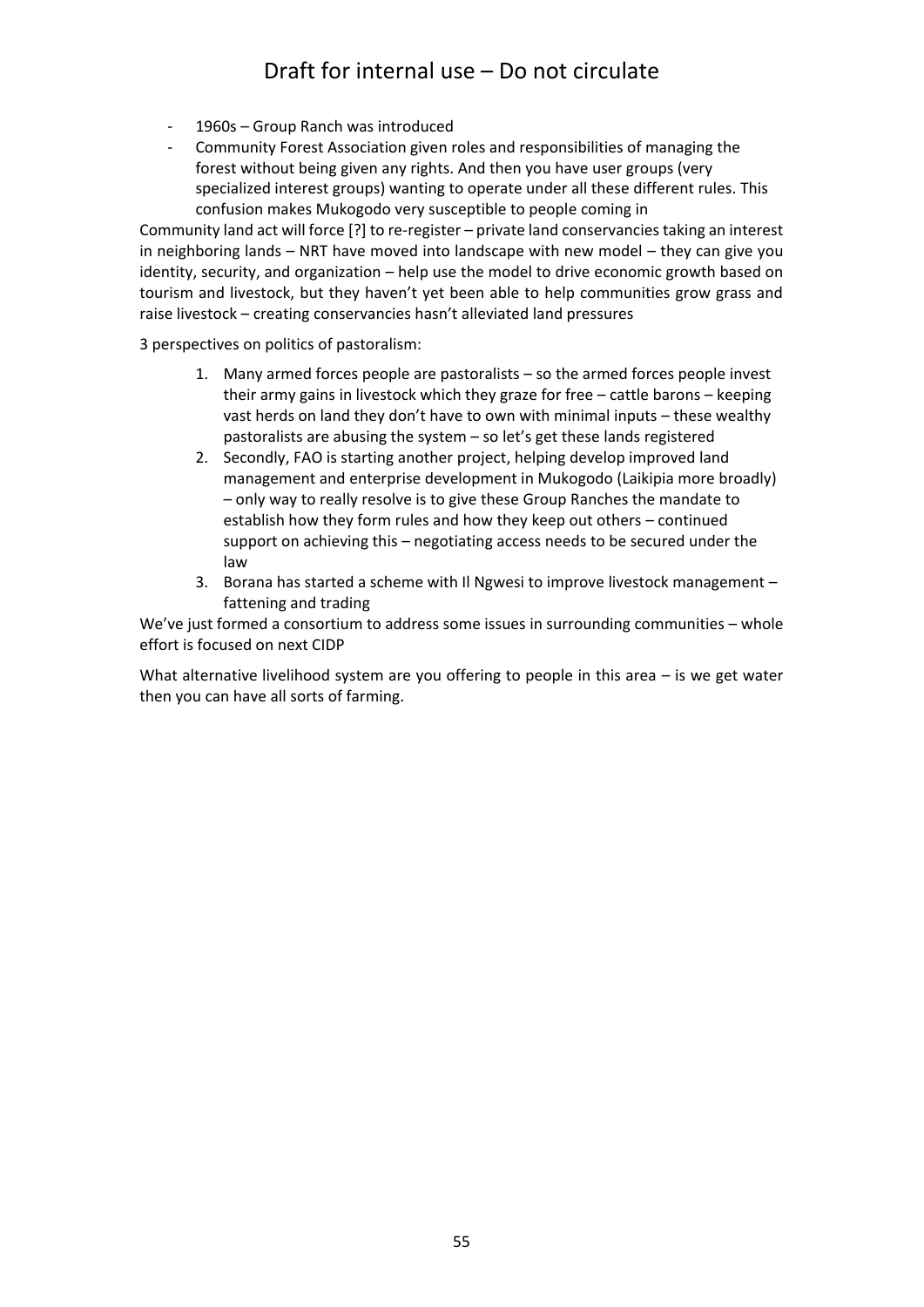Q: Were there any conservation projects and/or the conservancies at that time? When did they start?

There was nothing like conservation and the conservancies at that time. People used to live freely everywhere in this land. One thing that I can say, people used to stay united everywhere. We all practiced livestock rearing and nothing more. But we really stayed united and at peace with everyone. Like I can tell you that there was a day one man was shot dead and the other one from Leparua was injured. We all left from here and we went all the way to Leparua across the whole of this land eating goats provided by the communities along the way. We were all united, we stayed together as one without having any issues. The hatred that brought the insecurity was just recent. So recent, and I still believe that the thing that brought about fighting is the gun. When the community started owning illegal guns, these young warriors started killing people, saying that there are no taboos when one kills a person using a gun. They think that it is not the person using the gun that killed the person but the gun and the bullet. This is because one needs to fire and kill the other person at a distance.

See that we as Samburu are spread to all that area, for example, the Letimorit family is found at Leparua, and that family and many others are Samburu. I think I can dare say that the last age-set, Rmepuakiti, are the ones that brought all this insecurity. Our age-set, Rkuroro, and the one that followed us, Rmeoli, never fought; we stayed together grazing all over this land without any issues. For example, I am known in this area as a Dorobo from Lanat, and the people from Laikipia are known to be Dorobo; we are all one Maa community. How can we again fight? How can one dare tear his brother's stomach to spread his intestines out and leave him there to feed the hyenas? That never happened and that is why I can say that it is this last age-set, Rmepuakiti, that made this happen. We did not even fight the other tribes, then how can we, as the people who speak the same language and who have the same mark as the Maa, fight with them? It is this generation that made this happen. I can repeat saying that you just believed that this gun has no taboos when one kills a person using it. Traditionally, there is no way for one person to just kill another person. You will remain unclean and unwanted in the community. One therefore has to be cleansed for him or her to fit into any other activity in the community. It is so different and difficult since the community got access to the illegal guns. People are just killing others anyhow and nothing is taken seriously.

The Maa also said, assist one that is being drunked but not one that is being affected by the sweet fruits of life (his/her wealth). Listen, we came to believe that education is the best thing that one can ever have and that is all are up for. Everyone one wants his or her kids to learn. People also say that people from town or who wear urban clothing know nothing about the community or the culture, but I can see that it is the education that we are running into that is bringing all these problems. Most of the local community members now blame the education as a bad disease that is coming to affect all. It is a disease because these civilized people just hate one another. This is because of politics and political positions that everyone wants to hold. People in the past used to share resources like food together, for example you and I go to town to buy food, and we live in a big family with many households, the men that went to buy food for their families asks their wives to share the food among the other households in that home (the households that have not gone shopping). That is what they also do when they go shopping and we do not.

Q: Where does the livestock in this community migrate to during dry periods? Are there any challenges that they face during the migration?

First, the community here faces a big challenge of longer droughts than before. We migrate to different places like towards the Borana community at the other end of Isiolo County,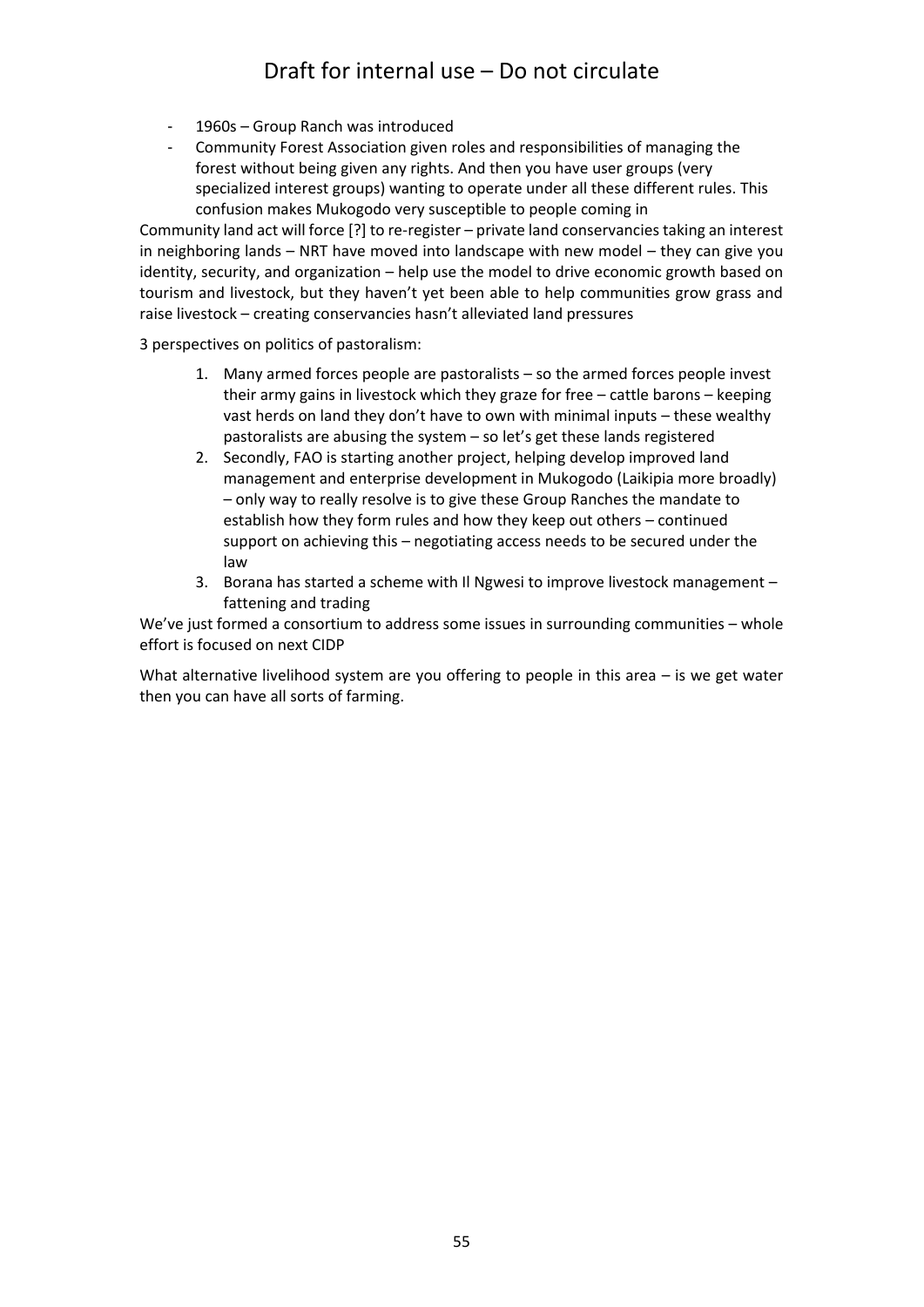we also migrate to the Wamba and Kirisia hills near Maralal in Samburu County, and nowadays, we do often migrate to Laikipia. We do face many challenges while migrating to those places, and the biggest challenge that we have been facing recently is the tribal clashes with the other communities such as the Borana, Turkana, and the Il Ngwesi community in Laikipia (Ltorobo)

Q: I have heard that there are places that people are practicing holistic grazing management; are you doing holistic grazing here?

We are not practicing holistic grazing here. Do you know why? I will tell you now. The reason is, we were not able to come together as a community and set the grazing rules. No one controls the herds and they just graze on the land in any way. Everyone can then migrate and live where they want and graze the livestock wherever they want; there is a lot of individualism. We end up not utilizing the grass but destroying it with the livestock stepping on it. As well, we do not have a good settlement pattern; if, for example, I migrate to that hill, someone else will just come, go past me and settle ahead of me so that he can cover a large grazing area than me. We should have a plan for settlement so that we can be able to control the grazing of the livestock. The other thing, "when have you ever heard of shoats living on that hill? Lekurruki?" (pointing at Lekurruki hill/mountain). Those hills were known to be best for the cows. Now, the shoats live there permanently, and the cows are left out. The cows used to migrate to that hill during the dry periods only and not even all the time. Today it is the camel and the shoats that live there, and the cows that are meant to graze on those hills during the droughts are left out. What about the cows? The cows are forced to go graze by force in someone's grazing area who knows how to practice holistic grazing in his land. The illegal grazing, that is where you will be fought, and you will be told that we do not need this. So, the way forward with the community here is to teach them on their unity and their settlement and to empower them on holistic grazing. They should be taught to leave some areas as grazing banks for the dry periods. They should be taught to control the grazing because of the cows. It is the cows that will migrate to such far distances and will meet with other communities which will cause fighting, as people will be grazing by force on other people's lands, which is not right.

Q: Do you try to graze your livestock in other conservancies that practice holistic grazing management? If yes, which ones and what is their response?

When they graze there, they also allow us to. The first one is the Samburu National Reserve. That is a very old conservancy; when the droughts come, the conservancy management makes a deal with the community and allows them to graze. There are a lot of carnivores like lions that can kill the livestock and even the people. You are not allowed to kill those carnivores and you will also graze in style. Remember that it is a conservancy and there are a lot of tourists. Therefore no one is allowed to graze close to the road; you hide your livestock from being seen by the tourists. This is because the tourists bring benefits to the park and the community as well. You are also not allowed to disturb or kill the wild animals in the park. The community will also be told that they will steal the grass and not to graze by force. It is never good to do something forcefully; dialogue is good and the best way to go. We also have been migrating to Laikipia, even a very long time ago, and they were allowing us to graze until recently, when these young warriors started going to Laikipia with another intention of chasing the Laikipia communities away so that they can settle on their land. They are just trying to hide that they want a place to graze, but the fact remains that they want to settleon their land. We migrated to Laikipia in our ageset too, Rkiroro and Rmeoli; it is the last age-set, Rmepuakiti, that started fighting with our brothers with whom we had been staying together.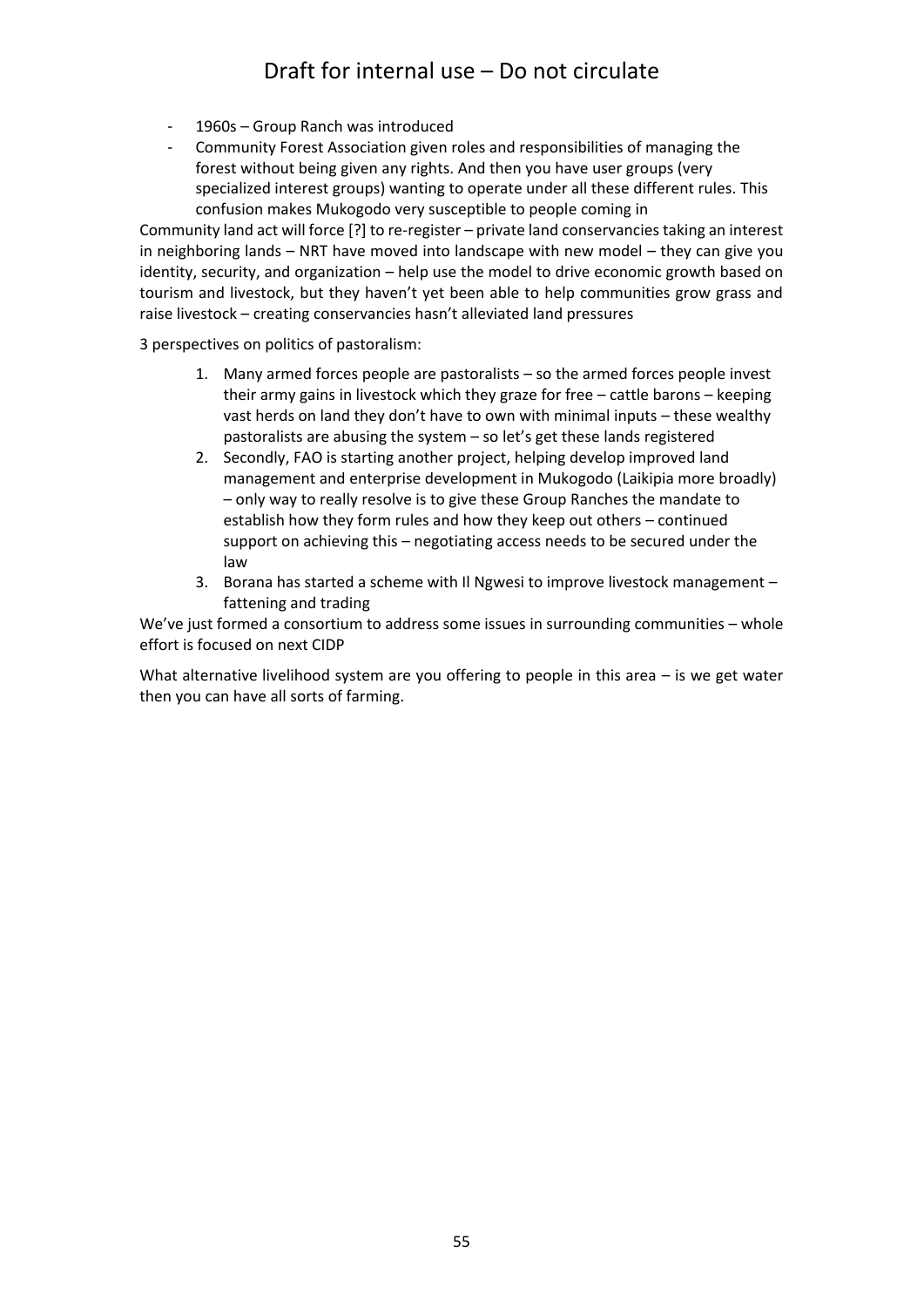### R9 - Warrior's interview in Kipsing

Q: What is the history of Kipsing' and how do you make your livelihood? What are the roles of the warriors in the community?

We were born here and have lived the whole of our lives here, although we have migrated out of the community with the livestock at different times. The community here depends entirely on livestock. There are a few people in this area who are employed and that is where they get their livelihoods from, but everyone in this community, whether employed or not, has livestock. We all then depend on livestock. No one is practicing farming here. While we were growing up, we were told that schools are good, but we did not go to school. In our family, some of my brothers and sisters have gone to school while some of us were left to take care of the livestock. People were taking more girls to school while we were young, although nowadays, both boys and girls are going to school. We could not all go to school because no one would take care of the livestock.

I went to school myself, but at some point, when my family migrated away and no one could take care of our livestock, I just decided to drop out. Some of the people I was with in the school are now working in different places.

We migrated the livestock to different places while growing up. We have even gone all the way to Kirisia Hills near Maralal, we have migrated to Sarara (Namunyak) Hills, (Wamba Hills) and towards Koom, near Merti and Laikipia as well.

Every person in the community has a different role. The old and middle-aged men in the community guide the community and handle any matters relating to other communities. They also discipline any wrong-doers in the community. For the women, they always stay at home and take care of the children at home. They are also responsible for building housing for the family, but the faces are constructed by the men, both warriors and the middle-aged men. The work of the warriors is to protect the community and also go ahead of the herds while grazing. The work of grazing is for the boys. But the shoats can be taken care off by young boys and girls in the community, together with women at home when the warriors are away with the cattle.

Q: What is concentrating people in Laikipia? Is that what has caused fighting with the communities in Laikipia?

There was a lot of grass in the past, unlike today. Even though there was nothing to do with the conservancies in the past, people used to migrate to Laikipia even before. In the beginning of conservancies, people in Laikipia started restricting the herds from Isiolo and Samburu from grazing in the conservancies in Laikipia. That then caused fighting because we saw it was impossible to block our cattle and allow the cattle in Laikipia to graze. We grew up knowing that the grass belongs to the cows and anyone blocking the cows from grazing should be dealt with. There are also other conservancies in Isiolo and Samburu which are still protected by the rangers, and when it gets dry and there is nothing more to graze on outside the ranch, they always allow us to access the conservancies and the parks for grass. But there is no grass in these conservancies in Samburu. The communities here in Isiolo and Samburu are not practicing holistic grazing. One can migrate and live anywhere during the rainy season as well as the dry periods. What caused the fighting more is the NRT and the conservancy rangers who killed a lot of warriors in Il Ngwesi conservancy. Nothing was done about that, and other people from the Samburu community, especially the warriors, who were pained by this started to revenge it by raiding their livestock and killing people.

Q: Why are the people fighting in Laikipia? What do you think is the cause of the fighting?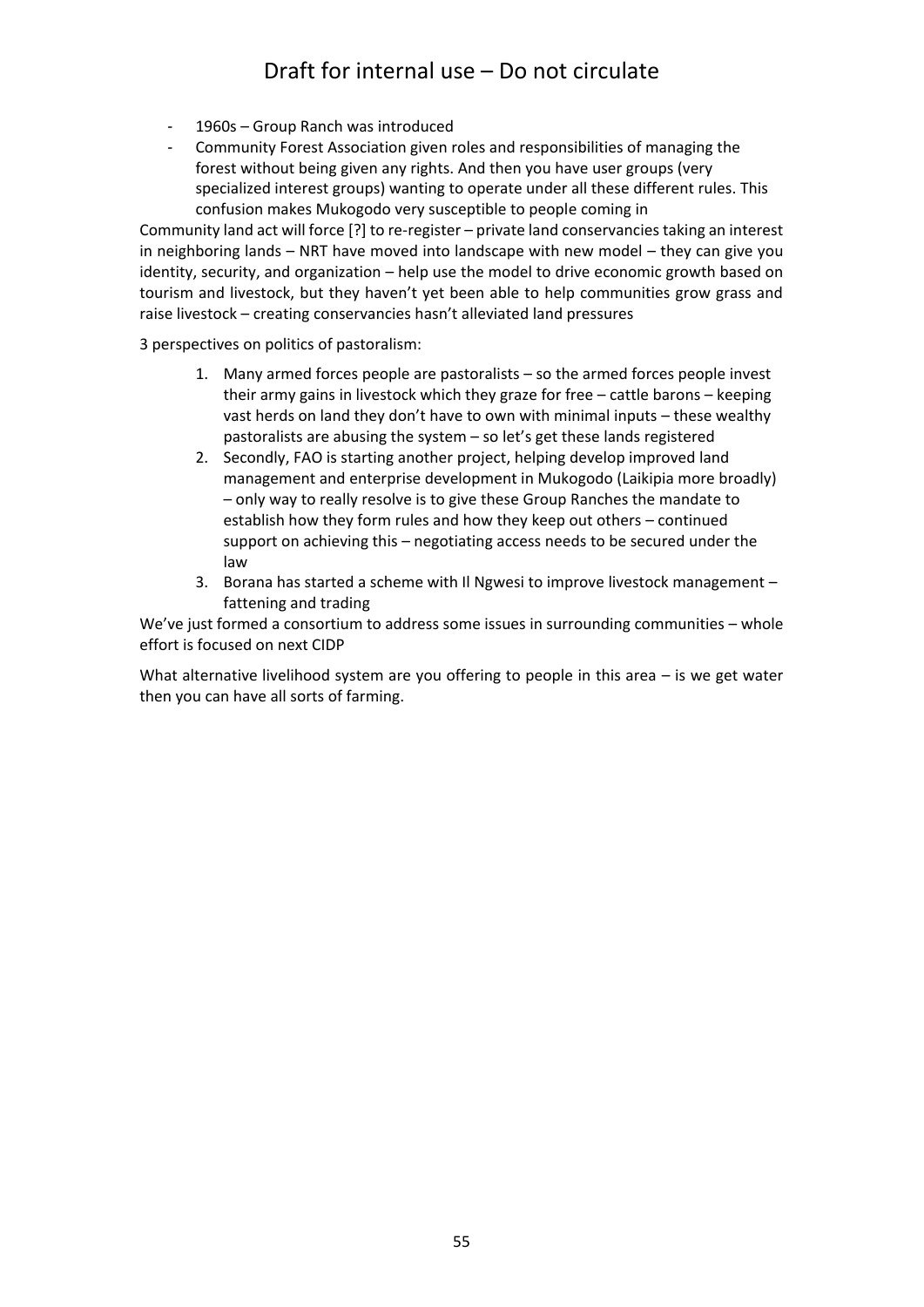The conservancies in Laikipia allow the cattle in Laikipia to graze and block the cattle from the Samburu community, saying that those cows belong to the Samburu. That created a big problem and caused the people to disagree. That created the fighting problem and caused the people to start shooting the people whenever they come across them, like the way we hunt gazelles.

I think the main cause of the fighting in Laikipia is due to the grass. People in Isiolo and Samburu have migrated into Laikipia in search of pasture, and if you try look at it carefully, you will see that all the people fighting are only fighting where there enough grass for the cattle but someone is preventing the cows from grazing. Yes, there are other minor cases where people have different kinds of conflicts. I think if one looks at the conflicts, they are still related to the grass conflict in a way. Just look at the raids in Laikipia; no one had ever done the raids before until after the fighting with the Samburu at Il Ngwesi Lodge. So that is the cause. The grass is the cause of fighting with the people in Laikipia. I just think that for the people to come back together will be when the people come together for dialogue and accept the wrongs that they have done and then agree to move on together using the grass they have together. That is just one way. The other solution is if it rains throughout the whole of these areas until there are no more droughts because that will bring the people back to their homes.

#### R10 - Mpus-kutuk ranger interview

Q: When did conservation start in this area? What are the advantages and disadvantages of conservation in this area?

I am not among the team of people or rangers that started conservation or our conservancy in this area. I came into conservation not long ago. It has been two years since I started working as a conservancy ranger. There are a lot of advantages that came with conservation. One, conservation has been a source of employment to the members of the community. It has brought employment home and both hardworking and lazy people in the community are benefiting from it. The other advantage that conservation has brought is holistic grazing. Since the beginning of conservation, people have been practicing holistic grazing where the community preserves some parts of their lands as grass banks for the dry seasons. That has kept us going for months even after the whole land is dry, unlike in the past where we just grazed everywhere and finished all grass at the same time, and we were left with no options.

Some of the disadvantages that came with conservation are, one, conservation brought about conflicts between the people working in the conservancies and the public outside the conservancy. See, for instance, the grass that we are trying to conserve; we are only doing that for the benefit of the people out there in the community, but they try to graze by force, even fighting with the rangers. They tell us that that grass is not for the wildlife, and we must graze on them because they belong to the cows. They fail to understand that they will still have the grass during the dry periods. The other thing, still on holistic grazing, is that it has brought about conflicts among different communities. For example, the conflict between the Samburu and the people of Laikipia; there is a good practice of holistic grazing in Laikipia, which attracted cattle from Samburu. After the resistance from the community in Laikipia preventing the cows from accessing the grass, it caused the fighting that is now being experienced in some parts of Laikipia.

The other disadvantage that conservation has brought to this area is a really hard time for the rangers. This is due to the raids that are happening in Laikipia; when the cows are brought to cross our conservancies, we are the ones to go and recover them. It becomes very hard to recover them because the warriors that go on the raids have got guns, and we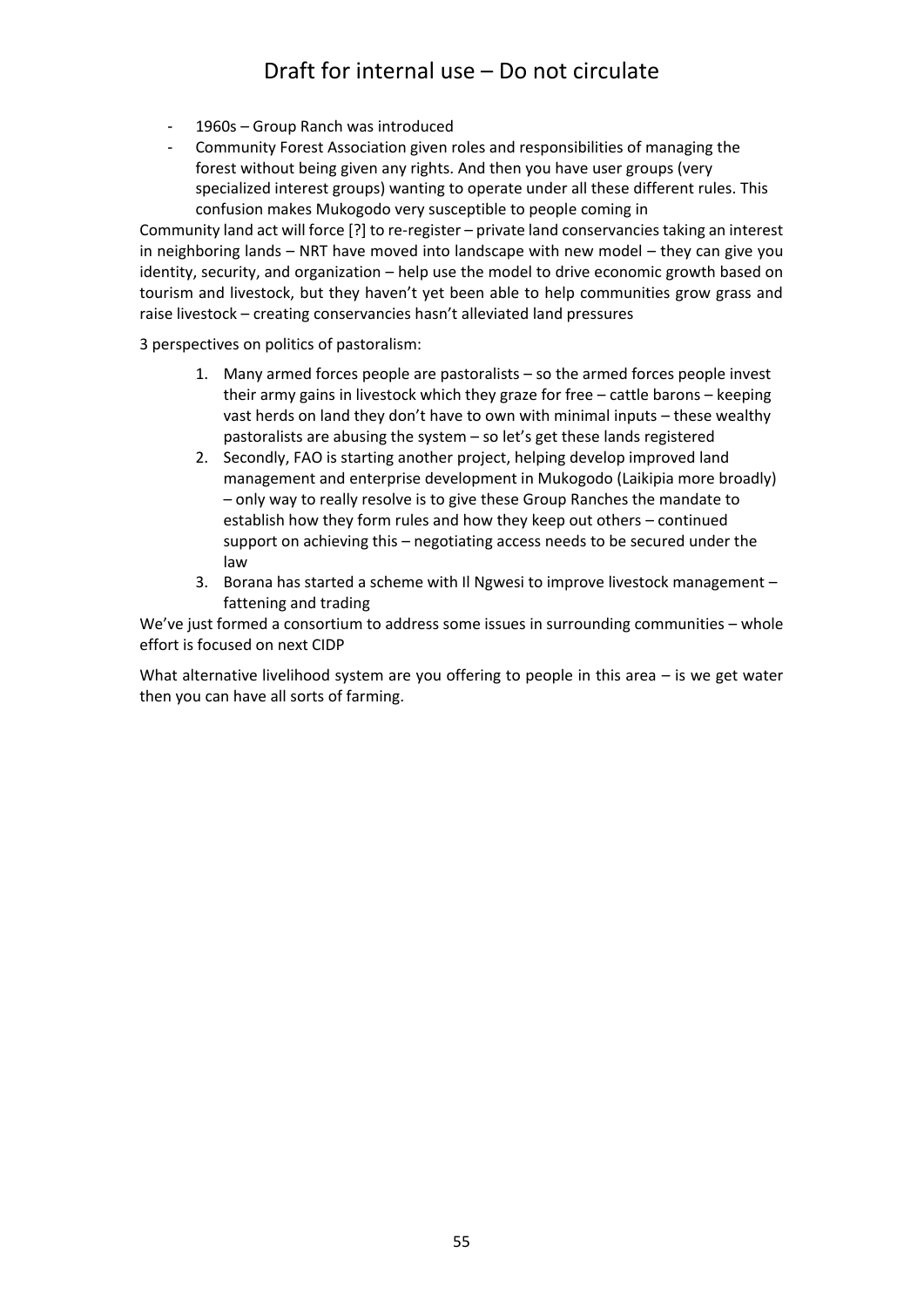do also have guns. This will always cause fighting between the rangers and the warriors, which sometimes causes deaths or injuries. Because we are the people from the same community, you may find that you have even killed your own brother or a close relative in the crossfire of bullets. The work to recover the stolen livestock used to be known to be work for the police, but since we received the guns, the police have withdrawn and leave that work for us. It is even creating a big gap between the community and the workers of the conservancy.

Q: Is conservation contributing to the conflicts in the conservancies here in Isiolo and in Laikipia?

First, you need to understand that it is not the conservancies alone that are causing the conflicts. I can say that the main source of conflicts is the drought. I say that because I have not seen people fighting in the conservancies over the grass when it is green on the land. Warriors don't go for others when the land is green. I would ask you this simple question, whose livestock are invading the ranches in Laikipia? Is it not the cows from all over? The cattle from Laikipia, Isiolo, and Samburu are now invading the ranches in Laikipia because it is a drought. There is no other place that is left with grass except for Laikipia ranches. That is why all the cause [is drought]. What about when it rains, do people always go to invade the ranches? No, because the grass and the rains take everyone back to their homes. No one will even be close to anyone else. The problem is therefore the droughts because people don't fight while it is green. Even here where we are, it is a conservancy. When it has rained and everywhere has grass, no one is allowed to graze here, and it will be against the grazing laws to graze here. If you are found grazing here when the other land has grass and everyone else is outside of this place, you will be fined if found grazing shoats or cows in the conservancy. The fine will be a whole goat taken away, and it will not be any goat, but a big castrated male goat that one treasures. It will just be slaughtered by the people in the community and you will not be able to do anything. That will always happen until no one dares to graze against the laws. In the conservancy, we do have different grazing zones. We have the normal grazing zones and we also have the buffer zone that is accessed last by the community. That way, we also consider the wild animals. When it is also dry in other areas, people can migrate to the areas with grass and request to graze. Our last grass, we grazed by the cattle from Maralal because it was dry in their areas, and there was grass here. That is the same case with the grass in Lekurruki conservancy; when it is dry here in Isiolo, we will go and have their grass. We allow people from other areas to graze in our land because we understand that they migrate to our land because of the drought problem that they are facing in their area, which has caused them to run away. You know grass is like a ready food, and when one is hungry, they just have it. Failure to do that and one can even die. People therefore fight for grass, saying that the grass belongs to the cows without even considering the consequences that one faced to leave that grass for the dry periods. At times, the warriors don't even fight; the people who fight are the conservancy men and the warriors who are looking after the livestock, trying to control the cattle. When it comes to the real fighting, it will be the rangers of the conservancy that is being invaded and the warriors who are looking after the cattle. When it rains, the warriors always have got no problem, and they migrate away to their homes.

In the past when there was nothing like the conservancies, there was nothing like the lodges. All these lodges that you can see around this place were all settlements for the communities, but they migrated away to make room for conservation. When it gets dry and there is no grass where the community migrated to, they will come back to these places and request grass, as they know every part of this land and all the places that the grass will last. It can cause a conflict if they can be told that they cannot graze in this area even when there are lodges and tourist camps. They know they have been grazing in these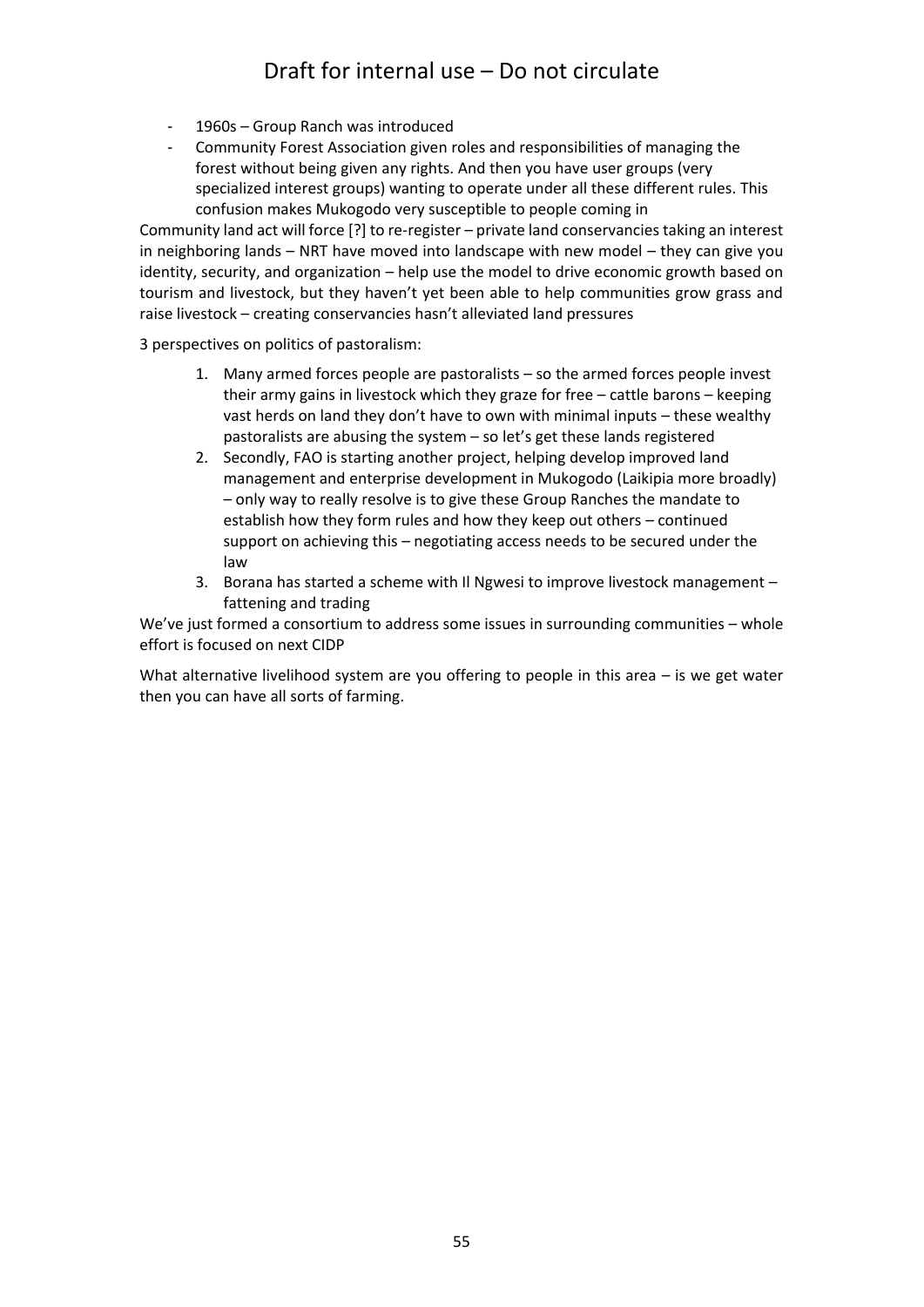areas before, and they think that it should be the same even when the land is being used as a conservancy or a buffer zone for the lodge.

Q: Are there any threats to wildlife that you are facing in conservation in relation to the pastoralists or livestock?

For sure there are not, because the community just comes for grass. They don't disturb the wildlife in any way because they don't kill or even injure them. They are only looking for grass as they pass by to access areas with greener pastures. Cattle from other communities that access grass from other conservancies always follow the grazing rules in the community they migrate to. At some point when they migrate in large numbers, no one can control them, they just graze, and that way they will have disrupted all the grazing plans of the whole community.

#### R11 - Oldonyiro ranger

Q: What is the history of conservation in Oldonyiro and the history of this place?

I was born and raised around this place, although we have been migrating from place to place out to look for pasture and water during the dry seasons. We always migrate to places like, for example, towards Wamba Hills, Maralal Hills, Isiolo most frequently, Laikipia, and one time towards Mount Kenya, where we lost a lot of livestock. During that drought of 2000, some of the people came back without livestock. Since then, we have never migrated back to Mount Kenya. The furthest we therefore migrate nowadays is only to Laikipia and back. We face many challenges during our migration. The biggest challenge nowadays is the tribal conflicts and clashes that are causing a lot of loss of life.

About conservation, I was one of the people who started conservation in this area. I have been working in the conservancy for about ten years now. I started the work when I was still a warrior, when I did not even have a single child. I can therefore say that conservation has brought a lot of advantages in this area. The one thing that we say is that the conservancy has brought back the grass for dry season grazing. Since conservation started, people started controlling the grazing in those areas where there is conservation during the rainy season, and when it gets dry, there will still be a lot of grass in those areas. It also gave a room at the conservancy to the community to manage themselves, and so it opened up opportunities for the community involved. You find that the board chair is one of the local men in the community and any other person in the community. The conservation work doesn't want to know if anyone is educated or not. Anyone can work in conservation. All the board members, the grazing committee, the manager, and the rangers in the conservancy are all from the local community members, whether one is educated or not. Anyone can therefore enjoy the fruits of conservation through working for them. It also does not restrict anyone in terms of age. Whether one is old or not, anyone can enjoy being part of the conservation.

When we first came in as the rangers of the conservancy, we did not have the fire arms that we have today. We only had the 'Rungus', the GPRSs, and the radio. While doing the patrols in the area, one could record the GPRS co-ordinates of anything that has happened and communicate with the NRT headquarters on what has happened; for example, you could find a poached elephant or any other animal. The work was also simple, if I may say, as we just loitered in the community trying to get information on how the community is staying. People were staying in a respectful manner, and there were no raids from the other Maa communities like there are today. There was also no invasion of other conservancies like what has been happening in the Il Ngwesi and Lekurruki conservancies in Laikipia. Even in the private ranches, there were no invasions. No one can tell what has gone wrong, but maybe [it's related to] the droughts that have become so frequent. It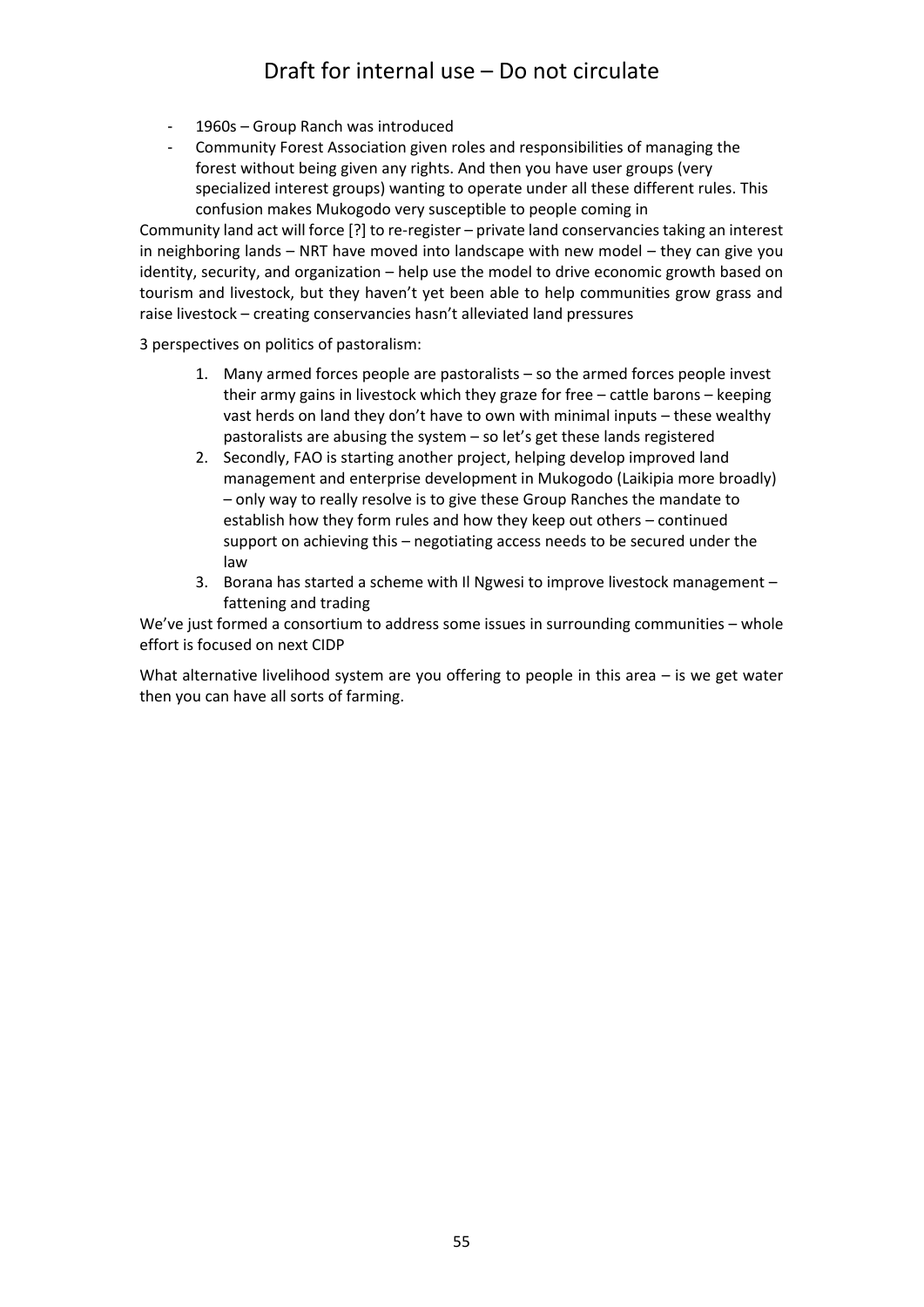went on the same way until the government issued the firearms to the community rangers. After we were given the guns, our work became more than what we usually do. We started following the stolen livestock, trying to recover them, and not only from our community, but from all over. All the cows that came across this side of Isiolo, we were responsible for ing hard to recover them. These guns made us to be working for two positions, as government servants and for the community in the conservancy. We became responsible to both the government and also to the donors who provided the funds to employ the rangers. But I could generally say that we tried to become peace ambassadors, but the problem was these gun that we have and that those warriors who go for raids also have firearms. We end up fighting whenever we came across one another.

Q: How do you describe the rangers' work? Is it a very hard job compared to what you do now that you say you work both for the government and the community?

The rangers' work is just like any other work. I don't think I would say that it is very hard compared to any other work. I find that all the work is hard. Even the people in the offices sitting on the rotating chairs the whole day will still say they are tired from the work they have done, and you can see they are exhausted. I think we sometimes even go for days without any tough work or even without doing anything, except at times when there is extra work from somewhere else, for example the raids and so on. So, I even wonder if the people in the offices complain that their work is hard, I wonder then about the rangers having the heavy guns, bullets, the whole day with heavy jackets and boots and things like food and water sometimes. It is hard, yes, but we still find it doable. As wel, we are always ready for the work, mostly now that we have the firearms, because when an enemy comes across, you either kill or get killed.

There are also other things that conservation has brought like the school bursaries and transport using the conservancy cars and also assisting the old members of the conservancy that are not able to provide for themselves. Sometimes the community gives them food, medicine, or even money just to support them. This is an added advantage, and that is why you have seen people resist their conservancy being destroyed. That is why you have heard that so many people have lost their lives in the conservancies. People are trying to defend what belongs to them and what provides for the food on their tables all the time. I think you have heard of the many warriors who lost their lives in the Il Ngwesi conservancy; it is not that they just want to kill people, but it is just because they want to defend their conservancy.

Q: Do you think that is the main cause of conflict between the Il Ngwesi and the Samburu, or what are other possible challenges that brought about the fighting?

I think the main cause of the conflict between the Il Ngwesi community and the Samburu is the frequent droughts. When the two communities began fighting one another, it was very dry, and there were so many cattle that had gone towards the Il Ngwesi in search of grass because there was no grass in the whole of northern Kenya. During the defense of the Il Ngwesi conservation area from the intruding community from Isiolo and Samburu, people fought. That fight that claimed many lives is often blamed as the cause of the main disagreement between the Il Ngwesi and the Samburu communities but I think the droughts are the main cause. There are other places where the communities fought with rangers during the dry seasons, but only due to droughts. The main reason why the conflict has not ended between the Il Ngwesi and the Samburu is that there are no lasting solutions that have been put in place. I think the main way to get a lasting solution is for the two communities to come together in dialogue, agree that the mistakes have happened, and find the solutions. There is nothing big that has happened that has never been seen, the first person that I know who died was in Sarara (Namunyak conservancy).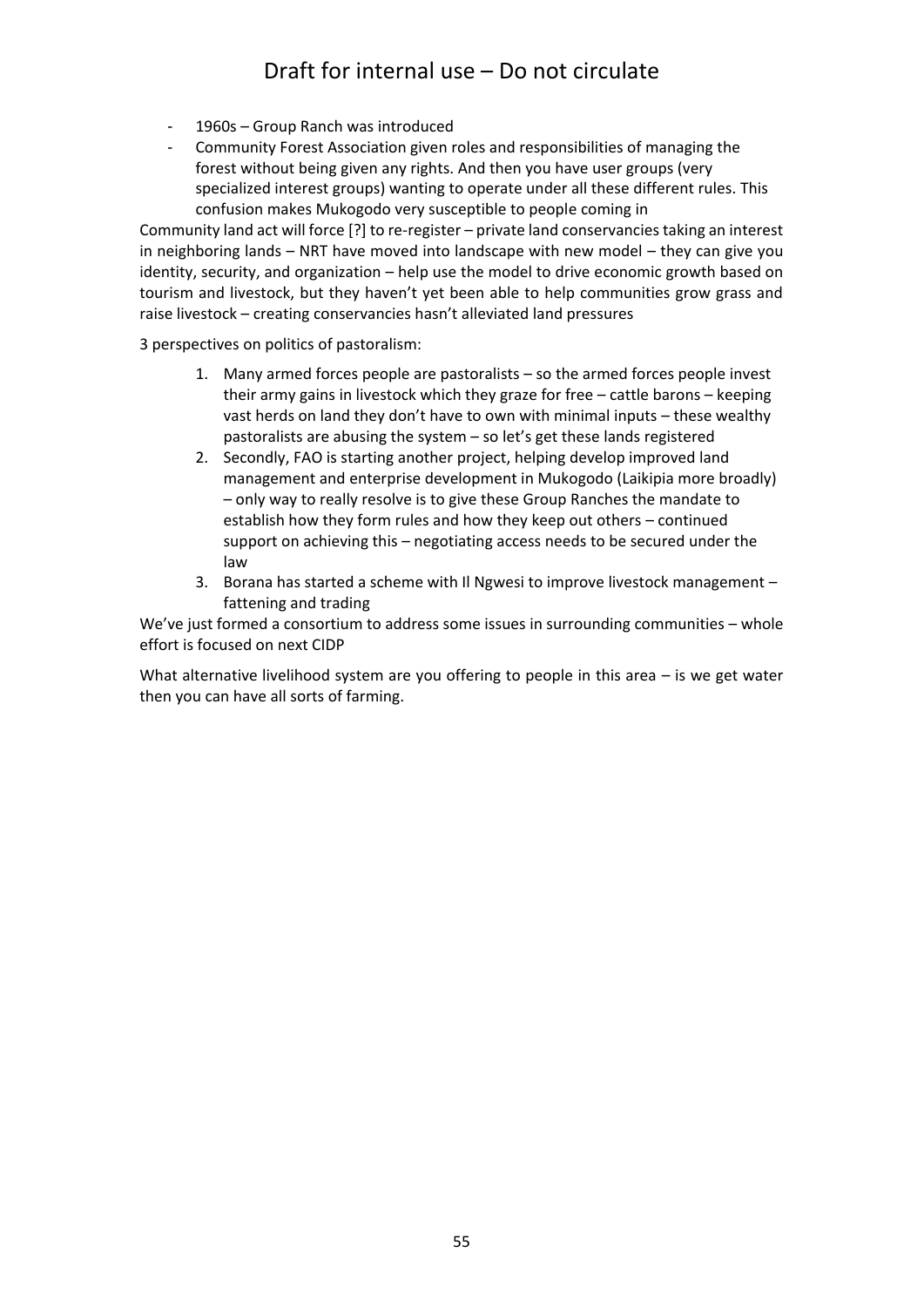# Interviews conducted by David Barmes in Nanyuki

# D12: A former employee on Finafran ranch

The problem started in 2004, when they said that the land agreement between the British and Maasaai was over – they were talking of period of 100 years – there were some problems at that time – a ranch called loisaba experienced some problems of being invaded. From that time since 2004, it started invasion of grazing especially when it is dry – so the ranchers came up with the label illegal grazers – until no whne it exploded now. There was no particularly tribe invading Loisaba. The communities get ideas from some NGOs. NGOs question the status quo on land – what benefit for the communities. So people are using historical land injustices to re-claim land. The word Laikipia is a Maa name, but laikipia is divided between Masai, Samburu, and the Laikipia Masai, who are now very few. So the Samburu have told their people to populate the Maasai areas.

In the Mukogodo area it has been going on for a while. The Samburus never trusted the Laikipia Maasai. Among the two communities there is some grudge. The grudge seems to have started because of what you would call animal clustering between the two. Because the Samburus will come raid livestock from the Laikipia Maasai, so they go and try to reclaim it, but nowadays firearms are being used, its no longer spears and bows and arrows. When one person is shot dead, things escalate. Also the Samburus who live in Kipsing, they often have conflict with the Il Ngwesi who try to defend themselves. Everybody now is trying to get firearms, they are all over now. Also with the issues about the land, politics is another influence, because maybe they will use a member of parliament to defend them. But the defending becomes tribal war.

Things started as of the year 2000 with firearms being introduced. Also I would add exposure to the outside world. Not everybody will stick to one point now. People are educated, they get ideas, they try to figure out their communities' problems. So exposure gets people asking questions about injustices in their communities. Those that are exposed get an understanding of human rights, and those who are not educated are being used – people tell them don't accept the situation and listen to what I'm saying. NGOs always oppose the government so they also influence by raising awareness on human rights. As people become more enlightened they start to question the status quo.

Its not only one politician involved – it is the majority of major politicians from the neighboring counties – because of they have cattle but no grazing, they will use the situation to get grazing for their cattle. They have a way with guns. Sometime back in the year 2006 and until 2010 when the Samburus and Pokots were heavily fighting each other it was well known who was selling the firearms. Young guys in Manyattas now demand firearms. And they want firearms that are resistant and good quality, heavier caliber. they get advice from people in army and police on which firearms are good. The ammunition is supplied from within. They have access to this.

A police man might go out on duty and say he has used 40 rounds, but actually only used 4 and then he can sell the rest. Also, when the British army goes on training out in the bush, the young morans come and shoot at the guards and scare them off (they are in a foreign country they know that if they shoot it will cause problems) so the morans are able to steal much ammunition. Once when there was heavy gun fire exchange in Finafran, I picked up the cartridges and traced them back to the British army using the code on the cartridge. They have a training field in Samburu near Archer's Post, so that is where these morans take advantage, they come in big numbers. This stealing has been happening since 2011. There was an incident of a British officer that shot morans, and it caused mayhem between the British and the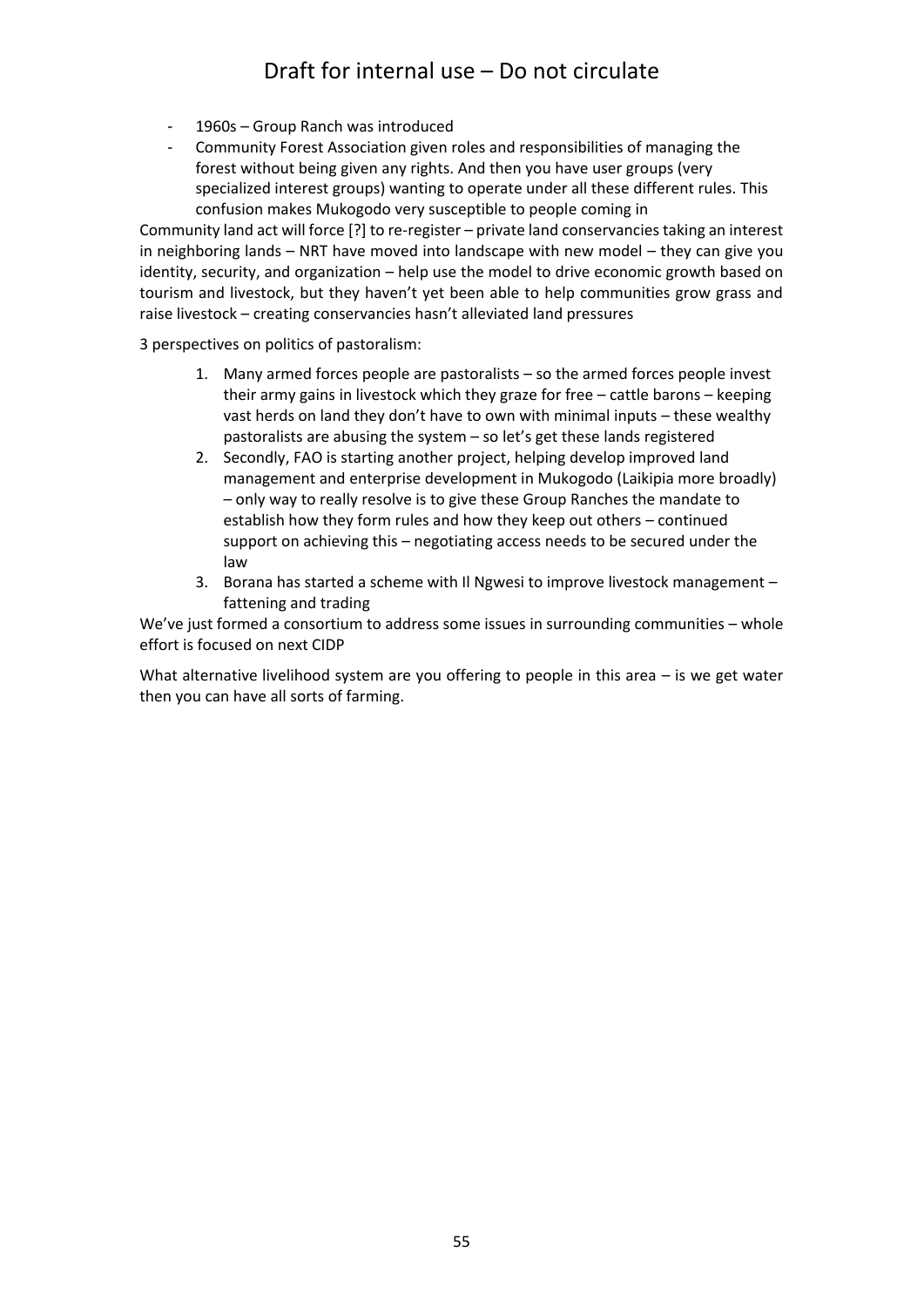Samburu community. Between the year 2000 and 2002 the Samburus were very heavily compensated for land mine explosions that were left on the training grounds. Since that time there have been many issues between the Samburu and the British. Then the Samburu wanted to be compensated for rape, but that didn't work, so now the land issue has come up. The word indigenous has caused some tensions.

My conclusion about land issues, it is important for the communities that call themselves pastoralists, that there is the Kenya meat factory (or something) that is just in name that it not even helping anyone at all. They should have come up with cattle buying quarters. They don't get good sales market. If Kenya meat commission can come up with a strategy of buying cattle at certain times of the year in certain areas. This would minimize the conflicts. And when we buy the meat we buy directly from the owners. Middle men cause trouble.

Transitioning to ranching would create problems with governance. Each clan is claiming boundaries. There should be a limited number of cattle, land is becoming scarce, the population is increasing. The whole conservancies issue is becoming very complicated. They also create conflict, so you have to bribe the rangers.

Back in 2015, some guys from Samburu were killed in Il Ngwesi, and the Samburus pledged that they would not stop fighting. With all these conservancies popping up, where are people going to graze?? The ranchers pay a lot of tax. The way the local ranchers try to address some problems without involving community administration is also a problem. The ranches that don't support any community projects are the ones that are most heavily invaded. An example of Laikipia Nature Conservancy: she'll go straight to whoever is in charge of the security docket – so instead of solving bottom up (from grassroots), she tries to solve it top down bringing the force down. Corruption. The ranchers often try to tackle problems at the higher level, not the grassroots, so communities get offended. One article asks why some ranchers employ people from certain communities. Samburu Buru is one example of a ranch that was heavily invaded. They guy who was running the place was actually taking cattle from the grazers and selling them – so a grudge had built there.

Of late, there is this Ogiki, a community that is living past Nakuru and are claiming to be the indigenous owners of the Mao forest. Recently they acquired something that allowed them to live in the forest and protect it. So their grievances were heard, and now others are saying why have our historical land injustices not been heard. Everywhere now in Kenya, energy companies are causing problems, coal, oil.

# D13: A leader of the Laikipia Wildlife Forum

Holistic Management is one of a series of tools. It is largely a land use tool, which uses livestock for rangelands rehabilitation. If the Samburu were better at this they wouldn't come here, but they haven't been successful and greater numbers are coming here. HM is quite easy to sell to pastoralists. It has been a bit of a magnet drawing in other people. It is a great approach to land management

The pastoralist tradition has always been centered on negotiating access – there is a traditional aspect to be addressed here with growing populations and livestock numbers, the system is beginning to breakdown – there is a breakdown in pastoralist tradition towards private ranching

There are guns everywhere. There are wars in surrounding countries, and so the traditional interaction of conflict is aggravated by weapons. There is a sort of gang mentality

Overwhelming issue for Mukogodo is you overlay the history with these three new institutions: